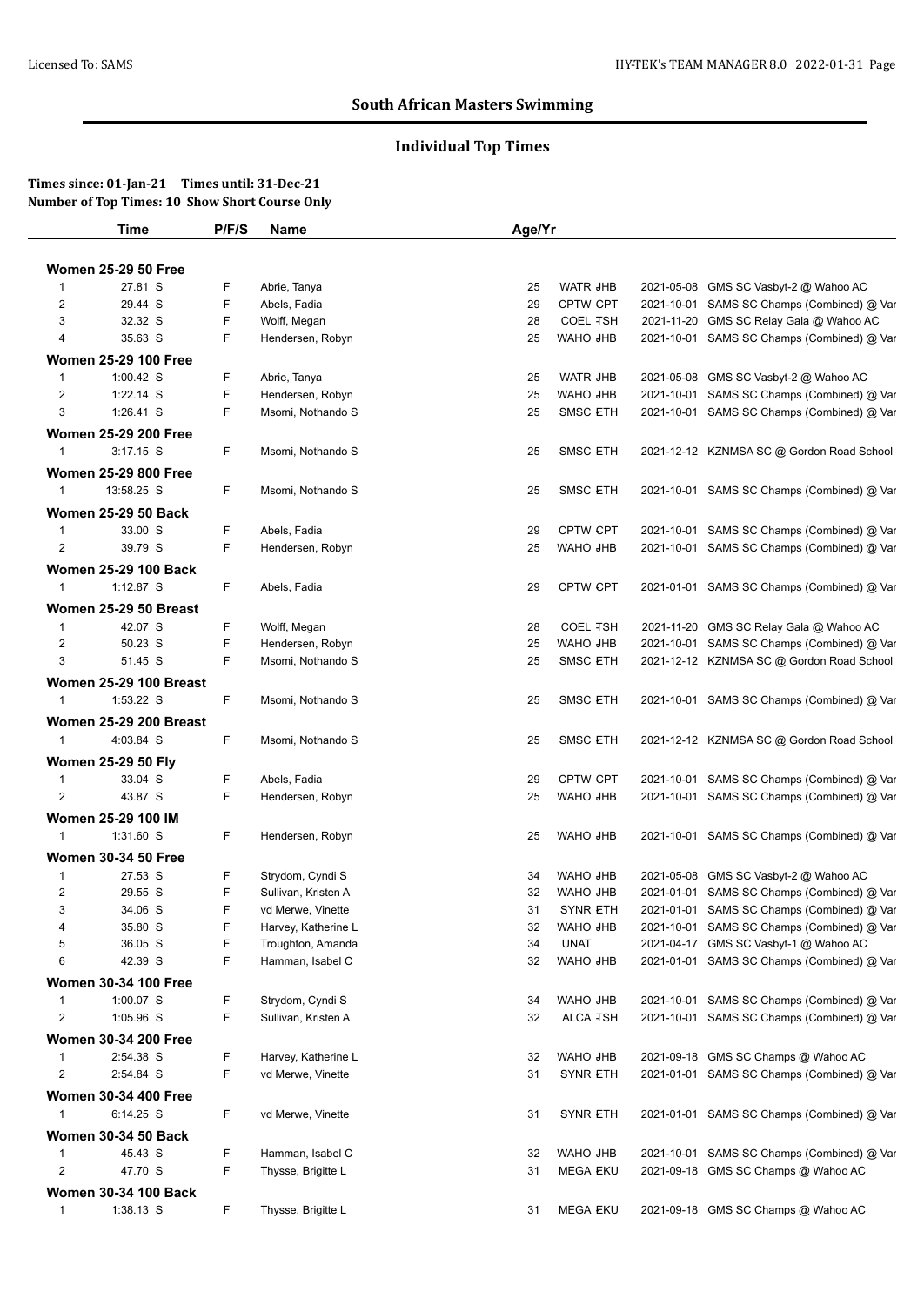# **Individual Top Times**

|                | <b>Time</b>                   | P/F/S | Name                  | Age/Yr |                 |            |                                            |
|----------------|-------------------------------|-------|-----------------------|--------|-----------------|------------|--------------------------------------------|
|                |                               |       |                       |        |                 |            |                                            |
|                | <b>Women 30-34 200 Back</b>   |       |                       |        |                 |            |                                            |
| $\mathbf{1}$   | 2:45.40 S                     | F     | Strydom, Cyndi S      | 34     | WAHO JHB        |            | 2021-10-01 SAMS SC Champs (Combined) @ Var |
| $\overline{c}$ | 3:59.69 S                     | F     | Hamman, Isabel C      | 32     | WAHO JHB        |            | 2021-10-01 SAMS SC Champs (Combined) @ Var |
|                | Women 30-34 50 Breast         |       |                       |        |                 |            |                                            |
| $\mathbf{1}$   | 36.83 S                       | F     | Sullivan, Kristen A   | 32     | WAHO JHB        |            | 2021-01-01 SAMS SC Champs (Combined) @ Var |
| $\overline{c}$ | 43.60 S                       | F     | Harvey, Katherine L   | 32     | WAHO JHB        | 2021-09-18 | GMS SC Champs @ Wahoo AC                   |
| 3              | 45.85 S                       | F     | vd Merwe, Vinette     | 31     | <b>SYNR ETH</b> |            | 2021-01-01 SAMS SC Champs (Combined) @ Var |
| 4              | 50.50 S                       | F     | Hamman, Isabel C      | 32     | WAHO JHB        |            | 2021-10-01 SAMS SC Champs (Combined) @ Var |
| 5              | 53.06 S                       | F     | Thysse, Brigitte L    | 31     | <b>MEGA EKU</b> |            | 2021-09-18 GMS SC Champs @ Wahoo AC        |
|                | <b>Women 30-34 100 Breast</b> |       |                       |        |                 |            |                                            |
| $\mathbf{1}$   | 1:21.84 S                     | F     | Sullivan, Kristen A   | 32     | <b>ALCA TSH</b> |            | 2021-10-01 SAMS SC Champs (Combined) @ Var |
| $\overline{c}$ | 1:28.70 S                     | F     | Strydom, Cyndi S      | 34     | WAHO JHB        |            | 2021-10-01 SAMS SC Champs (Combined) @ Var |
| 3              | 1:35.51 S                     | F     | Harvey, Katherine L   | 32     | WAHO JHB        |            | 2021-09-18 GMS SC Champs @ Wahoo AC        |
|                | <b>Women 30-34 50 Fly</b>     |       |                       |        |                 |            |                                            |
| $\mathbf{1}$   | 31.40 S                       | F     | Strydom, Cyndi S      | 34     | WAHO JHB        | 2021-05-08 | GMS SC Vasbyt-2 @ Wahoo AC                 |
| $\overline{c}$ | 32.03 S                       | F     | Sullivan, Kristen A   | 32     | WAHO JHB        |            | 2021-01-01 SAMS SC Champs (Combined) @ Var |
| $\sqrt{3}$     | 42.97 S                       | F     | vd Merwe, Vinette     | 31     | SYNR ETH        |            | 2021-01-01 SAMS SC Champs (Combined) @ Var |
| 4              | 47.02 S                       | F     | Hamman, Isabel C      | 32     | WAHO JHB        |            | 2021-10-01 SAMS SC Champs (Combined) @ Var |
|                |                               |       |                       |        |                 |            |                                            |
|                | <b>Women 30-34 100 Fly</b>    |       |                       |        |                 |            |                                            |
| $\mathbf{1}$   | 1:19.52 S                     | F.    | Sullivan, Kristen A   | 32     | <b>ALCA TSH</b> |            | 2021-10-01 SAMS SC Champs (Combined) @ Var |
|                | Women 30-34 100 IM            |       |                       |        |                 |            |                                            |
| $\mathbf{1}$   | $1:18.71$ S                   | F     | Sullivan, Kristen A   | 32     | WAHO JHB        | 2021-05-08 | GMS SC Vasbyt-2 @ Wahoo AC                 |
| $\overline{c}$ | 1:31.59 S                     | F     | Harvey, Katherine L   | 32     | WAHO JHB        |            | 2021-10-01 SAMS SC Champs (Combined) @ Var |
| 3              | 1:39.46 S                     | F     | Hamman, Isabel C      | 32     | WAHO JHB        |            | 2021-10-01 SAMS SC Champs (Combined) @ Var |
| 4              | 1:40.37 S                     | F     | Troughton, Amanda     | 34     | <b>UNAT</b>     |            | 2021-04-17 GMS SC Vasbyt-1 @ Wahoo AC      |
|                | <b>Women 35-39 50 Free</b>    |       |                       |        |                 |            |                                            |
| $\mathbf{1}$   | 31.25 S                       | F     | Stanford, Tarryn M    | 35     | CPTW CPT        | 2021-09-19 | WCM SC Sep. @ Curro School                 |
| $\overline{2}$ | 32.01 S                       | F     | Conradie, Melissa     | 35     | <b>COEL TSH</b> | 2021-09-18 | GMS SC Champs @ Wahoo AC                   |
| 3              | 35.88 S                       | F     | Theron, Sashi         | 37     | <b>COEL TSH</b> |            | 2021-08-14 GMS SC Vasbyt Sprint @ Wahoo AC |
| 4              | 39.23 S                       | F     | Candy, Nicole J       | 39     | WAHO JHB        |            | 2021-10-01 SAMS SC Champs (Combined) @ Var |
| 5              | 39.44 S                       | F     | Foot, Lynsey J        | 38     | WAHO JHB        |            | 2021-10-01 SAMS SC Champs (Combined) @ Var |
| 6              | 40.80 S                       | F     | van Deventer, Hesmari | 39     | <b>WINE CPT</b> | 2021-01-01 | SAMS SC Champs (Combined) @ Var            |
| $\overline{7}$ | 48.45 S                       | F     | Mokoena, Portia       | 39     | WAHO JHB        | 2021-05-08 | GMS SC Vasbyt-2 @ Wahoo AC                 |
| 8              | 48.59 S                       | F     | Mokoena, Mathutwana P | 39     | WAHO JHB        |            | 2021-10-01 SAMS SC Champs (Combined) @ Var |
|                | <b>Women 35-39 100 Free</b>   |       |                       |        |                 |            |                                            |
| $\mathbf{1}$   | 1:20.20 S                     | F     | Theron, Sashi         | 37     | <b>COEL TSH</b> |            | 2021-08-14 GMS SC Vasbyt Sprint @ Wahoo AC |
| 2              | 1:26.26 S                     | F     | Candy, Nicole J       | 39     | WAHO JHB        |            | 2021-10-01 SAMS SC Champs (Combined) @ Var |
| 3              | 1:29.81 S                     | F     | Foot, Lynsey J        | 38     | WAHO JHB        |            | 2021-10-01 SAMS SC Champs (Combined) @ Var |
| 4              | 1:54.61 S                     | F     | Mokoena, Mathutwana P | 39     | WAHO JHB        |            | 2021-10-01 SAMS SC Champs (Combined) @ Var |
|                |                               |       |                       |        |                 |            |                                            |
|                | <b>Women 35-39 200 Free</b>   |       |                       |        |                 |            |                                            |
| $\mathbf{1}$   | 2:17.09 S                     | F     | Stanford, Tarryn M    | 35     | CPTW CPT        |            | 2021-09-19 WCM SC Sep. @ Curro School      |
| $\overline{2}$ | 2:50.93 S                     | F     | Taylor, Zia           | 36     | WAHO JHB        |            | 2021-11-20 GMS SC Relay Gala @ Wahoo AC    |
|                | <b>Women 35-39 400 Free</b>   |       |                       |        |                 |            |                                            |
| $\mathbf{1}$   | 4:44.10 S                     | F     | Stanford, Tarryn M    | 35     | CPTW CPT        |            | 2021-01-01 SAMS SC Champs (Combined) @ Var |
| $\overline{2}$ | 6:08.83 S                     | F     | Vreenegoor, Joanne E  | 39     | <b>COEL TSH</b> |            | 2021-04-17 GMS SC Vasbyt-1 @ Wahoo AC      |
|                | <b>Women 35-39 800 Free</b>   |       |                       |        |                 |            |                                            |
| $\mathbf{1}$   | 13:04.20 S                    | F     | Candy, Nicole J       | 39     | WAHO JHB        |            | 2021-10-01 SAMS SC Champs (Combined) @ Var |
|                | <b>Women 35-39 1500 Free</b>  |       |                       |        |                 |            |                                            |
| $\mathbf{1}$   | 18:20.18 S                    | F     | Stanford, Tarryn M    | 35     | CPTW CPT        |            | 2021-11-20 WCM SC Nov. @ Curro School      |
|                |                               |       |                       |        |                 |            |                                            |
|                | <b>Women 35-39 50 Back</b>    |       |                       |        |                 |            |                                            |
| $\mathbf{1}$   | 36.18 S                       | F     | Stanford, Tarryn M    | 35     | CPTW CPT        |            | 2021-11-20 WCM SC Nov. @ Curro School      |
| $\overline{c}$ | 39.82 S                       | F     | Vreenegoor, Joanne E  | 39     | <b>COEL TSH</b> |            | 2021-04-17 GMS SC Vasbyt-1 @ Wahoo AC      |
| 3              | 49.03 S                       | F     | van Deventer, Hesmari | 39     | WINE CPT        |            | 2021-01-01 SAMS SC Champs (Combined) @ Var |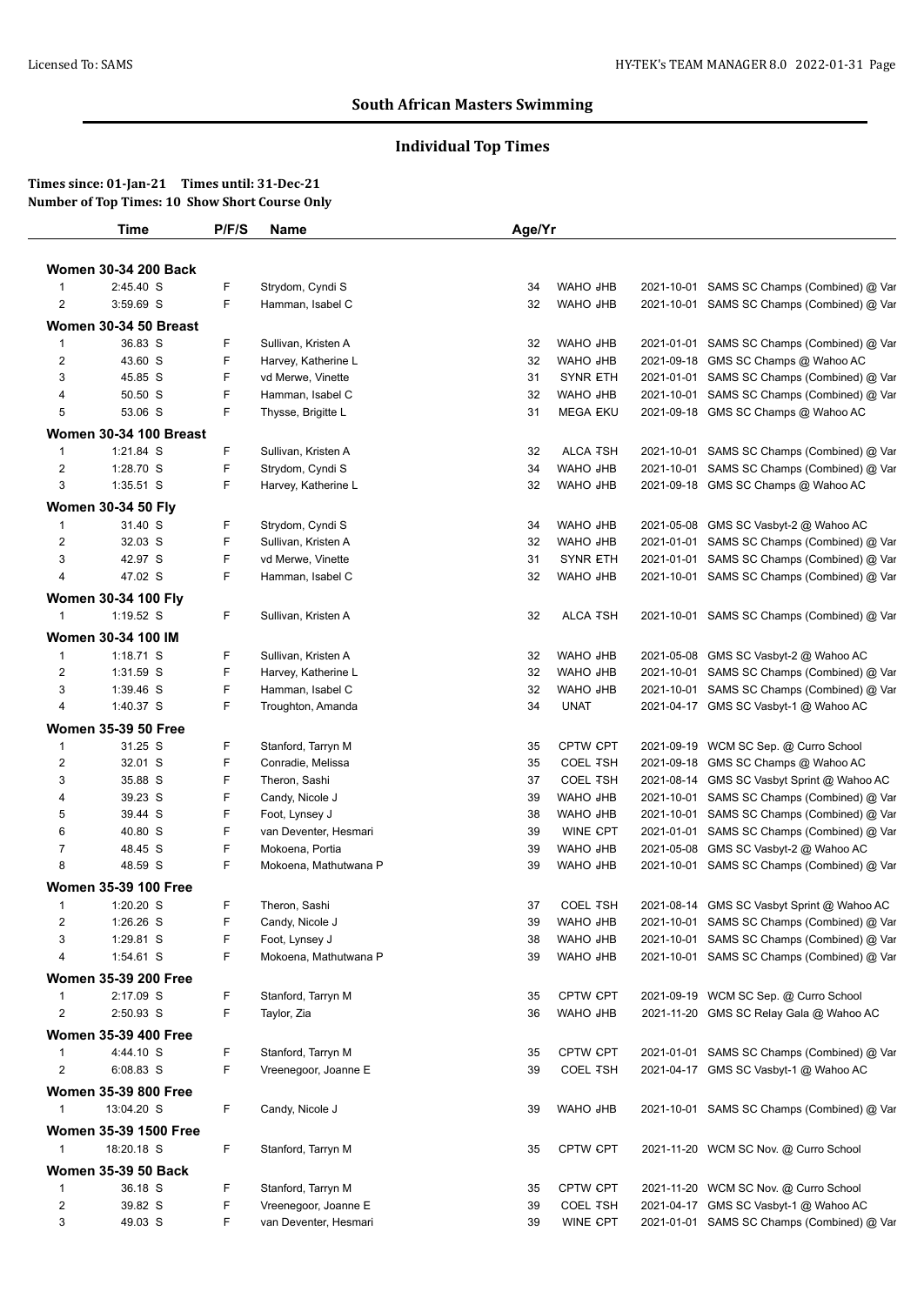# **Individual Top Times**

|                         | Time                                 | P/F/S | Name                   | Age/Yr   |                             |                                            |
|-------------------------|--------------------------------------|-------|------------------------|----------|-----------------------------|--------------------------------------------|
| 4                       | 1:05.58 S                            | F     | Mokoena, Mathutwana P  | 39       | WAHO JHB                    | 2021-10-01 SAMS SC Champs (Combined) @ Var |
|                         | <b>Women 35-39 100 Back</b>          |       |                        |          |                             |                                            |
| $\mathbf{1}$            | $1:28.63$ S                          | F     | Taylor, Zia            | 36       | WAHO JHB                    | 2021-11-20 GMS SC Relay Gala @ Wahoo AC    |
|                         | <b>Women 35-39 200 Back</b>          |       |                        |          |                             |                                            |
| $\mathbf{1}$            | 2:27.86 S                            | F     | Stanford, Tarryn M     | 35       | CPTW CPT                    | 2021-04-11 WCM SC @ Generations School     |
|                         | Women 35-39 50 Breast                |       |                        |          |                             |                                            |
| $\mathbf{1}$            | 40.40 S                              | F     | Conradie, Melissa      |          |                             | 2021-01-01 SAMS SC Champs (Combined) @ Var |
| $\overline{\mathbf{c}}$ | 43.98 S                              | F     | Stanford, Tarryn M     | 35<br>35 | <b>COEL TSH</b><br>CPTW CPT | 2021-11-20 WCM SC Nov. @ Curro School      |
| 3                       | 46.02 S                              | F     | Foot, Lynsey J         | 38       | WAHO JHB                    | 2021-10-01 SAMS SC Champs (Combined) @ Var |
| 4                       | 49.26 S                              | F     | Theron, Sashi          | 37       | <b>COEL TSH</b>             | 2021-10-01 SAMS SC Champs (Combined) @ Var |
| 5                       | 52.35 S                              | F     | Candy, Nicole J        | 39       | WAHO JHB                    | 2021-10-01 SAMS SC Champs (Combined) @ Var |
| 6                       | 56.05 S                              | F     | van Deventer, Hesmari  | 39       | WINE CPT                    | 2021-01-01 SAMS SC Champs (Combined) @ Var |
|                         | <b>Women 35-39 100 Breast</b>        |       |                        |          |                             |                                            |
| $\mathbf{1}$            | 1:29.69 S                            | F     | Conradie, Melissa      | 35       | <b>COEL TSH</b>             | 2021-10-01 SAMS SC Champs (Combined) @ Var |
| 2                       | 1:31.67 S                            | F     | Stanford, Tarryn M     | 35       | CPTW CPT                    | 2021-11-20 WCM SC Nov. @ Curro School      |
| 3                       | 1:43.35 S                            | F     | Foot, Lynsey J         | 38       | WAHO JHB                    | 2021-10-01 SAMS SC Champs (Combined) @ Var |
| $\overline{4}$          | 1:53.43 S                            | F     | Candy, Nicole J        | 39       | WAHO JHB                    | 2021-10-01 SAMS SC Champs (Combined) @ Var |
|                         |                                      |       |                        |          |                             |                                            |
|                         | <b>Women 35-39 50 Fly</b><br>35.15 S | F     | Stanford, Tarryn M     |          | CPTW CPT                    | 2021-09-19 WCM SC Sep. @ Curro School      |
| 1<br>$\overline{2}$     | 44.02 S                              | F     | Conradie, Melissa      | 35<br>35 | <b>COEL TSH</b>             | 2021-01-01 SAMS SC Champs (Combined) @ Var |
|                         |                                      |       |                        |          |                             |                                            |
|                         | Women 35-39 100 Fly                  |       |                        |          |                             |                                            |
| $\mathbf{1}$            | 1:37.76 S                            | F     | Vreenegoor, Joanne E   | 39       | <b>COEL TSH</b>             | 2021-04-17 GMS SC Vasbyt-1 @ Wahoo AC      |
|                         | Women 35-39 200 Fly                  |       |                        |          |                             |                                            |
| $\mathbf{1}$            | 2:47.31 S                            | F     | Stanford, Tarryn M     | 35       | <b>CPTW CPT</b>             | 2021-09-19 WCM SC Sep. @ Curro School      |
|                         | Women 35-39 200 IM                   |       |                        |          |                             |                                            |
| $\mathbf{1}$            | 2:35.55 S                            | F     | Stanford, Tarryn M     | 35       | CPTW CPT                    | 2021-04-11 WCM SC @ Generations School     |
|                         | Women 35-39 400 IM                   |       |                        |          |                             |                                            |
| $\mathbf{1}$            | 5:23.45 S                            | F     | Stanford, Tarryn M     | 35       | <b>CPTW CPT</b>             | 2021-10-01 SAMS SC Champs (Combined) @ Var |
|                         | <b>Women 40-44 50 Free</b>           |       |                        |          |                             |                                            |
| 1                       | 28.17 S                              | F     | Victor-vd Berg, Yvette | 42       | <b>COEL TSH</b>             | 2021-08-14 GMS SC Vasbyt Sprint @ Wahoo AC |
| $\overline{2}$          | 31.44 S                              | F     | Harrop-Allin, Suzanne  | 42       | <b>COEL TSH</b>             | 2021-05-08 GMS SC Vasbyt-2 @ Wahoo AC      |
| 3                       | 31.77 S                              | F     | Wantenaar, Lara K      | 40       | PHOE JHB                    | 2021-08-14 GMS SC Vasbyt Sprint @ Wahoo AC |
| 4                       | 35.63 S                              | F     | Webb, Simone C         | 42       | <b>SMSC ETH</b>             | 2021-04-18 KZNMSA SC @ Gordon Road School  |
| 5                       | 37.32 S                              | F     | Peters, Gwynedd        | 42       | <b>COEL TSH</b>             | 2021-11-20 GMS SC Relay Gala @ Wahoo AC    |
|                         | <b>Women 40-44 100 Free</b>          |       |                        |          |                             |                                            |
|                         | 1:00.80 S                            | F.    | Victor-vd Berg, Yvette | 42       | <b>COEL TSH</b>             | 2021-05-08 GMS SC Vasbyt-2 @ Wahoo AC      |
| $\overline{c}$          | 1:10.72 S                            | F     | Wantenaar, Lara K      | 40       | PHOE JHB                    | 2021-08-14 GMS SC Vasbyt Sprint @ Wahoo AC |
| 3                       | $1:12.19$ S                          | F     | Hambloch, Carina       | 42       | <b>SMSC ETH</b>             | 2021-10-01 SAMS SC Champs (Combined) @ Var |
| 4                       | $1:17.50$ S                          | F     | Webb, Simone C         | 42       | SMSC ETH                    | 2021-04-18 KZNMSA SC @ Gordon Road School  |
| 5                       | 1:29.00 S                            | F     | Peters, Gwynedd        | 42       | <b>COEL TSH</b>             | 2021-10-01 SAMS SC Champs (Combined) @ Var |
|                         | <b>Women 40-44 200 Free</b>          |       |                        |          |                             |                                            |
| 1                       | 2:34.53 S                            | F     | Hambloch, Carina       | 42       | <b>SMSC ETH</b>             | 2021-09-18 KZNMSA SC @ Werda School        |
| 2                       | 2:48.00 S                            | F     | Webb, Simone C         | 42       | <b>SYNR ETH</b>             | 2021-01-01 SAMS SC Champs (Combined) @ Var |
|                         | <b>Women 40-44 400 Free</b>          |       |                        |          |                             |                                            |
| 1                       | 5:11.59 S                            | F     | Hambloch, Carina       | 42       | <b>SMSC ETH</b>             | 2021-04-18 KZNMSA SC @ Gordon Road School  |
|                         |                                      |       |                        |          |                             |                                            |
|                         | <b>Women 40-44 50 Back</b>           |       |                        |          |                             |                                            |
| 1                       | 37.56 S                              | F     | Harrop-Allin, Suzanne  | 42       | <b>COEL TSH</b>             | 2021-05-08 GMS SC Vasbyt-2 @ Wahoo AC      |
| $\overline{2}$          | 38.50 S                              | F     | Hambloch, Carina       | 42       | <b>SMSC ETH</b>             | 2021-10-01 SAMS SC Champs (Combined) @ Var |
| 3                       | 40.69 S                              | F     | Webb, Simone C         | 42       | <b>SMSC ETH</b>             | 2021-10-01 SAMS SC Champs (Combined) @ Var |
| 4                       | 45.65 S                              | F     | Peters, Gwynedd        | 42       | <b>COEL TSH</b>             | 2021-11-20 GMS SC Relay Gala @ Wahoo AC    |
|                         | <b>Women 40-44 100 Back</b>          |       |                        |          |                             |                                            |
| 1                       | $1:16.80$ S                          | F     | Hambloch, Carina       | 42       | <b>SYNR ETH</b>             | 2021-01-01 SAMS SC Champs (Combined) @ Var |
| $\overline{\mathbf{c}}$ | 1:19.91 S                            | F     | Harrop-Allin, Suzanne  | 42       | <b>COEL TSH</b>             | 2021-08-14 GMS SC Vasbyt Sprint @ Wahoo AC |
|                         |                                      |       |                        |          |                             |                                            |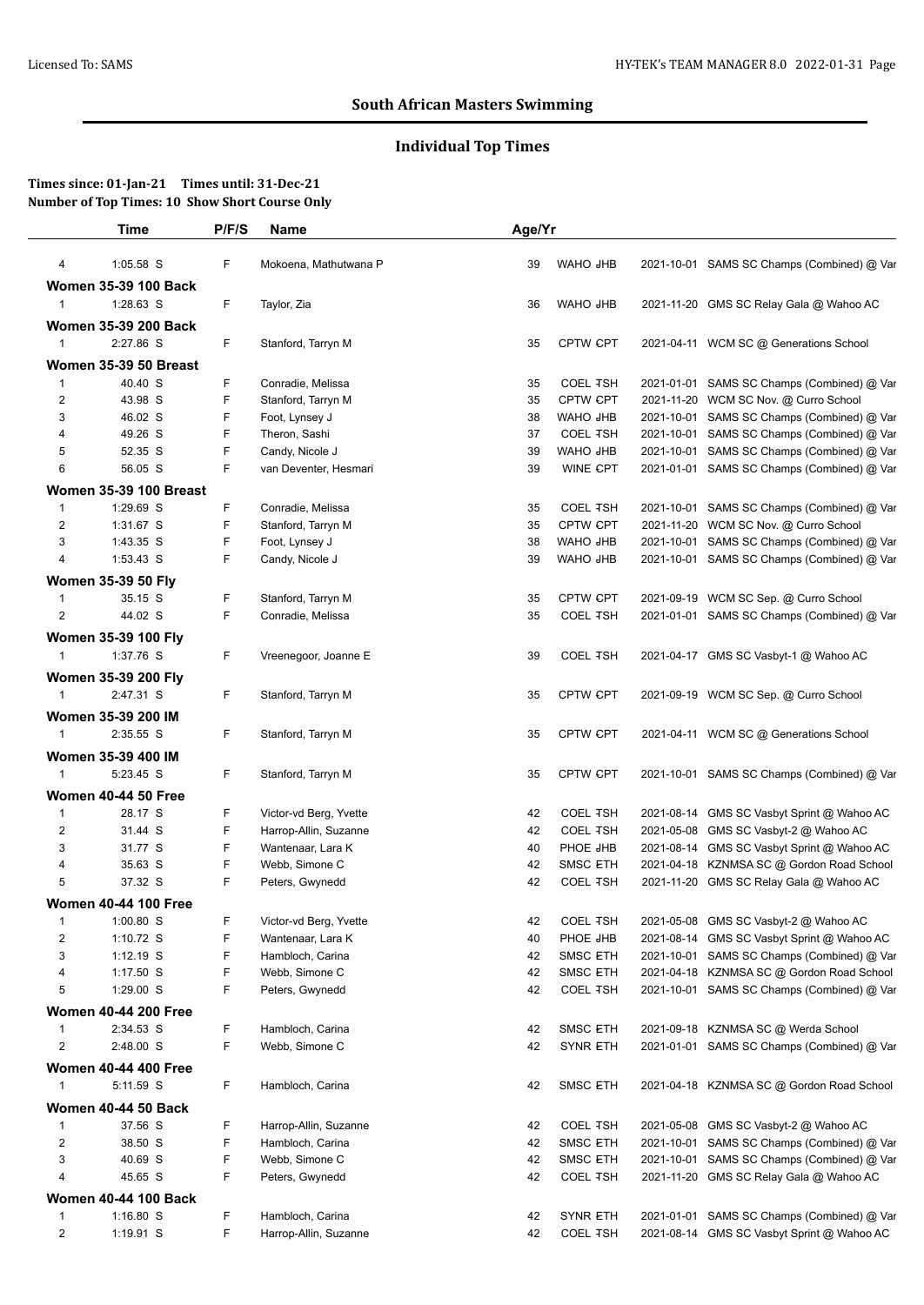# **Individual Top Times**

|                | Time                        | P/F/S  | Name                   | Age/Yr   |                             |            |                                             |
|----------------|-----------------------------|--------|------------------------|----------|-----------------------------|------------|---------------------------------------------|
| 3              | 1:28.66 S                   | F      | Webb, Simone C         | 42       | <b>SYNR ETH</b>             |            | 2021-01-01 SAMS SC Champs (Combined) @ Var  |
|                | <b>Women 40-44 200 Back</b> |        |                        |          |                             |            |                                             |
| 1              | 2:42.84 S                   | F      | Hambloch, Carina       | 42       | SMSC ETH                    |            | 2021-04-18 KZNMSA SC @ Gordon Road School   |
| 2              | 3:08.72 S                   | F      | Webb, Simone C         | 42       | <b>SMSC ETH</b>             |            | 2021-10-01 SAMS SC Champs (Combined) @ Var  |
|                | Women 40-44 50 Breast       |        |                        |          |                             |            |                                             |
| $\mathbf{1}$   | 35.05 S                     | F      | Victor-vd Berg, Yvette | 42       | <b>COEL TSH</b>             |            | 2021-05-08 GMS SC Vasbyt-2 @ Wahoo AC       |
| 2              | 38.70 S                     | F      | Harrop-Allin, Suzanne  | 42       | <b>COEL TSH</b>             | 2021-08-14 | GMS SC Vasbyt Sprint @ Wahoo AC             |
| 3              | 44.44 S                     | F      | Wantenaar, Lara K      | 40       | PHOE JHB                    |            | 2021-08-14 GMS SC Vasbyt Sprint @ Wahoo AC  |
|                | Women 40-44 100 Breast      |        |                        |          |                             |            |                                             |
| 1              | 1:24.38 S                   | F      | Harrop-Allin, Suzanne  | 42       | <b>COEL TSH</b>             |            | 2021-08-14 GMS SC Vasbyt Sprint @ Wahoo AC  |
| 2              | 2:26.42 S                   | F      | Rehbock, Nicolette     | 40       | <b>UNAT</b>                 |            | 2021-09-18 GMS SC Champs @ Wahoo AC         |
|                | Women 40-44 200 Breast      |        |                        |          |                             |            |                                             |
| $\mathbf{1}$   | 5:04.71 S                   | F      | Rehbock, Nicolette     | 40       | <b>UNAT</b>                 |            | 2021-09-18 GMS SC Champs @ Wahoo AC         |
|                |                             |        |                        |          |                             |            |                                             |
|                | <b>Women 40-44 100 Fly</b>  |        |                        |          |                             |            |                                             |
| $\mathbf{1}$   | 1:24.78 S                   | F.     | Hambloch, Carina       | 42       | <b>SMSC ETH</b>             |            | 2021-10-01 SAMS SC Champs (Combined) @ Var  |
|                | Women 40-44 100 IM          |        |                        |          |                             |            |                                             |
| $\mathbf{1}$   | 1:11.60 S                   | F      | Victor-vd Berg, Yvette | 42       | <b>COEL TSH</b>             |            | 2021-05-08 GMS SC Vasbyt-2 @ Wahoo AC       |
| $\overline{c}$ | $1:19.80$ S                 | F      | Hambloch, Carina       | 42       | <b>SYNR ETH</b>             |            | 2021-01-01 SAMS SC Champs (Combined) @ Var  |
| 3              | 1:21.01 S                   | F      | Harrop-Allin, Suzanne  | 42       | <b>COEL TSH</b>             | 2021-05-08 | GMS SC Vasbyt-2 @ Wahoo AC                  |
| 4              | 1:46.39 S                   | F      | Peters, Gwynedd        | 42       | <b>COEL TSH</b>             |            | 2021-05-08 GMS SC Vasbyt-2 @ Wahoo AC       |
|                | Women 40-44 200 IM          |        |                        |          |                             |            |                                             |
| $\mathbf{1}$   | 2:45.18 S                   | F.     | Hambloch, Carina       | 42       | <b>SYNR ETH</b>             |            | 2021-01-01 SAMS SC Champs (Combined) @ Var  |
|                | <b>Women 45-49 50 Free</b>  |        |                        |          |                             |            |                                             |
| $\mathbf{1}$   | 30.00 S                     | F      | Engela, Norelle L      | 49       | CPTW CPT                    |            | 2021-11-20 WCM SC Nov. @ Curro School       |
| $\overline{2}$ | 30.01 S                     | F      | Cadiz, Perry-Ann J     | 45       | <b>CPTW CPT</b>             |            | 2021-01-01 SAMS SC Champs (Combined) @ Var  |
| 3              | 30.71 S                     | F      | van Breda, Bridget K   | 46       | CPTW CPT                    |            | 2021-08-22 WCM SC Aug. @ Generations School |
| 4              | 30.83 S                     | F      | Osborne, Tanya M       | 48       | <b>FEMS EDD</b>             |            | 2021-01-01 SAMS SC Champs (Combined) @ Var  |
| 5              | 31.09 S                     | F      | JACOBS, TARYN-LEIGH    | 45       | CPTM CP                     |            | 2021-08-22 WCM SC Aug. @ Generations School |
| 6              | 36.54 S                     | F      | Young, Marguerite      | 47       | PEMA NMA                    |            | 2021-10-01 SAMS SC Champs (Combined) @ Var  |
| 7<br>8         | 38.64 S                     | F<br>F | Newell, Joanne         | 49<br>49 | CPTW CPT<br><b>COEL TSH</b> |            | 2021-01-01 SAMS SC Champs (Combined) @ Var  |
|                | 40.05 S                     |        | Struwig, Nicolette J   |          |                             |            | 2021-01-01 SAMS SC Champs (Combined) @ Var  |
|                | <b>Women 45-49 100 Free</b> |        |                        |          |                             |            |                                             |
| $\mathbf 1$    | 1:04.08 S                   | F      | Cadiz, Perry-Ann J     | 45       | <b>CPTW CPT</b>             |            | 2021-04-11 WCM SC @ Generations School      |
| $\overline{c}$ | $1:12.26$ S                 | F      | JACOBS, TARYN-LEIGH    | 45       | CPTM CP                     |            | 2021-08-22 WCM SC Aug. @ Generations School |
| 3              | 1:13.39 S                   | F<br>F | Ballard, Kieran        | 45       | <b>WAHO JHB</b>             |            | 2021-08-14 GMS SC Vasbyt Sprint @ Wahoo AC  |
| 4              | 1:23.96 S                   |        | de Montille, Nicole    | 45       | <b>MEGA EKU</b>             |            | 2021-10-01 SAMS SC Champs (Combined) @ Var  |
|                | <b>Women 45-49 200 Free</b> |        |                        |          |                             |            |                                             |
| $\mathbf{1}$   | 2:25.34 S                   | F      | Engela, Norelle L      | 49       | CPTW CPT                    | 2021-01-01 | SAMS SC Champs (Combined) @ Var             |
| $\overline{2}$ | 2:25.93 S                   | F      | Osborne, Tanya M       | 48       | <b>FEMS EDD</b>             | 2021-01-01 | SAMS SC Champs (Combined) @ Var             |
| 3              | 2:34.18 S                   | F<br>F | Amner, Claire N        | 47       | CPTW CPT                    | 2021-01-01 | SAMS SC Champs (Combined) @ Var             |
| 4              | $3:11.80$ S                 |        | Newell, Joanne         | 49       | <b>CPTW CPT</b>             |            | 2021-01-01 SAMS SC Champs (Combined) @ Var  |
|                | <b>Women 45-49 400 Free</b> |        |                        |          |                             |            |                                             |
| $\mathbf{1}$   | 5:11.25 S                   | F      | Engela, Norelle L      | 49       | CPTW CPT                    |            | 2021-08-22 WCM SC Aug. @ Generations School |
| $\overline{2}$ | 6:36.85 S                   | F      | Newell, Joanne         | 49       | CPTW CPT                    |            | 2021-01-01 SAMS SC Champs (Combined) @ Var  |
|                | <b>Women 45-49 50 Back</b>  |        |                        |          |                             |            |                                             |
| $\mathbf{1}$   | 33.01 S                     | F      | Cadiz, Perry-Ann J     | 45       | CPTW CPT                    | 2021-01-01 | SAMS SC Champs (Combined) @ Var             |
| $\overline{2}$ | 33.73 S                     | F      | Engela, Norelle L      | 49       | CPTW CPT                    | 2021-01-01 | SAMS SC Champs (Combined) @ Var             |
| 3              | 35.50 S                     | F      | JACOBS, TARYN-LEIGH    | 45       | CPTW CPT                    | 2021-10-01 | SAMS SC Champs (Combined) @ Var             |
| 4              | 36.05 S                     | F      | van Breda, Bridget K   | 46       | <b>CPTW CPT</b>             | 2021-01-01 | SAMS SC Champs (Combined) @ Var             |
| 5              | 40.03 S                     | F      | Frost, Suzanne         | 46       | CPTW CPT                    | 2021-01-01 | SAMS SC Champs (Combined) @ Var             |
| 6              | 41.31 S                     | F      | Carver, Gail           | 45       | WAHO JHB                    | 2021-10-01 | SAMS SC Champs (Combined) @ Var             |
| $\overline{7}$ | 44.17 S                     | F      | Young, Marguerite      | 47       | PEMA NMA                    | 2021-10-01 | SAMS SC Champs (Combined) @ Var             |
| 8              | 46.11 S                     | F      | Newell, Joanne         | 49       | CPTW CPT                    | 2021-01-01 | SAMS SC Champs (Combined) @ Var             |
| 9              | 48.31 S                     | F      | Struwig, Nicolette J   | 49       | <b>COEL TSH</b>             |            | 2021-01-01 SAMS SC Champs (Combined) @ Var  |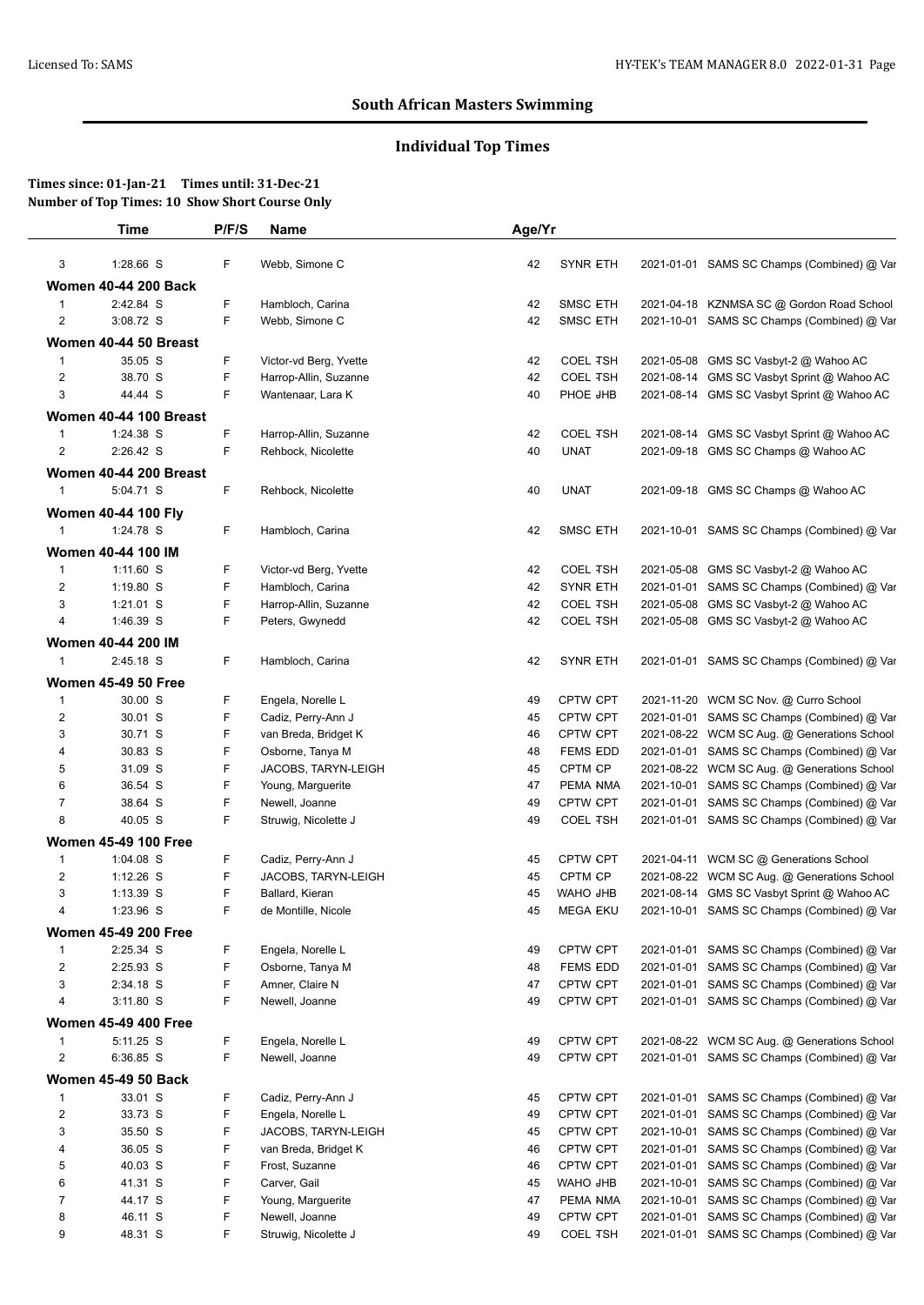# **Individual Top Times**

|                         | <b>Time</b>                   | P/F/S | <b>Name</b>             | Age/Yr |                 |            |                                             |
|-------------------------|-------------------------------|-------|-------------------------|--------|-----------------|------------|---------------------------------------------|
|                         |                               |       |                         |        |                 |            |                                             |
|                         | <b>Women 45-49 100 Back</b>   |       |                         |        |                 |            |                                             |
| $\mathbf{1}$            | 1:11.57 S                     | F     | Cadiz, Perry-Ann J      | 45     | <b>CPTW CPT</b> |            | 2021-01-01 SAMS SC Champs (Combined) @ Var  |
| $\overline{c}$          | $1:14.65$ S                   | F     | Engela, Norelle L       | 49     | <b>CPTW CPT</b> |            | 2021-01-01 SAMS SC Champs (Combined) @ Var  |
| 3                       | 1:24.42 S                     | F     | Frost, Suzanne          | 46     | CPTW CPT        |            | 2021-01-01 SAMS SC Champs (Combined) @ Var  |
| 4                       | $1:38.16$ S                   | F     | Young, Marguerite       | 47     | PEMA NMA        |            | 2021-01-01 SAMS SC Champs (Combined) @ Var  |
|                         | <b>Women 45-49 200 Back</b>   |       |                         |        |                 |            |                                             |
| $\mathbf{1}$            | 2:39.00 S                     | F     | Cadiz, Perry-Ann J      | 45     | CPTW CPT        |            | 2021-04-11 WCM SC @ Generations School      |
| $\overline{2}$          | 2:45.30 S                     | F     | Engela, Norelle L       | 49     | <b>CPTW CPT</b> |            | 2021-10-01 SAMS SC Champs (Combined) @ Var  |
|                         | Women 45-49 50 Breast         |       |                         |        |                 |            |                                             |
| $\mathbf{1}$            | 38.57 S                       | F     | Osborne, Tanya M        | 48     | <b>FEMS EDD</b> |            | 2021-01-01 SAMS SC Champs (Combined) @ Var  |
| $\overline{2}$          | 38.81 S                       | F     | van Breda, Bridget K    | 46     | CPTW CPT        |            | 2021-08-22 WCM SC Aug. @ Generations School |
| 3                       | 41.15 S                       | F     | Amner, Claire N         | 47     | CPTW CPT        |            | 2021-01-01 SAMS SC Champs (Combined) @ Var  |
| 4                       | 46.34 S                       | F     | de Montille, Nicole     | 45     | <b>MEGA EKU</b> |            | 2021-10-01 SAMS SC Champs (Combined) @ Var  |
| 5                       | 46.40 S                       | F     | Young, Marguerite       | 47     | PEMA NMA        | 2021-01-01 | SAMS SC Champs (Combined) @ Var             |
| 6                       | 48.91 S                       | F     | van Rooyen, Christina J | 45     | <b>MEGA EKU</b> |            | 2021-10-01 SAMS SC Champs (Combined) @ Var  |
| $\overline{7}$          | 49.88 S                       | F     | Newell, Joanne          | 49     | <b>CPTW CPT</b> |            | 2021-01-01 SAMS SC Champs (Combined) @ Var  |
| 8                       | 49.93 S                       | F     | Struwig, Nicolette J    | 49     | <b>COEL TSH</b> |            | 2021-01-01 SAMS SC Champs (Combined) @ Var  |
|                         | <b>Women 45-49 100 Breast</b> |       |                         |        |                 |            |                                             |
| $\mathbf{1}$            | 1:22.39 S                     | F     | van Breda, Bridget K    | 46     | CPTW CPT        |            | 2021-11-20 WCM SC Nov. @ Curro School       |
|                         | <b>Women 45-49 200 Breast</b> |       |                         |        |                 |            |                                             |
| $\mathbf{1}$            | 3:01.09 S                     | F     | van Breda, Bridget K    | 46     | <b>CPTW CPT</b> |            | 2021-09-19 WCM SC Sep. @ Curro School       |
| $\overline{2}$          | 3:08.86 S                     | F     | Amner, Claire N         | 47     | CPTW CPT        |            | 2021-01-01 SAMS SC Champs (Combined) @ Var  |
|                         | <b>Women 45-49 50 Fly</b>     |       |                         |        |                 |            |                                             |
| $\mathbf{1}$            | 35.37 S                       | F     | Amner, Claire N         | 47     | CPTW CPT        |            | 2021-01-01 SAMS SC Champs (Combined) @ Var  |
| $\overline{c}$          | 37.00 S                       | F     | Frost, Suzanne          | 46     | <b>CPTW CPT</b> |            | 2021-01-01 SAMS SC Champs (Combined) @ Var  |
| 3                       | 38.62 S                       | F     | Carver, Gail            | 45     | WAHO JHB        |            | 2021-10-01 SAMS SC Champs (Combined) @ Var  |
| 4                       | 47.06 S                       | F     | Struwig, Nicolette J    | 49     | <b>COEL TSH</b> |            | 2021-01-01 SAMS SC Champs (Combined) @ Var  |
|                         |                               |       |                         |        |                 |            |                                             |
|                         | Women 45-49 100 IM            |       |                         |        |                 |            |                                             |
| $\mathbf{1}$            | 1:19.85 S                     | F     | Osborne, Tanya M        | 48     | <b>FEMS EDD</b> | 2021-01-01 | SAMS SC Champs (Combined) @ Var             |
| $\overline{c}$          | 1:29.60 S                     | F     | Carver, Gail            | 45     | WAHO JHB        |            | 2021-10-01 SAMS SC Champs (Combined) @ Var  |
| 3                       | 1:34.15 S                     | F     | de Montille, Nicole     | 45     | <b>MEGA EKU</b> | 2021-10-01 | SAMS SC Champs (Combined) @ Var             |
| 4                       | 1:37.68 S                     | F     | Young, Marguerite       | 47     | PEMA NMA        |            | 2021-01-01 SAMS SC Champs (Combined) @ Var  |
| 5                       | 1:37.96 S                     | F     | Newell, Joanne          | 49     | CPTW CPT        |            | 2021-01-01 SAMS SC Champs (Combined) @ Var  |
| 6                       | 1:43.82 S                     | F     | van Rooyen, Christina J | 45     | <b>MEGA EKU</b> |            | 2021-10-01 SAMS SC Champs (Combined) @ Var  |
|                         | Women 45-49 200 IM            |       |                         |        |                 |            |                                             |
| $\mathbf{1}$            | 2:41.42 S                     | F     | van Breda, Bridget K    | 46     | <b>CPTW CPT</b> |            | 2021-01-01 SAMS SC Champs (Combined) @ Var  |
| 2                       | 2:48.94 S                     | F     | Engela, Norelle L       | 49     | <b>CPTW CPT</b> |            | 2021-01-01 SAMS SC Champs (Combined) @ Var  |
| 3                       | 2:52.74 S                     | F     | Amner, Claire N         | 47     | <b>CPTW CPT</b> |            | 2021-01-01 SAMS SC Champs (Combined) @ Var  |
|                         | <b>Women 50-54 50 Free</b>    |       |                         |        |                 |            |                                             |
| $\mathbf{1}$            | 33.81 S                       | F     | Cook, Wendy J           | 51     | <b>SMSC ETH</b> |            | 2021-12-12 KZNMSA SC @ Gordon Road School   |
| $\overline{2}$          | 34.22 S                       | F     | Horsley, Doreen         | 52     | <b>SMSC ETH</b> |            | 2021-10-01 SAMS SC Champs (Combined) @ Var  |
| $\sqrt{3}$              | 35.02 S                       | F     | Bihl, Katherine         | 51     | CPTW CPT        |            | 2021-08-22 WCM SC Aug. @ Generations School |
| 4                       | 35.12 S                       | F     | Martin, Tracy L         | 52     | <b>WATR JHB</b> | 2021-05-08 | GMS SC Vasbyt-2 @ Wahoo AC                  |
| 5                       | x35.78 S                      | F     | Steyn, Janine           | 51     | <b>UNAT</b>     |            | 2021-01-01 SAMS SC Champs (Combined) @ Var  |
| 6                       | 37.32 S                       | F     | Naude, Caren            | 54     | <b>WATR JHB</b> |            | 2021-04-17 GMS SC Vasbyt-1 @ Wahoo AC       |
| $\overline{7}$          | 38.25 S                       | F     | Mallows, Beverly J      | 51     | DOLP CPT        |            | 2021-11-20 WCM SC Nov. @ Curro School       |
| 8                       | 38.87 S                       | F     | Frenzel, Petra E        | 52     | <b>SYNR ETH</b> |            | 2021-01-01 SAMS SC Champs (Combined) @ Var  |
| 9                       | 40.81 S                       | F     | Sterk, Conny            | 50     | <b>UNAT</b>     |            | 2021-04-17 GMS SC Vasbyt-1 @ Wahoo AC       |
| 10                      | 42.16 S                       | F     | Pietrobon, Caterina B   | 54     | <b>FEMS EDD</b> |            | 2021-01-01 SAMS SC Champs (Combined) @ Var  |
|                         | Women 50-54 100 Free          |       |                         |        |                 |            |                                             |
| $\mathbf{1}$            | 1:17.04 S                     | F     | Bihl, Katherine         | 51     | CPTW CPT        |            | 2021-11-20 WCM SC Nov. @ Curro School       |
| $\overline{\mathbf{c}}$ | 1:20.11 S                     | F     | Hayes, Alison G         | 52     | WAHO JHB        |            | 2021-10-01 SAMS SC Champs (Combined) @ Var  |
| 3                       | 1:25.74 S                     | F     | Mallows, Beverly J      | 51     | CPTW CPT        |            | 2021-10-01 SAMS SC Champs (Combined) @ Var  |
|                         |                               |       |                         |        |                 |            |                                             |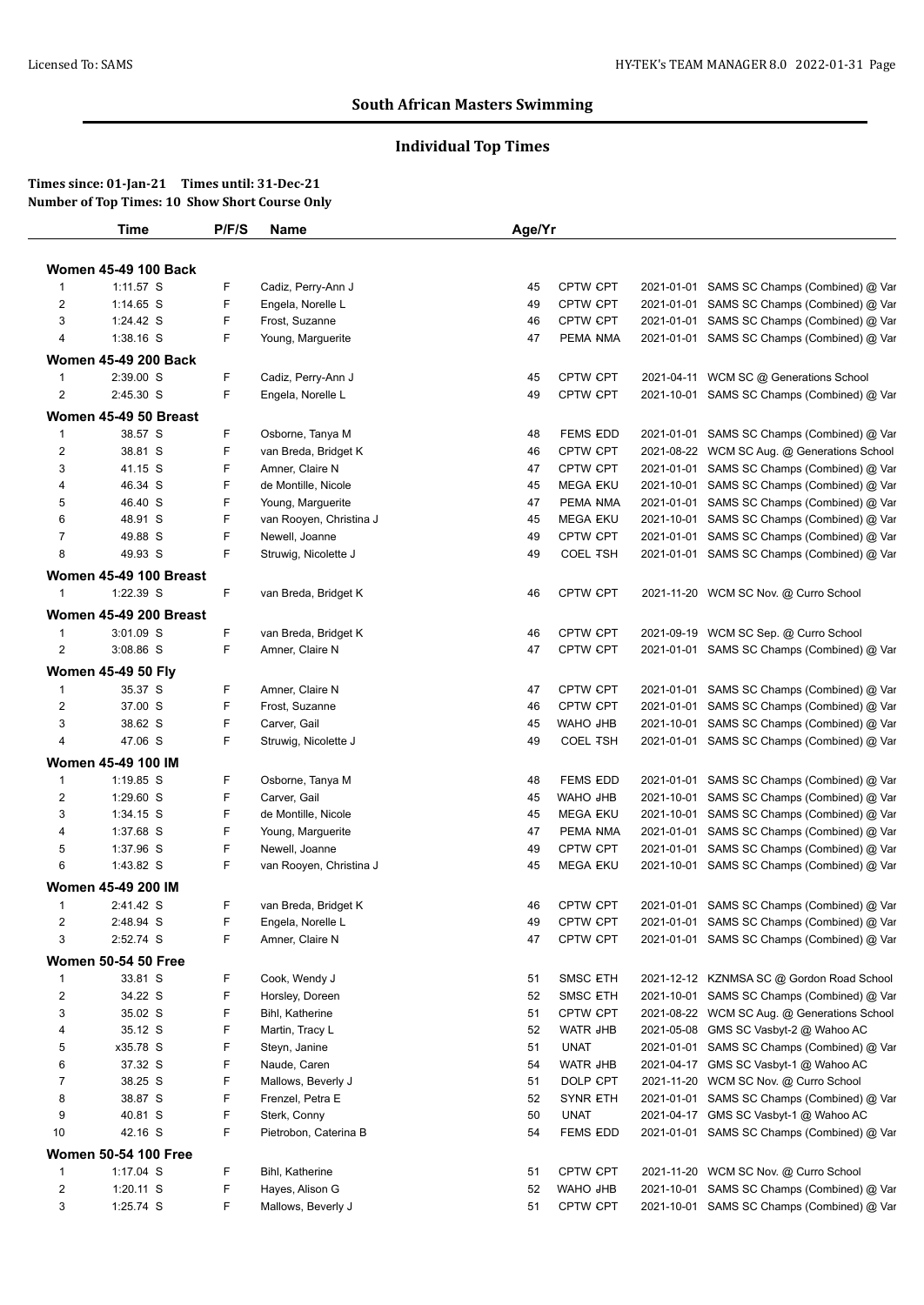# **Individual Top Times**

|                | <b>Time</b>                   | P/F/S | Name                  | Age/Yr |                 |            |                                             |
|----------------|-------------------------------|-------|-----------------------|--------|-----------------|------------|---------------------------------------------|
|                | <b>Women 50-54 200 Free</b>   |       |                       |        |                 |            |                                             |
| $\mathbf{1}$   | x3:04.22 S                    | F     |                       |        |                 |            |                                             |
|                |                               |       | Steyn, Janine         | 51     | <b>UNAT</b>     |            | 2021-01-01 SAMS SC Champs (Combined) @ Var  |
|                | <b>Women 50-54 400 Free</b>   |       |                       |        |                 |            |                                             |
| $\mathbf{1}$   | 6:04.67 S                     | F     | Naude, Caren          | 54     | WATR JHB        |            | 2021-04-17 GMS SC Vasbyt-1 @ Wahoo AC       |
| $\overline{2}$ | 8:29.28 S                     | F     | Pietrobon, Caterina B | 54     | <b>FEMS EDD</b> |            | 2021-01-01 SAMS SC Champs (Combined) @ Var  |
|                | Women 50-54 800 Free          |       |                       |        |                 |            |                                             |
| $\overline{1}$ | 12:58.62 S                    | F     | Hayes, Alison G       | 52     | WAHO JHB        |            | 2021-10-01 SAMS SC Champs (Combined) @ Var  |
|                | <b>Women 50-54 50 Back</b>    |       |                       |        |                 |            |                                             |
| $\mathbf{1}$   | 37.09 S                       | F     | Horsley, Doreen       | 52     | <b>SMSC ETH</b> |            | 2021-10-01 SAMS SC Champs (Combined) @ Var  |
| $\overline{2}$ | 38.10 S                       | F     | Bihl, Katherine       | 51     | <b>CPTW CPT</b> |            | 2021-04-11 WCM SC @ Generations School      |
| 3              | 42.00 S                       | F     | Mallows, Beverly J    | 51     | DOLP CPT        |            | 2021-11-20 WCM SC Nov. @ Curro School       |
| 4              | 42.53 S                       | F     | Martin, Tracy L       | 52     | WATR JHB        | 2021-05-08 | GMS SC Vasbyt-2 @ Wahoo AC                  |
| 5              | 44.01 S                       | F     | Naude, Caren          | 54     | WATR JHB        |            | 2021-01-01 SAMS SC Champs (Combined) @ Var  |
| 6              | 47.09 S                       | F     | Frenzel, Petra E      | 52     | <b>SYNR ETH</b> |            | 2021-01-01 SAMS SC Champs (Combined) @ Var  |
| $\overline{7}$ | 49.36 S                       | F     | De Bruyn, Sandy       | 53     | WAHO JHB        |            | 2021-10-01 SAMS SC Champs (Combined) @ Var  |
|                | Women 50-54 100 Back          |       |                       |        |                 |            |                                             |
| $\mathbf{1}$   | 1:24.29 S                     | F     | Bihl, Katherine       | 51     | <b>CPTW CPT</b> |            | 2021-08-22 WCM SC Aug. @ Generations School |
| $\overline{c}$ | 1:36.79 S                     | F     | Naude, Caren          | 54     | WATR JHB        |            | 2021-01-01 SAMS SC Champs (Combined) @ Var  |
| 3              | 1:38.53 S                     | F     | Mallows, Beverly J    | 51     | DOLP CPT        |            | 2021-11-20 WCM SC Nov. @ Curro School       |
|                | Women 50-54 50 Breast         |       |                       |        |                 |            |                                             |
| $\mathbf{1}$   | 37.69 S                       | F     | Cook, Wendy J         | 51     | <b>SYNR ETH</b> |            | 2021-01-01 SAMS SC Champs (Combined) @ Var  |
| $\overline{c}$ | 41.07 S                       | F     | Bihl, Katherine       | 51     | CPTW CPT        | 2021-01-01 | SAMS SC Champs (Combined) @ Var             |
| 3              | 45.52 S                       | F     | Hayes, Alison G       | 52     | WAHO JHB        |            | 2021-10-01 SAMS SC Champs (Combined) @ Var  |
| 4              | x48.32 S                      | F     | Steyn, Janine         | 51     | <b>UNAT</b>     |            | 2021-01-01 SAMS SC Champs (Combined) @ Var  |
| 5              | 48.36 S                       | F     | De Bruyn, Sandy       | 53     | WAHO JHB        | 2021-10-01 | SAMS SC Champs (Combined) @ Var             |
| 6              | 51.57 S                       | F     | Pietrobon, Caterina B | 54     | <b>FEMS EDD</b> |            | 2021-01-01 SAMS SC Champs (Combined) @ Var  |
|                |                               |       |                       |        |                 |            |                                             |
|                | <b>Women 50-54 100 Breast</b> |       |                       |        |                 |            |                                             |
| $\mathbf{1}$   | 1:23.35 S                     | F     | Cook, Wendy J         | 51     | <b>SMSC ETH</b> | 2021-04-18 | KZNMSA SC @ Gordon Road School              |
| $\overline{c}$ | 1:31.84 S                     | F     | Bihl, Katherine       | 51     | <b>CPTW CPT</b> |            | 2021-04-11 WCM SC @ Generations School      |
| 3              | 1:41.84 S                     | F     | Hayes, Alison G       | 52     | WAHO JHB        |            | 2021-10-01 SAMS SC Champs (Combined) @ Var  |
|                | <b>Women 50-54 200 Breast</b> |       |                       |        |                 |            |                                             |
| $\mathbf{1}$   | 3:11.91 S                     | F     | Cook, Wendy J         | 51     | <b>SYNR ETH</b> |            | 2021-01-01 SAMS SC Champs (Combined) @ Var  |
| $\overline{2}$ | $3:16.11$ S                   | F     | Bihl, Katherine       | 51     | <b>CPTW CPT</b> |            | 2021-01-01 SAMS SC Champs (Combined) @ Var  |
|                | <b>Women 50-54 50 Fly</b>     |       |                       |        |                 |            |                                             |
| $\mathbf{1}$   | x42.63 S                      | F     | Steyn, Janine         | 51     | <b>UNAT</b>     |            | 2021-01-01 SAMS SC Champs (Combined) @ Var  |
| 2              | 44.46 S                       | F     | Horsley, Doreen       | 52     | <b>SMSC ETH</b> |            | 2021-10-01 SAMS SC Champs (Combined) @ Var  |
| 3              | 47.85 S                       | F     | Frenzel, Petra E      | 52     | <b>SYNR ETH</b> |            | 2021-01-01 SAMS SC Champs (Combined) @ Var  |
|                | <b>Women 50-54 100 IM</b>     |       |                       |        |                 |            |                                             |
| $\mathbf{1}$   | x1:33.76 S                    | F     | Steyn, Janine         | 51     | <b>UNAT</b>     |            | 2021-01-01 SAMS SC Champs (Combined) @ Var  |
| $\overline{2}$ | 1:35.77 S                     | F     | Mallows, Beverly J    | 51     | CPTW CPT        | 2021-10-01 | SAMS SC Champs (Combined) @ Var             |
| 3              | 1:38.84 S                     | F     | Horsley, Doreen       | 52     | <b>SMSC ETH</b> |            | 2021-10-01 SAMS SC Champs (Combined) @ Var  |
| 4              | 1:44.20 S                     | F     | Frenzel, Petra E      | 52     | <b>SYNR ETH</b> | 2021-01-01 | SAMS SC Champs (Combined) @ Var             |
| 5              | x1:44.51 S                    | F     | De Bruyn, Sandy       | 53     | WAHO JHB        | 2021-10-01 | SAMS SC Champs (Combined) @ Var             |
| 6              | 1:59.00 S                     | F     | Pietrobon, Caterina B | 54     | <b>FEMS EDD</b> |            | 2021-01-01 SAMS SC Champs (Combined) @ Var  |
|                | Women 50-54 200 IM            |       |                       |        |                 |            |                                             |
| $\mathbf{1}$   | $3:36.45$ S                   | F     | Mallows, Beverly J    | 51     | DOLP CPT        |            | 2021-11-20 WCM SC Nov. @ Curro School       |
|                |                               |       |                       |        |                 |            |                                             |
|                | <b>Women 55-59 50 Free</b>    |       |                       |        |                 |            |                                             |
| $\mathbf{1}$   | 33.75 S                       | F     | Kennedy, Karen G      | 55     | WATR JHB        | 2021-05-08 | GMS SC Vasbyt-2 @ Wahoo AC                  |
| $\overline{2}$ | 35.97 S                       | F     | van Bassen, Carryl A  | 57     | SMSC ETH        | 2021-10-01 | SAMS SC Champs (Combined) @ Var             |
| 3              | 36.78 S                       | F     | Lee, Lesley J         | 57     | PEMA NMA        | 2021-10-01 | SAMS SC Champs (Combined) @ Var             |
| 4              | 38.99 S                       | F     | Smith, Ruth           | 57     | WATR JHB        | 2021-08-14 | GMS SC Vasbyt Sprint @ Wahoo AC             |
| 5              | 44.41 S                       | F     | Bridges, Carole A     | 59     | WAHO JHB        |            | 2021-10-01 SAMS SC Champs (Combined) @ Var  |
|                |                               |       |                       |        |                 |            |                                             |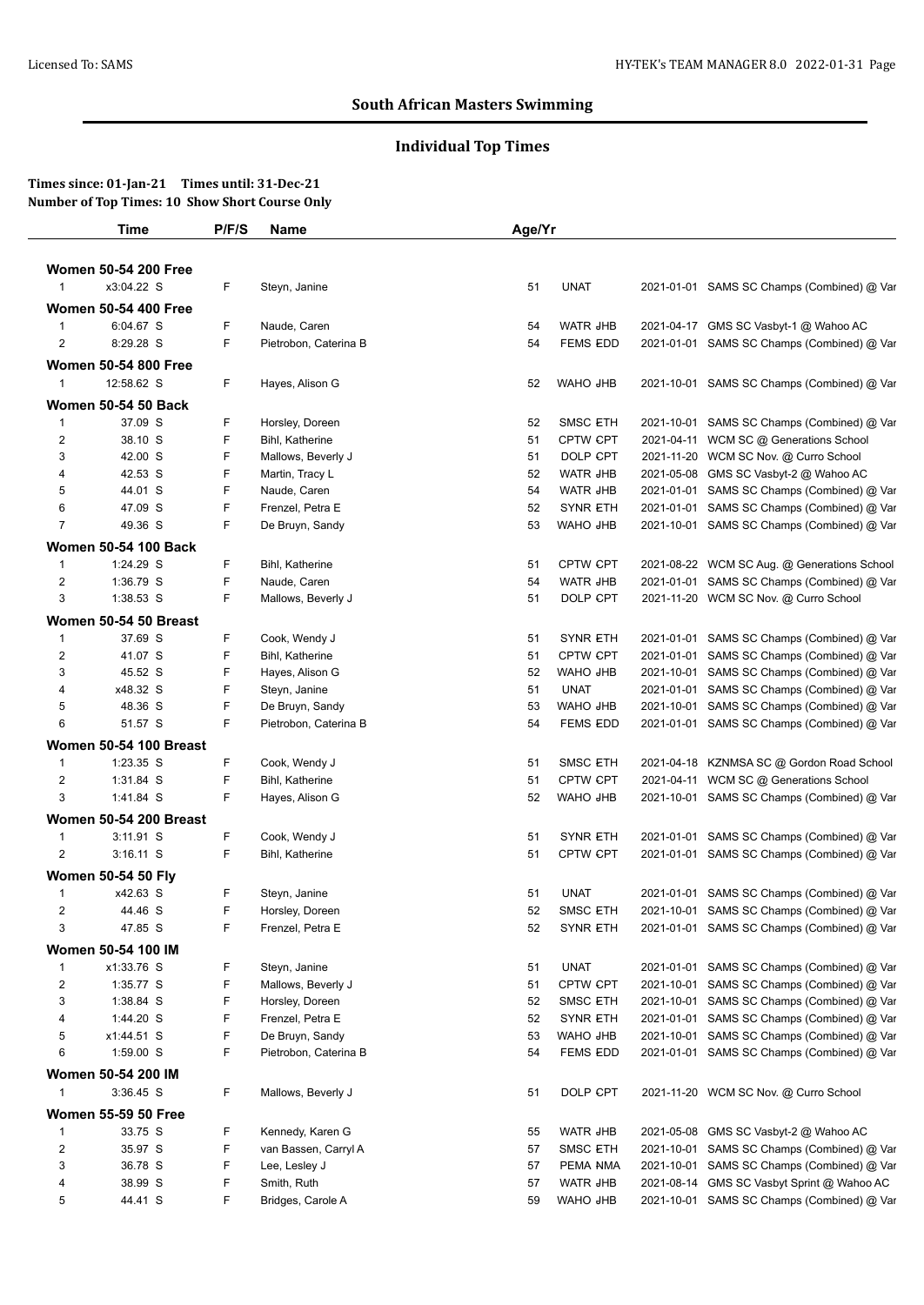# **Individual Top Times**

| Time                                        | P/F/S | Name                                          | Age/Yr   |                                    |            |                                                                                          |
|---------------------------------------------|-------|-----------------------------------------------|----------|------------------------------------|------------|------------------------------------------------------------------------------------------|
| <b>Women 55-59 100 Free</b>                 |       |                                               |          |                                    |            |                                                                                          |
| $1:15.06$ S<br>$\overline{1}$               | F     | Kennedy, Karen G                              | 55       | WATR JHB                           |            | 2021-05-08 GMS SC Vasbyt-2 @ Wahoo AC                                                    |
| $\overline{2}$<br>1:21.62 S                 | F     | Lee, Lesley J                                 | 57       | PEMA NMA                           |            | 2021-10-01 SAMS SC Champs (Combined) @ Var                                               |
| 3<br>1:21.65 S                              | F     | van Bassen, Carryl A                          | 57       | <b>SMSC ETH</b>                    |            | 2021-12-12 KZNMSA SC @ Gordon Road School                                                |
| 1:32.80 S<br>4                              | F     | Bridges, Carole A                             | 59       | WAHO JHB                           |            | 2021-08-14 GMS SC Vasbyt Sprint @ Wahoo AC                                               |
| 1:32.93 S<br>5                              | F     | Ruck, Celeste                                 | 56       | <b>COEL TSH</b>                    |            | 2021-11-20 GMS SC Relay Gala @ Wahoo AC                                                  |
|                                             |       |                                               |          |                                    |            |                                                                                          |
| <b>Women 55-59 200 Free</b>                 |       |                                               |          |                                    |            |                                                                                          |
| 2:41.70 S<br>$\overline{1}$                 | F     | Kennedy, Karen G                              | 55       | WATR JHB                           |            | 2021-01-01 SAMS SC Champs (Combined) @ Var                                               |
| $\overline{c}$<br>2:48.08 S                 | F     | van Bassen, Carryl A                          | 57       | <b>SYNR ETH</b>                    |            | 2021-01-01 SAMS SC Champs (Combined) @ Var                                               |
| 3<br>2:59.56 S                              | F     | Bouwer, Marieke                               | 58       | <b>COEL TSH</b>                    |            | 2021-01-01 SAMS SC Champs (Combined) @ Var                                               |
| 4<br>$3:12.47$ S                            | F     | Lee, Lesley J                                 | 57       | PEMA NMA                           |            | 2021-01-01 SAMS SC Champs (Combined) @ Var                                               |
| <b>Women 55-59 400 Free</b>                 |       |                                               |          |                                    |            |                                                                                          |
| 5:36.10 S<br>$\mathbf{1}$                   | F     | Kennedy, Karen G                              | 55       | WATR JHB                           |            | 2021-01-01 SAMS SC Champs (Combined) @ Var                                               |
| $\overline{c}$<br>7:19.46 S                 | F     | Bridges, Carole A                             | 59       | WAHO JHB                           |            | 2021-04-17 GMS SC Vasbyt-1 @ Wahoo AC                                                    |
| <b>Women 55-59 800 Free</b>                 |       |                                               |          |                                    |            |                                                                                          |
| 12:03.00 S<br>1                             | F     | van Bassen, Carryl A                          | 57       | <b>SMSC ETH</b>                    |            | 2021-10-01 SAMS SC Champs (Combined) @ Var                                               |
| 14:32.54 S<br>$\overline{c}$                | F     | Bridges, Carole A                             | 59       | WAHO JHB                           |            | 2021-10-01 SAMS SC Champs (Combined) @ Var                                               |
| <b>Women 55-59 50 Back</b>                  |       |                                               |          |                                    |            |                                                                                          |
| 48.51 S                                     | F     |                                               |          |                                    |            |                                                                                          |
| $\overline{1}$<br>$\overline{2}$<br>51.47 S | F     | Breitenbach, Alette M<br>van Bassen, Carryl A | 57       | <b>CPTW CPT</b><br><b>SMSC ETH</b> |            | 2021-10-01 SAMS SC Champs (Combined) @ Var<br>2021-10-01 SAMS SC Champs (Combined) @ Var |
| 58.75 S                                     | F     |                                               | 57<br>59 | WAHO JHB                           |            |                                                                                          |
| 3                                           |       | Bridges, Carole A                             |          |                                    |            | 2021-04-17 GMS SC Vasbyt-1 @ Wahoo AC                                                    |
| <b>Women 55-59 100 Back</b>                 |       |                                               |          |                                    |            |                                                                                          |
| 1:27.27 S<br>$\mathbf{1}$                   | F     | Dressler, Annemarie H                         | 57       | <b>COEL TSH</b>                    | 2021-05-08 | GMS SC Vasbyt-2 @ Wahoo AC                                                               |
| 2<br>2:00.16 S                              | F     | Bridges, Carole A                             | 59       | WAHO JHB                           |            | 2021-08-14 GMS SC Vasbyt Sprint @ Wahoo AC                                               |
| <b>Women 55-59 200 Back</b>                 |       |                                               |          |                                    |            |                                                                                          |
| 4:04.33 S<br>$\mathbf{1}$                   | F     | Ruck, Celeste                                 | 56       | <b>COEL TSH</b>                    |            | 2021-10-01 SAMS SC Champs (Combined) @ Var                                               |
| $\overline{\mathbf{c}}$<br>4:07.60 S        | F     | Smith, Ruth                                   | 57       | WATR JHB                           |            | 2021-10-01 SAMS SC Champs (Combined) @ Var                                               |
| 3<br>4:17.07 S                              | F     | Bridges, Carole A                             | 59       | WAHO JHB                           |            | 2021-10-01 SAMS SC Champs (Combined) @ Var                                               |
| <b>Women 55-59 400 Back</b>                 |       |                                               |          |                                    |            |                                                                                          |
| 6:20.96 S<br>$\mathbf{1}$                   | F     | Dressler, Annemarie H                         | 57       | <b>COEL TSH</b>                    |            | 2021-05-08 GMS SC Vasbyt-2 @ Wahoo AC                                                    |
| Women 55-59 50 Breast                       |       |                                               |          |                                    |            |                                                                                          |
| 44.63 S                                     | F     |                                               |          |                                    |            |                                                                                          |
| $\mathbf{1}$                                | F     | van Bassen, Carryl A                          | 57       | <b>SMSC ETH</b>                    |            | 2021-12-12 KZNMSA SC @ Gordon Road School<br>2021-08-14 GMS SC Vasbyt Sprint @ Wahoo AC  |
| $\overline{2}$<br>45.00 S                   |       | Smith, Ruth                                   | 57       | WATR JHB                           |            |                                                                                          |
| 3<br>51.75 S                                | F     | Lee, Lesley J                                 | 57       | PEMA NMA                           |            | 2021-01-01 SAMS SC Champs (Combined) @ Var                                               |
| <b>Women 55-59 100 Breast</b>               |       |                                               |          |                                    |            |                                                                                          |
| 1:43.18 S<br>$\mathbf{1}$                   | F     | van Bassen, Carryl A                          | 57       | <b>SMSC ETH</b>                    |            | 2021-10-01 SAMS SC Champs (Combined) @ Var                                               |
| $\overline{2}$<br>1:45.84 S                 | F     | Smith, Ruth                                   | 57       | WATR JHB                           |            | 2021-04-17 GMS SC Vasbyt-1 @ Wahoo AC                                                    |
| 3<br>2:08.15 S                              | F     | Bridges, Carole A                             | 59       | WAHO JHB                           |            | 2021-08-14 GMS SC Vasbyt Sprint @ Wahoo AC                                               |
| <b>Women 55-59 200 Breast</b>               |       |                                               |          |                                    |            |                                                                                          |
| 3:25.66 S                                   | F.    | van Bassen, Carryl A                          | 57       | SMSC ETH                           |            | 2021-12-12 KZNMSA SC @ Gordon Road School                                                |
| Women 55-59 50 Fly                          |       |                                               |          |                                    |            |                                                                                          |
| 41.47 S<br>$\mathbf{1}$                     | F     | Lee, Lesley J                                 | 57       | PEMA NMA                           |            | 2021-01-01 SAMS SC Champs (Combined) @ Var                                               |
| 49.00 S<br>2                                | F     | Smith, Ruth                                   | 57       | WATR JHB                           |            | 2021-08-14 GMS SC Vasbyt Sprint @ Wahoo AC                                               |
| 51.56 S<br>3                                | F     | Breitenbach, Alette M                         | 57       | CPTW CPT                           |            | 2021-10-01 SAMS SC Champs (Combined) @ Var                                               |
| 56.70 S<br>4                                | F     | Bridges, Carole A                             | 59       | WAHO JHB                           |            | 2021-05-08 GMS SC Vasbyt-2 @ Wahoo AC                                                    |
|                                             |       |                                               |          |                                    |            |                                                                                          |
| <b>Women 55-59 100 Fly</b>                  |       |                                               |          |                                    |            |                                                                                          |
| 2:00.26 S<br>$\mathbf{1}$                   | F     | Bridges, Carole A                             | 59       | WAHO JHB                           |            | 2021-08-14 GMS SC Vasbyt Sprint @ Wahoo AC                                               |
| 2<br>2:04.99 S                              | F     | Smith, Ruth                                   | 57       | WATR JHB                           |            | 2021-04-17 GMS SC Vasbyt-1 @ Wahoo AC                                                    |
| Women 55-59 200 Fly                         |       |                                               |          |                                    |            |                                                                                          |
| 3:38.09 S<br>1                              | F.    | Bouwer, Marieke                               | 58       | <b>COEL TSH</b>                    |            | 2021-01-01 SAMS SC Champs (Combined) @ Var                                               |
| Women 55-59 100 IM                          |       |                                               |          |                                    |            |                                                                                          |
| 1:42.95 S<br>$\mathbf{1}$                   | F     | Smith, Ruth                                   | 57       | WATR JHB                           |            | 2021-10-01 SAMS SC Champs (Combined) @ Var                                               |
|                                             |       |                                               | 57       |                                    |            | 2021-10-01 SAMS SC Champs (Combined) @ Var                                               |
| $\overline{2}$<br>1:44.03 S                 | F     | Breitenbach, Alette M                         |          | CPTW CPT                           |            |                                                                                          |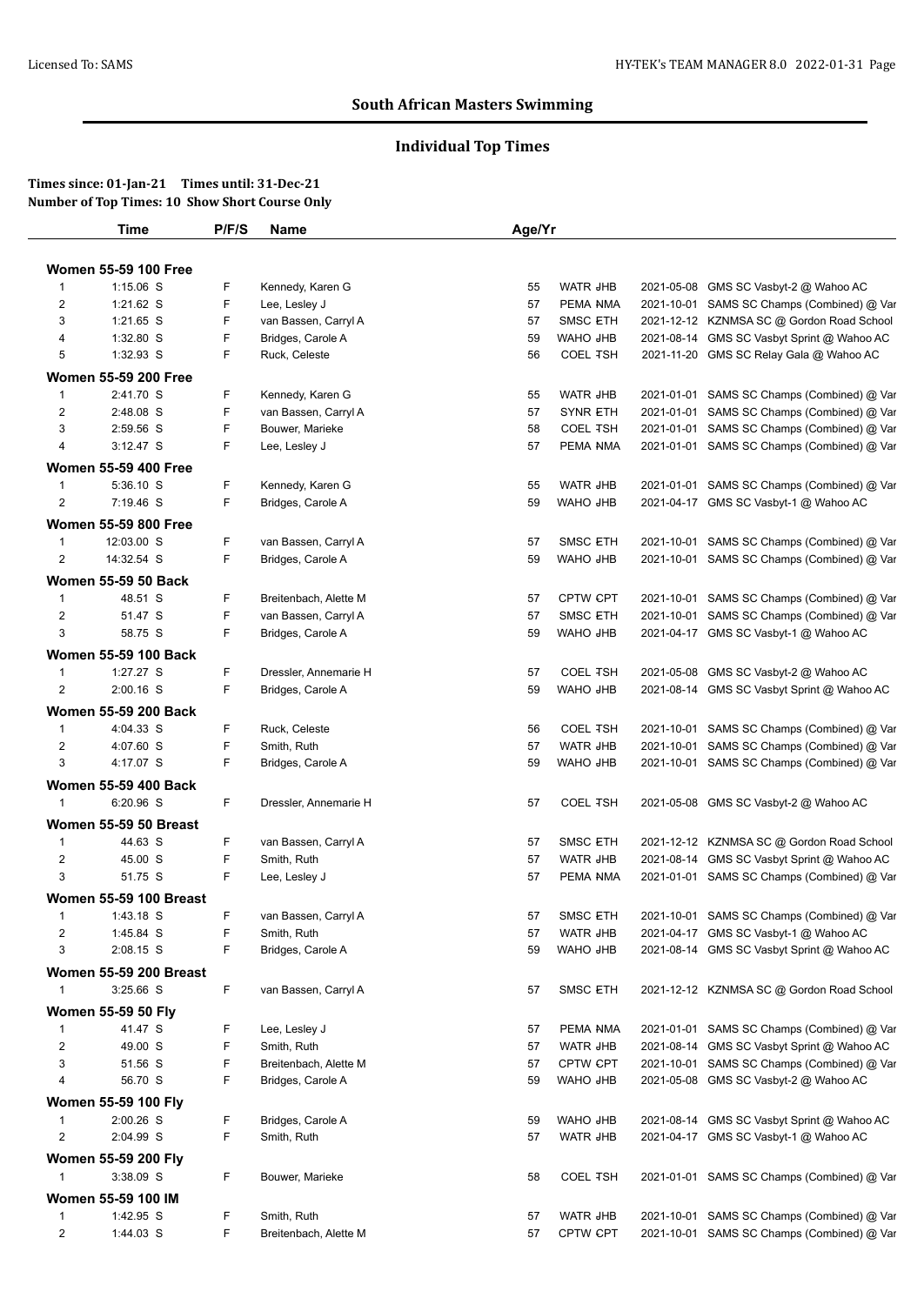# **Individual Top Times**

|                         | Time                         | P/F/S | Name                  | Age/Yr |                 |            |                                             |
|-------------------------|------------------------------|-------|-----------------------|--------|-----------------|------------|---------------------------------------------|
| 3                       | 1:49.97 S                    | F     | Bridges, Carole A     | 59     | WAHO JHB        |            | 2021-05-08 GMS SC Vasbyt-2 @ Wahoo AC       |
|                         | Women 55-59 200 IM           |       |                       |        |                 |            |                                             |
| $\mathbf{1}$            | 3:21.58 S                    | F     | Bouwer, Marieke       | 58     | <b>COEL TSH</b> | 2021-01-01 | SAMS SC Champs (Combined) @ Var             |
| $\overline{2}$          | 3:43.57 S                    | F     | Smith, Ruth           | 57     | <b>WATR JHB</b> | 2021-05-08 | GMS SC Vasbyt-2 @ Wahoo AC                  |
| 3                       | 4:06.06 S                    | F     | Bridges, Carole A     | 59     | <b>WAHO JHB</b> |            | 2021-09-18 GMS SC Champs @ Wahoo AC         |
|                         | Women 55-59 400 IM           |       |                       |        |                 |            |                                             |
| $\mathbf{1}$            | 8:18.40 S                    | F     | Smith, Ruth           | 57     | WATR JHB        | 2021-10-01 | SAMS SC Champs (Combined) @ Var             |
| 2                       | 8:27.31 S                    | F     | Bridges, Carole A     | 59     | WAHO JHB        |            | 2021-10-01 SAMS SC Champs (Combined) @ Var  |
|                         | <b>Women 60-64 50 Free</b>   |       |                       |        |                 |            |                                             |
| $\mathbf{1}$            | 31.68 S                      | F     | Stanford, Cecilia A   | 60     | CPTW CPT        |            | 2021-11-20 WCM SC Nov. @ Curro School       |
| 2                       | 32.81 S                      | F     | Verryn, Sabine M      | 60     | <b>COEL TSH</b> | 2021-09-18 | GMS SC Champs @ Wahoo AC                    |
| 3                       | 33.16 S                      | F     | Degenaar, Jean E      | 61     | <b>CPTW CPT</b> |            | 2021-01-01 SAMS SC Champs (Combined) @ Var  |
| 4                       | 35.01 S                      | F     | Hanekom, Yvette       | 64     | <b>UNAT</b>     |            | 2021-11-20 WCM SC Nov. @ Curro School       |
| 5                       | 35.08 S                      | F     | Reen, Patricia R      | 64     | PEMA NMA        |            | 2021-10-01 SAMS SC Champs (Combined) @ Var  |
| 6                       | 37.47 S                      | F     | Bees, Bernadette A    | 61     | <b>SMSC ETH</b> |            | 2021-12-12 KZNMSA SC @ Gordon Road School   |
| 7                       | 37.77 S                      | F     | Welgemoed, Janine M   | 60     | CPTW CPT        |            | 2021-10-01 SAMS SC Champs (Combined) @ Var  |
| 8                       | 39.07 S                      | F     | Matley, Terry-Ann     | 64     | <b>CPTW CPT</b> | 2021-01-01 | SAMS SC Champs (Combined) @ Var             |
| 9                       | 39.53 S                      | F     | Donnelly, Christine W | 64     | CPTW CPT        | 2021-10-01 | SAMS SC Champs (Combined) @ Var             |
| 10                      | 39.82 S                      | F     | Bruining, Carol A     | 61     | <b>COEL TSH</b> |            | 2021-01-01 SAMS SC Champs (Combined) @ Var  |
|                         | <b>Women 60-64 100 Free</b>  |       |                       |        |                 |            |                                             |
| $\mathbf{1}$            | 1:08.25 S                    | F     | Stanford, Cecilia A   | 60     | CPTW CPT        |            | 2021-11-20 WCM SC Nov. @ Curro School       |
| $\overline{\mathbf{c}}$ | $1:14.77$ S                  | F     | Degenaar, Jean E      | 61     | CPTW CPT        | 2021-08-22 | WCM SC Aug. @ Generations School            |
| 3                       | $1:16.24$ S                  | F     | Verryn, Sabine M      | 60     | <b>COEL TSH</b> | 2021-09-18 | GMS SC Champs @ Wahoo AC                    |
| 4                       | $1:18.48$ S                  | F     | Reen, Patricia R      | 64     | PEMA NMA        |            | 2021-10-01 SAMS SC Champs (Combined) @ Var  |
| 5                       | $1:22.12$ S                  | F     | Bees, Bernadette A    | 61     | <b>SMSC ETH</b> |            | 2021-12-12 KZNMSA SC @ Gordon Road School   |
| 6                       | $1:23.31$ S                  | F     | Welgemoed, Janine M   | 60     | <b>CPTW CPT</b> |            | 2021-10-01 SAMS SC Champs (Combined) @ Var  |
| 7                       | 1:26.29 S                    | F     | Kotzé, Debra L        | 60     | <b>COEL TSH</b> |            | 2021-10-01 SAMS SC Champs (Combined) @ Var  |
| 8                       | 1:29.57 S                    | F     | Donnelly, Christine W | 64     | CPTW CPT        | 2021-10-01 | SAMS SC Champs (Combined) @ Var             |
| 9                       | 1:34.79 S                    | F     | LLoyd, Dawn P         | 63     | <b>SMSC ETH</b> | 2021-10-01 | SAMS SC Champs (Combined) @ Var             |
| 10                      | 1:36.34 S                    | F     | Winfield, Melinda J   | 60     | <b>CPTW CPT</b> |            | 2021-04-11 WCM SC @ Generations School      |
|                         | <b>Women 60-64 200 Free</b>  |       |                       |        |                 |            |                                             |
| $\mathbf{1}$            | 2:26.28 S                    | F     | Stanford, Cecilia A   | 60     | <b>CPTW CPT</b> |            | 2021-01-01 SAMS SC Champs (Combined) @ Var  |
| $\overline{c}$          | 2:44.66 S                    | F     | Degenaar, Jean E      | 61     | CPTW CPT        |            | 2021-01-01 SAMS SC Champs (Combined) @ Var  |
| 3                       | 2:59.35 S                    | F     | Bees, Bernadette A    | 61     | SMSC ETH        |            | 2021-12-12 KZNMSA SC @ Gordon Road School   |
| 4                       | 4:09.22 S                    | F     | LLoyd, Dawn P         | 63     | SMSC ETH        |            | 2021-12-12 KZNMSA SC @ Gordon Road School   |
|                         | <b>Women 60-64 400 Free</b>  |       |                       |        |                 |            |                                             |
| $\mathbf{1}$            | 5:03.77 S                    | F     | Stanford, Cecilia A   | 60     | <b>CPTW CPT</b> |            | 2021-01-01 SAMS SC Champs (Combined) @ Var  |
| 2                       | 6:43.11 S                    | F     | Bruining, Carol A     | 61     | <b>COEL TSH</b> |            | 2021-01-01 SAMS SC Champs (Combined) @ Var  |
| 3                       | 7:34.27 S                    | F     | Black, Jillian K      | 64     | <b>FEMS EDD</b> | 2021-01-01 | SAMS SC Champs (Combined) @ Var             |
| 4                       | 7:42.00 S                    | F     | Wallace, Amanda       | 60     | <b>FEMS EDD</b> |            | 2021-01-01 SAMS SC Champs (Combined) @ Var  |
| 5                       | 8:46.79 S                    | F     | LLoyd, Dawn P         | 63     | <b>SYNR ETH</b> |            | 2021-01-01 SAMS SC Champs (Combined) @ Var  |
|                         | <b>Women 60-64 800 Free</b>  |       |                       |        |                 |            |                                             |
| $\mathbf{1}$            | 10:26.30 S                   | F.    | Stanford, Cecilia A   | 60     | <b>CPTW CPT</b> |            | 2021-10-01 SAMS SC Champs (Combined) @ Var  |
| 2                       | 11:53.48 S                   | F     | Trusler, Ingrid M     | 62     | <b>COEL TSH</b> | 2021-10-01 | SAMS SC Champs (Combined) @ Var             |
| 3                       | 14:32.19 S                   | F     | Murray, Sandra M      | 61     | WAHO JHB        |            | 2021-10-01 SAMS SC Champs (Combined) @ Var  |
| 4                       | 17:40.00 S                   | F     | LLoyd, Dawn P         | 63     | SMSC ETH        |            | 2021-04-18 KZNMSA SC @ Gordon Road School   |
|                         | <b>Women 60-64 1500 Free</b> |       |                       |        |                 |            |                                             |
| 1                       | 20:06.04 S                   | F     | Stanford, Cecilia A   | 60     | CPTW CPT        |            | 2021-11-20 WCM SC Nov. @ Curro School       |
|                         | <b>Women 60-64 50 Back</b>   |       |                       |        |                 |            |                                             |
| $\mathbf{1}$            | 38.06 S                      | F     | Hanekom, Yvette       | 64     | <b>UNAT</b>     |            | 2021-11-20 WCM SC Nov. @ Curro School       |
| 2                       | 39.77 S                      | F     | Degenaar, Jean E      | 61     | <b>CPTW CPT</b> |            | 2021-11-20 WCM SC Nov. @ Curro School       |
| 3                       | 44.56 S                      | F     | Welgemoed, Janine M   | 60     | <b>CPTW CPT</b> |            | 2021-10-01 SAMS SC Champs (Combined) @ Var  |
| 4                       | 47.74 S                      | F     | Black, Jillian K      | 64     | <b>FEMS EDD</b> |            | 2021-01-01 SAMS SC Champs (Combined) @ Var  |
| 5                       | 48.98 S                      | F     | Kotzé, Debra L        | 60     | <b>COEL TSH</b> |            | 2021-10-01 SAMS SC Champs (Combined) @ Var  |
| 6                       | 49.17 S                      | F     | Winfield, Melinda J   | 60     | CPTW CPT        |            | 2021-08-22 WCM SC Aug. @ Generations School |
|                         |                              |       |                       |        |                 |            |                                             |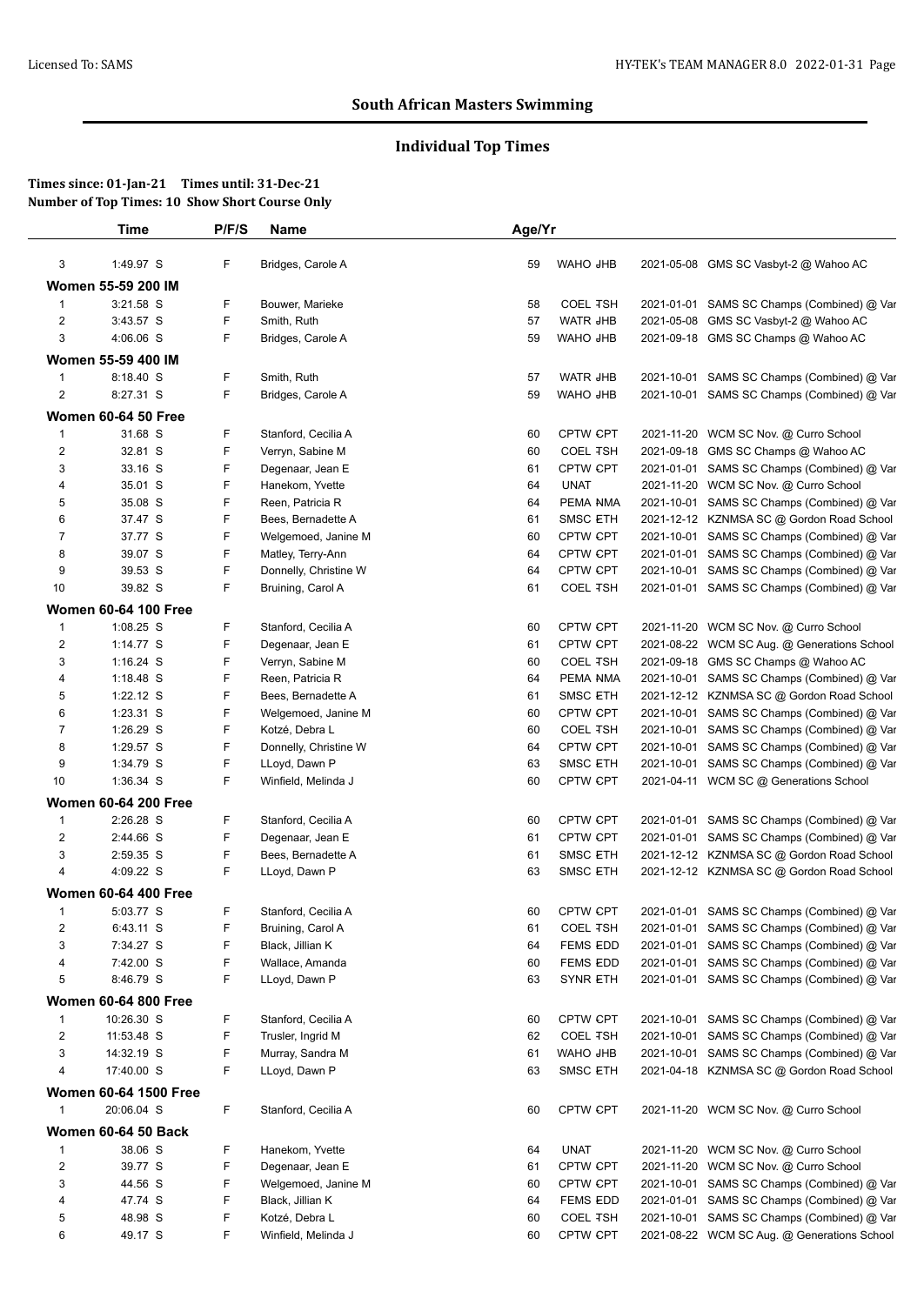# **Individual Top Times**

|                | <b>Time</b>                 | P/F/S  | Name                                     | Age/Yr   |                             |            |                                                                                          |
|----------------|-----------------------------|--------|------------------------------------------|----------|-----------------------------|------------|------------------------------------------------------------------------------------------|
| $\overline{7}$ | 52.68 S                     | F      | Bruining, Carol A                        | 61       | <b>COEL TSH</b>             |            | 2021-01-01 SAMS SC Champs (Combined) @ Var                                               |
| 8              | 1:01.35 S                   | F      | Cronje, Anna C                           | 60       | WAHO JHB                    |            | 2021-10-01 SAMS SC Champs (Combined) @ Var                                               |
| 9              | 1:05.06 S                   | F      | LLoyd, Dawn P                            | 63       | <b>SMSC ETH</b>             |            | 2021-09-18 KZNMSA SC @ Werda School                                                      |
|                | <b>Women 60-64 100 Back</b> |        |                                          |          |                             |            |                                                                                          |
| 1              | 1:24.81 S                   | F      | Degenaar, Jean E                         | 61       | CPTW CPT                    |            | 2021-08-22 WCM SC Aug. @ Generations School                                              |
| $\overline{2}$ | 1:50.87 S                   | F      | Black, Jillian K                         | 64       | <b>FEMS EDD</b>             |            | 2021-01-01 SAMS SC Champs (Combined) @ Var                                               |
| 3              | 2:20.75 S                   | F      | LLoyd, Dawn P                            | 63       | <b>SMSC ETH</b>             |            | 2021-12-12 KZNMSA SC @ Gordon Road School                                                |
|                | <b>Women 60-64 200 Back</b> |        |                                          |          |                             |            |                                                                                          |
| 1              | 2:51.27 S                   | F.     | Stanford, Cecilia A                      | 60       | CPTW CPT                    |            | 2021-10-01 SAMS SC Champs (Combined) @ Var                                               |
| $\overline{c}$ | 4:56.47 S                   | F      | LLoyd, Dawn P                            | 63       | <b>SMSC ETH</b>             |            | 2021-10-01 SAMS SC Champs (Combined) @ Var                                               |
|                |                             |        |                                          |          |                             |            |                                                                                          |
|                | Women 60-64 50 Breast       |        |                                          |          |                             |            |                                                                                          |
| 1<br>2         | 41.60 S<br>43.98 S          | F<br>F | Stanford, Cecilia A                      | 60       | CPTW CPT<br><b>UNAT</b>     |            | 2021-04-11 WCM SC @ Generations School<br>2021-11-20 WCM SC Nov. @ Curro School          |
| 3              | 44.88 S                     | F      | Hanekom, Yvette<br>Verryn, Sabine M      | 64<br>60 | <b>COEL TSH</b>             |            | 2021-09-18 GMS SC Champs @ Wahoo AC                                                      |
| 4              | 45.43 S                     | F      | Matley, Terry-Ann                        | 64       | CPTW CPT                    |            | 2021-10-01 SAMS SC Champs (Combined) @ Var                                               |
| 5              | 45.72 S                     | F.     | Bees, Bernadette A                       | 61       | SMSC ETH                    |            | 2021-12-12 KZNMSA SC @ Gordon Road School                                                |
| 6              | 48.46 S                     | F.     | Donnelly, Christine W                    | 64       | CPTW CPT                    |            | 2021-10-01 SAMS SC Champs (Combined) @ Var                                               |
| 7              | 49.35 S                     | F      | Winfield, Melinda J                      | 60       | CPTW CPT                    |            | 2021-04-11 WCM SC @ Generations School                                                   |
| 8              | 50.18 S                     | F      | Jv Vuuren, Susara J                      | 62       | <b>COEL TSH</b>             | 2021-01-01 | SAMS SC Champs (Combined) @ Var                                                          |
| 9              | 1:02.28 S                   | F      | Cronje, Anna C                           | 60       | <b>WAHO JHB</b>             | 2021-10-01 | SAMS SC Champs (Combined) @ Var                                                          |
| 10             | 1:07.51 S                   | F      | Upneck, Stella B                         | 60       | <b>SYNR ETH</b>             |            | 2021-01-01 SAMS SC Champs (Combined) @ Var                                               |
|                | Women 60-64 100 Breast      |        |                                          |          |                             |            |                                                                                          |
| 1              | 1:29.89 S                   | F.     | Stanford, Cecilia A                      | 60       | <b>CPTW CPT</b>             |            | 2021-04-11 WCM SC @ Generations School                                                   |
| 2              | 1:42.23 S                   | F      | Matley, Terry-Ann                        | 64       | <b>CPTW CPT</b>             |            | 2021-10-01 SAMS SC Champs (Combined) @ Var                                               |
| 3              | 1:46.25 S                   | F      | Donnelly, Christine W                    | 64       | CPTW CPT                    | 2021-10-01 | SAMS SC Champs (Combined) @ Var                                                          |
| 4              | 1:53.02 S                   | F      | Winfield, Melinda J                      | 60       | CPTW CPT                    |            | 2021-04-11 WCM SC @ Generations School                                                   |
| 5              | $2:21.16$ S                 | F      | Cronje, Anna C                           | 60       | WAHO JHB                    | 2021-10-01 | SAMS SC Champs (Combined) @ Var                                                          |
| 6              | 2:54.56 S                   | F.     | Upneck, Stella B                         | 60       | <b>SMSC ETH</b>             |            | 2021-04-18 KZNMSA SC @ Gordon Road School                                                |
|                | Women 60-64 200 Breast      |        |                                          |          |                             |            |                                                                                          |
| 1              | $3:19.38$ S                 | F.     | Stanford, Cecilia A                      | 60       | CPTW CPT                    |            | 2021-08-22 WCM SC Aug. @ Generations School                                              |
| $\overline{2}$ | 3:40.69 S                   | F      | Bees, Bernadette A                       | 61       | <b>SMSC ETH</b>             |            | 2021-12-12 KZNMSA SC @ Gordon Road School                                                |
| 3              | 4:18.67 S                   | F      | Jv Vuuren, Susara J                      | 62       | <b>COEL TSH</b>             |            | 2021-01-01 SAMS SC Champs (Combined) @ Var                                               |
| $\overline{4}$ | 5:44.89 S                   | F      | Upneck, Stella B                         | 60       | <b>SYNR ETH</b>             |            | 2021-01-01 SAMS SC Champs (Combined) @ Var                                               |
|                | <b>Women 60-64 50 Fly</b>   |        |                                          |          |                             |            |                                                                                          |
| 1              | 34.84 S                     | F.     | Stanford, Cecilia A                      | 60       | <b>CPTW CPT</b>             |            | 2021-09-19 WCM SC Sep. @ Curro School                                                    |
| $\overline{c}$ | 37.73 S                     | F      | Degenaar, Jean E                         | 61       | <b>CPTW CPT</b>             |            | 2021-04-11 WCM SC @ Generations School                                                   |
| 3              | 39.78 S                     | F      | Reen, Patricia R                         | 64       | PEMA NMA                    |            | 2021-10-01 SAMS SC Champs (Combined) @ Var                                               |
| 4              | 43.01 S                     | F.     | Verryn, Sabine M                         | 60       | <b>COEL TSH</b>             |            | 2021-09-18 GMS SC Champs @ Wahoo AC                                                      |
| 5              | 45.73 S                     | F      | Welgemoed, Janine M                      | 60       | CPTW CPT                    |            | 2021-10-01 SAMS SC Champs (Combined) @ Var                                               |
|                | <b>Women 60-64 200 Fly</b>  |        |                                          |          |                             |            |                                                                                          |
| $\mathbf{1}$   | 2:59.03 S                   | F      | Stanford, Cecilia A                      | 60       | CPTW CPT                    |            | 2021-09-19 WCM SC Sep. @ Curro School                                                    |
|                |                             |        |                                          |          |                             |            |                                                                                          |
|                | Women 60-64 100 IM          |        |                                          |          |                             |            |                                                                                          |
| $\mathbf{1}$   | 1:20.29 S                   | F.     | Stanford, Cecilia A                      | 60       | <b>CPTW CPT</b>             |            | 2021-01-01 SAMS SC Champs (Combined) @ Var                                               |
| $\overline{c}$ | 1:24.98 S                   | F      | Degenaar, Jean E                         | 61       | CPTW CPT                    |            | 2021-08-22 WCM SC Aug. @ Generations School                                              |
| 3              | 1:31.65 S                   | F<br>F | Trusler, Ingrid M                        | 62       | <b>COEL TSH</b><br>CPTW CPT |            | 2021-05-08 GMS SC Vasbyt-2 @ Wahoo AC                                                    |
| 4<br>5         | 1:38.71 S<br>1:44.55 S      | F      | Welgemoed, Janine M<br>Bruining, Carol A | 60       | <b>COEL TSH</b>             |            | 2021-10-01 SAMS SC Champs (Combined) @ Var<br>2021-01-01 SAMS SC Champs (Combined) @ Var |
| 6              | 1:46.53 S                   | F      | Kotzé, Debra L                           | 61<br>60 | <b>COEL TSH</b>             | 2021-10-01 | SAMS SC Champs (Combined) @ Var                                                          |
| $\overline{7}$ | 1:50.08 S                   | F      | Matley, Terry-Ann                        | 64       | CPTW CPT                    |            | 2021-10-01 SAMS SC Champs (Combined) @ Var                                               |
| 8              | 1:57.15 S                   | F      | Black, Jillian K                         | 64       | <b>FEMS EDD</b>             |            | 2021-01-01 SAMS SC Champs (Combined) @ Var                                               |
|                |                             |        |                                          |          |                             |            |                                                                                          |
|                | Women 60-64 200 IM          |        |                                          |          |                             |            |                                                                                          |
| 1              | $3:02.12$ S                 | F.     | Degenaar, Jean E                         | 61       | CPTW CPT                    |            | 2021-04-11 WCM SC @ Generations School                                                   |
|                | Women 60-64 400 IM          |        |                                          |          |                             |            |                                                                                          |
| $\mathbf{1}$   | 5:58.59 S                   | F.     | Stanford, Cecilia A                      | 60       | <b>CPTW CPT</b>             |            | 2021-10-01 SAMS SC Champs (Combined) @ Var                                               |
|                |                             |        |                                          |          |                             |            |                                                                                          |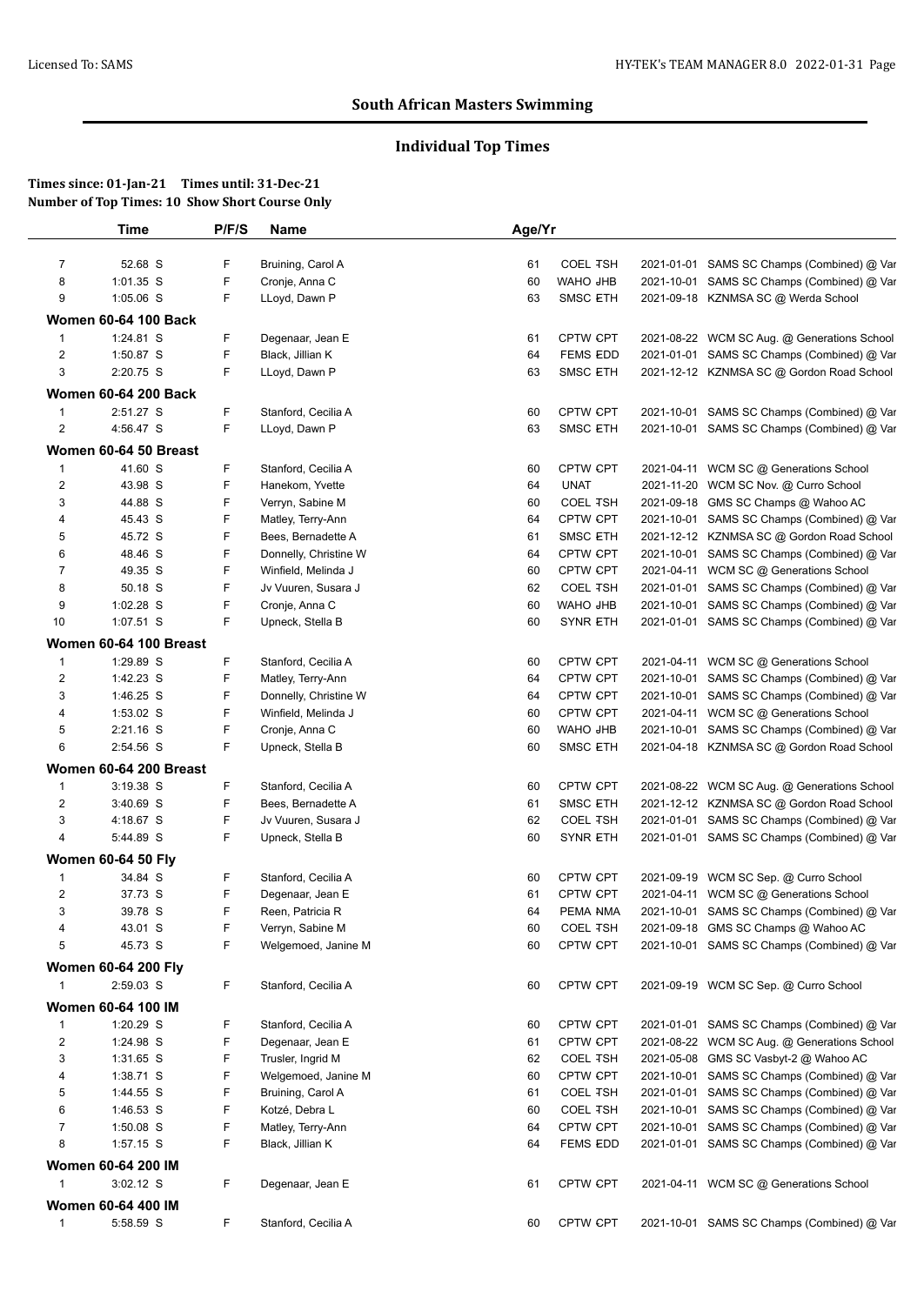# **Individual Top Times**

|                         | <b>Time</b>                 | P/F/S | <b>Name</b>            | Age/Yr |                 |            |                                             |
|-------------------------|-----------------------------|-------|------------------------|--------|-----------------|------------|---------------------------------------------|
|                         |                             |       |                        |        |                 |            |                                             |
|                         | <b>Women 65-69 50 Free</b>  |       |                        |        |                 |            |                                             |
| 1                       | 33.68 S                     | F     | Coetzee, Diane B       | 66     | <b>CPTW CPT</b> | 2021-01-01 | SAMS SC Champs (Combined) @ Var             |
| $\overline{c}$          | 35.30 S                     | F     | Thatcher, Annette L    | 69     | <b>SYNR ETH</b> |            | 2021-01-01 SAMS SC Champs (Combined) @ Var  |
| 3                       | 36.95 S                     | F     | Brewis, Judith G       | 67     | <b>CPTW CPT</b> | 2021-09-19 | WCM SC Sep. @ Curro School                  |
| 4                       | 38.45 S                     | F     | Sharkey, Therese       | 66     | <b>WINE CPT</b> |            | 2021-08-22 WCM SC Aug. @ Generations School |
| 5                       | 38.84 S                     | F     | Bromfield, Morag L     | 69     | <b>SMSC ETH</b> |            | 2021-12-12 KZNMSA SC @ Gordon Road School   |
| 6                       | 41.02 S                     | F     | Bailey, Colleen M      | 67     | <b>SYNR ETH</b> | 2021-01-01 | SAMS SC Champs (Combined) @ Var             |
| 7                       | 41.50 S                     | F     | Orren, Marilyn E       | 69     | <b>FEMS EDD</b> | 2021-01-01 | SAMS SC Champs (Combined) @ Var             |
| 8                       | 43.66 S                     | F     | Harrington, Reinette E | 68     | PEMA NMA        | 2021-10-01 | SAMS SC Champs (Combined) @ Var             |
| 9                       | 50.39 S                     | F     | John, Sally A          | 65     | <b>AZON ETH</b> | 2021-01-01 | SAMS SC Champs (Combined) @ Var             |
| 10                      | 51.20 S                     | F     | Bolstridge, Suzanne    | 69     | <b>SYNR ETH</b> |            | 2021-01-01 SAMS SC Champs (Combined) @ Var  |
|                         | <b>Women 65-69 100 Free</b> |       |                        |        |                 |            |                                             |
| $\mathbf{1}$            | $1:13.17$ S                 | F     | Coetzee, Diane B       | 66     | CPTW CPT        | 2021-11-20 | WCM SC Nov. @ Curro School                  |
| $\overline{2}$          | 1:27.90 S                   | F     | Thatcher, Annette L    | 69     | <b>SMSC ETH</b> | 2021-04-18 | KZNMSA SC @ Gordon Road School              |
| 3                       | 1:29.47 S                   | F     | Brewis, Judith G       | 67     | <b>CPTW CPT</b> | 2021-10-01 | SAMS SC Champs (Combined) @ Var             |
| 4                       | 1:39.20 S                   | F     | Harrington, Reinette E | 68     | PEMA NMA        | 2021-10-01 | SAMS SC Champs (Combined) @ Var             |
| 5                       | 1:51.71 S                   | F     | Vorster, Merryll       | 65     | PHOE JHB        | 2021-11-20 | GMS SC Relay Gala @ Wahoo AC                |
| 6                       | 2:01.03 S                   | F     | Griffiths, Bronwen     | 67     | <b>SMSC ETH</b> |            | 2021-10-01 SAMS SC Champs (Combined) @ Var  |
|                         | <b>Women 65-69 200 Free</b> |       |                        |        |                 |            |                                             |
| 1                       | 2:34.11 S                   | F     | Coetzee, Diane B       | 66     | <b>CPTW CPT</b> |            | 2021-01-01 SAMS SC Champs (Combined) @ Var  |
| $\overline{2}$          | 3:05.68 S                   | F     | Sharkey, Therese       | 66     | WINE CPT        | 2021-09-19 | WCM SC Sep. @ Curro School                  |
| 3                       | $3:10.30$ S                 | F     | Brewis, Judith G       | 67     | CPTW CPT        | 2021-09-19 | WCM SC Sep. @ Curro School                  |
| 4                       | $3:23.15$ S                 | F     | Thatcher, Annette L    | 69     | SMSC ETH        | 2021-09-18 | KZNMSA SC @ Werda School                    |
| 5                       | 3:39.36 S                   | F     | Louw, Nicolette M      | 66     | WINE CPT        | 2021-01-01 | SAMS SC Champs (Combined) @ Var             |
| 6                       | 3:53.59 S                   | F     | Orren, Marilyn E       | 69     | <b>FEMS EDD</b> | 2021-01-01 | SAMS SC Champs (Combined) @ Var             |
| $\overline{7}$          | 4:05.35 S                   | F     | Vorster, Merryll       | 65     | PHOE JHB        |            | 2021-11-20 GMS SC Relay Gala @ Wahoo AC     |
|                         | <b>Women 65-69 400 Free</b> |       |                        |        |                 |            |                                             |
| $\mathbf{1}$            | 5:27.68 S                   | F     | Coetzee, Diane B       | 66     | <b>CPTW CPT</b> |            | 2021-01-01 SAMS SC Champs (Combined) @ Var  |
| $\overline{2}$          | 6:28.78 S                   | F     | Brewis, Judith G       | 67     | <b>CPTW CPT</b> | 2021-08-22 | WCM SC Aug. @ Generations School            |
| 3                       | $9:00.82$ S                 | F     | Vorster, Merryll       | 65     | PHOE JHB        | 2021-09-18 | GMS SC Champs @ Wahoo AC                    |
| 4                       | 11:43.48 S                  | F     | Nell, Margaret A       | 67     | <b>COEL TSH</b> |            | 2021-04-17 GMS SC Vasbyt-1 @ Wahoo AC       |
|                         |                             |       |                        |        |                 |            |                                             |
|                         | <b>Women 65-69 800 Free</b> |       |                        |        |                 |            |                                             |
| $\mathbf{1}$            | 11:13.40 S                  | F     | Coetzee, Diane B       | 66     | <b>CPTW CPT</b> | 2021-10-01 | SAMS SC Champs (Combined) @ Var             |
| $\overline{\mathbf{c}}$ | 13:15.64 S                  | F     | Brewis, Judith G       | 67     | CPTW CPT        | 2021-10-01 | SAMS SC Champs (Combined) @ Var             |
| 3                       | 18:26.93 S                  | F     | Vorster, Merryll       | 65     | PHOE JHB        |            | 2021-10-01 SAMS SC Champs (Combined) @ Var  |
|                         | <b>Women 65-69 50 Back</b>  |       |                        |        |                 |            |                                             |
| $\mathbf{1}$            | 37.82 S                     | F     | Coetzee, Diane B       | 66     | CPTW CPT        |            | 2021-08-22 WCM SC Aug. @ Generations School |
| $\boldsymbol{2}$        | 42.36 S                     | F     | Bromfield, Morag L     | 69     | <b>SYNR ETH</b> |            | 2021-01-01 SAMS SC Champs (Combined) @ Var  |
| 3                       | 43.13 S                     | F     | Sharkey, Therese       | 66     | WINE CPT        |            | 2021-08-22 WCM SC Aug. @ Generations School |
| 4                       | 44.70 S                     | F     | Brewis, Judith G       | 67     | CPTW CPT        |            | 2021-08-22 WCM SC Aug. @ Generations School |
| 5                       | 45.72 S                     | F     | Thatcher, Annette L    | 69     | <b>SMSC ETH</b> |            | 2021-12-12 KZNMSA SC @ Gordon Road School   |
| 6                       | 46.16 S                     | F     | Bailey, Colleen M      | 67     | <b>SMSC ETH</b> |            | 2021-12-12 KZNMSA SC @ Gordon Road School   |
| 7                       | 46.40 S                     | F     | Harrington, Reinette E | 68     | PEMA NMA        |            | 2021-10-01 SAMS SC Champs (Combined) @ Var  |
| 8                       | 51.38 S                     | F     | Orren, Marilyn E       | 69     | <b>FEMS EDD</b> |            | 2021-01-01 SAMS SC Champs (Combined) @ Var  |
| 9                       | 58.64 S                     | F     | Bolstridge, Suzanne    | 69     | SYNR ETH        |            | 2021-01-01 SAMS SC Champs (Combined) @ Var  |
| 10                      | 59.79 S                     | F     | John, Sally A          | 65     | <b>AZON ETH</b> |            | 2021-01-01 SAMS SC Champs (Combined) @ Var  |
|                         | <b>Women 65-69 100 Back</b> |       |                        |        |                 |            |                                             |
| $\mathbf{1}$            | 1:22.73 S                   | F     | Coetzee, Diane B       | 66     | CPTW CPT        |            | 2021-08-22 WCM SC Aug. @ Generations School |
| 2                       | 1:31.67 S                   | F     | Sharkey, Therese       | 66     | WINE CPT        |            | 2021-08-22 WCM SC Aug. @ Generations School |
| 3                       | 1:35.89 S                   | F     | Bromfield, Morag L     | 69     | SYNR ETH        |            | 2021-01-01 SAMS SC Champs (Combined) @ Var  |
| 4                       | 1:36.08 S                   | F     | Brewis, Judith G       | 67     | <b>CPTW CPT</b> |            | 2021-08-22 WCM SC Aug. @ Generations School |
| 5                       | 1:44.74 S                   | F     | Bailey, Colleen M      | 67     | SYNR ETH        |            | 2021-01-01 SAMS SC Champs (Combined) @ Var  |
| 6                       | 1:59.84 S                   | F     | Orren, Marilyn E       | 69     | <b>FEMS EDD</b> | 2021-01-01 | SAMS SC Champs (Combined) @ Var             |
| $\overline{7}$          | 2:11.97 S                   | F     | John, Sally A          | 65     | <b>AZON ETH</b> |            | 2021-01-01 SAMS SC Champs (Combined) @ Var  |
|                         |                             |       |                        |        |                 |            |                                             |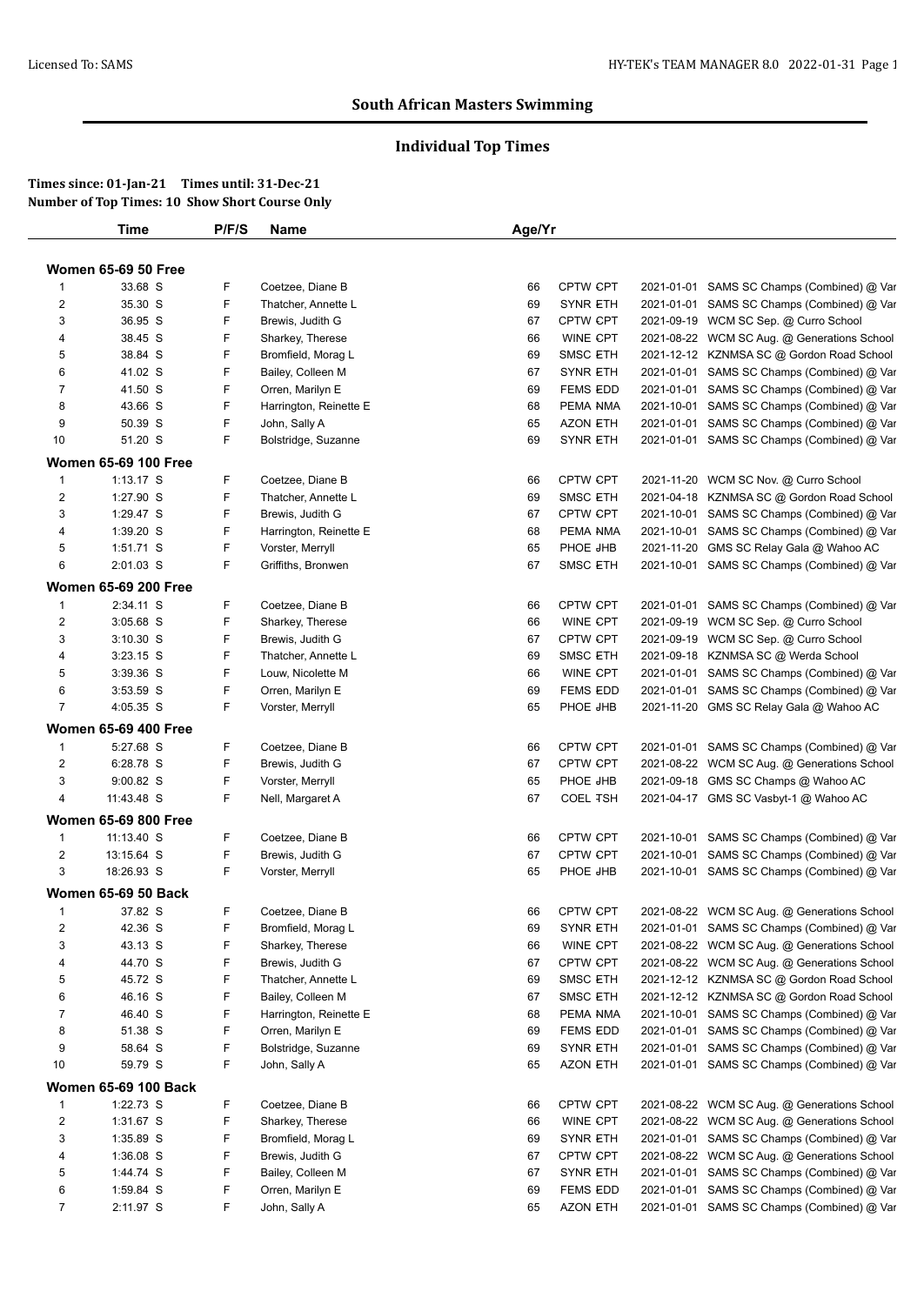# **Individual Top Times**

|                         | Time                          | P/F/S  | <b>Name</b>                             | Age/Yr   |                                    |                          |                                                                               |
|-------------------------|-------------------------------|--------|-----------------------------------------|----------|------------------------------------|--------------------------|-------------------------------------------------------------------------------|
|                         | <b>Women 65-69 200 Back</b>   |        |                                         |          |                                    |                          |                                                                               |
| $\overline{1}$          | 2:55.16 S                     | F      | Coetzee, Diane B                        | 66       | CPTW CPT                           |                          | 2021-10-01 SAMS SC Champs (Combined) @ Var                                    |
| $\overline{2}$          | 3:22.30 S                     | F      | Brewis, Judith G                        | 67       | <b>CPTW CPT</b>                    |                          | 2021-04-11 WCM SC @ Generations School                                        |
|                         |                               |        |                                         |          |                                    |                          |                                                                               |
|                         | Women 65-69 50 Breast         | F      |                                         |          |                                    |                          |                                                                               |
| $\overline{1}$          | 43.15 S                       |        | Thatcher, Annette L                     | 69       | <b>SMSC ETH</b>                    | 2021-10-01               | SAMS SC Champs (Combined) @ Var                                               |
| $\overline{\mathbf{c}}$ | 1:03.02 S<br>$1:32.14$ S      | F<br>F | Orren, Marilyn E                        | 69       | <b>FEMS EDD</b>                    | 2021-01-01               | SAMS SC Champs (Combined) @ Var                                               |
| 3                       |                               |        | Cooper, Patricia A                      | 65       | <b>SMSC ETH</b>                    |                          | 2021-10-01 SAMS SC Champs (Combined) @ Var                                    |
|                         | <b>Women 65-69 100 Breast</b> |        |                                         |          |                                    |                          |                                                                               |
| $\overline{1}$          | 1:44.37 S                     | F.     | Thatcher, Annette L                     | 69       | <b>SMSC ETH</b>                    |                          | 2021-04-18 KZNMSA SC @ Gordon Road School                                     |
|                         | <b>Women 65-69 200 Breast</b> |        |                                         |          |                                    |                          |                                                                               |
| $\overline{1}$          | 3:49.22 S                     | F      | Thatcher, Annette L                     | 69       | <b>SMSC ETH</b>                    |                          | 2021-12-12 KZNMSA SC @ Gordon Road School                                     |
| $\overline{2}$          | 4:13.28 S                     | F      | Louw, Nicolette M                       | 66       | WINE CPT                           |                          | 2021-01-01 SAMS SC Champs (Combined) @ Var                                    |
|                         | <b>Women 65-69 50 Fly</b>     |        |                                         |          |                                    |                          |                                                                               |
| $\mathbf{1}$            | 48.87 S                       | F      | Bromfield, Morag L                      | 69       | <b>SMSC ETH</b>                    |                          | 2021-04-18 KZNMSA SC @ Gordon Road School                                     |
| 2                       | 51.56 S                       | F      | Bailey, Colleen M                       | 67       | <b>SMSC ETH</b>                    |                          | 2021-09-18 KZNMSA SC @ Werda School                                           |
|                         | Women 65-69 200 Fly           |        |                                         |          |                                    |                          |                                                                               |
| $\mathbf 1$             | 4:17.67 S                     | F      | Sharkey, Therese                        | 66       | <b>WINE CPT</b>                    |                          | 2021-01-01 SAMS SC Champs (Combined) @ Var                                    |
| $\overline{2}$          | 4:25.90 S                     | F      | Louw, Nicolette M                       | 66       | <b>WINE CPT</b>                    |                          | 2021-01-01 SAMS SC Champs (Combined) @ Var                                    |
|                         | Women 65-69 100 IM            |        |                                         |          |                                    |                          |                                                                               |
|                         |                               |        |                                         |          |                                    |                          |                                                                               |
| $\mathbf 1$             | 1:25.93 S                     | F<br>F | Coetzee, Diane B                        | 66       | CPTW CPT                           |                          | 2021-01-01 SAMS SC Champs (Combined) @ Var                                    |
| $\overline{c}$          | 1:38.32 S<br>1:40.72 S        | F      | Thatcher, Annette L                     | 69<br>69 | <b>SYNR ETH</b>                    | 2021-01-01               | SAMS SC Champs (Combined) @ Var                                               |
| 3<br>4                  | 1:58.57 S                     | F      | Bromfield, Morag L<br>Louw, Nicolette M | 66       | <b>SMSC ETH</b><br><b>WINE CPT</b> | 2021-01-01               | 2021-04-18 KZNMSA SC @ Gordon Road School                                     |
| 5                       | 2:09.35 S                     | F      | John, Sally A                           | 65       | <b>AZON ETH</b>                    |                          | SAMS SC Champs (Combined) @ Var<br>2021-01-01 SAMS SC Champs (Combined) @ Var |
| 6                       | 2:58.92 S                     | F      | de Beer, Stephanie A                    | 67       | <b>MEGA EKU</b>                    |                          | 2021-10-01 SAMS SC Champs (Combined) @ Var                                    |
|                         |                               |        |                                         |          |                                    |                          |                                                                               |
|                         | Women 65-69 200 IM            |        |                                         |          |                                    |                          |                                                                               |
| 1                       | 3:04.12 S                     | F      | Coetzee, Diane B                        | 66       | <b>CPTW CPT</b>                    |                          | 2021-04-11 WCM SC @ Generations School                                        |
| 2                       | $3:36.07$ S                   | F      | Sharkey, Therese                        | 66       | WINE CPT                           |                          | 2021-01-01 SAMS SC Champs (Combined) @ Var                                    |
|                         | <b>Women 70-74 50 Free</b>    |        |                                         |          |                                    |                          |                                                                               |
| $\overline{1}$          | 37.60 S                       | F      | Rollnick, Marissa S                     | 70       | PHOE JHB                           |                          | 2021-04-17 GMS SC Vasbyt-1 @ Wahoo AC                                         |
| $\overline{\mathbf{c}}$ | 37.96 S                       | F      | Mons, Maureen E                         | 70       | PHOE JHB                           | 2021-08-14               | GMS SC Vasbyt Sprint @ Wahoo AC                                               |
| 3                       | 42.97 S                       | F      | Clark, Rosemary C                       | 73       | <b>SYNR ETH</b>                    | 2021-01-01               | SAMS SC Champs (Combined) @ Var                                               |
| 4                       | 44.53 S                       | F      | Sandri, Angelika                        | 71       | <b>COEL TSH</b>                    |                          | 2021-01-01 SAMS SC Champs (Combined) @ Var                                    |
| 5                       | 44.83 S                       | F      | Meaker, Jane S                          | 73       | <b>MEGA EKU</b>                    | 2021-11-20               | GMS SC Relay Gala @ Wahoo AC                                                  |
| 6                       | 45.72 S                       | F      | Lawless, Helen M                        | 72       | WAHO JHB                           | 2021-10-01               | SAMS SC Champs (Combined) @ Var                                               |
| $\overline{7}$          | 51.86 S                       | F      | Fyfe, Joyce E                           | 74       | <b>COEL TSH</b>                    |                          | 2021-01-01 SAMS SC Champs (Combined) @ Var                                    |
| 8<br>9                  | 54.53 S<br>55.47 S            | F<br>F | Benjamin, Lynda J                       | 70<br>72 | PEMA NMA<br>WAHO JHB               |                          | 2021-01-01 SAMS SC Champs (Combined) @ Var<br>GMS SC Champs @ Wahoo AC        |
| 10                      | 1:05.58 S                     | F      | Ferreira, Mercia<br>Gray, Winifred A    | 73       | <b>SMSC ETH</b>                    | 2021-09-18               | 2021-09-18 KZNMSA SC @ Werda School                                           |
|                         |                               |        |                                         |          |                                    |                          |                                                                               |
|                         | <b>Women 70-74 100 Free</b>   |        |                                         |          |                                    |                          |                                                                               |
| $\mathbf{1}$            | 1:22.64 S                     | F      | Mons, Maureen E                         | 70       | PHOE JHB                           | 2021-08-14               | GMS SC Vasbyt Sprint @ Wahoo AC                                               |
| $\overline{\mathbf{c}}$ | 1:27.78 S                     | F      | Rollnick, Marissa S                     | 70       | PHOE JHB                           | 2021-09-18               | GMS SC Champs @ Wahoo AC                                                      |
| 3                       | 1:36.19 S                     | F      | Clark, Rosemary C                       | 73       | <b>SMSC ETH</b>                    | 2021-04-18               | KZNMSA SC @ Gordon Road School                                                |
| 4                       | 1:37.37 S                     | F<br>F | Crawford, Linda E<br>Lawless, Helen M   | 71       | PHOE JHB<br>WAHO JHB               | 2021-10-01               | SAMS SC Champs (Combined) @ Var                                               |
| 5<br>6                  | $1:38.10$ S<br>1:38.83 S      | F      |                                         | 72<br>73 | <b>MEGA EKU</b>                    | 2021-10-01               | SAMS SC Champs (Combined) @ Var<br>GMS SC Relay Gala @ Wahoo AC               |
| $\overline{7}$          | 1:44.56 S                     | F      | Meaker, Jane S<br>Sandri, Angelika      | 71       | <b>COEL TSH</b>                    | 2021-11-20<br>2021-10-01 | SAMS SC Champs (Combined) @ Var                                               |
| 8                       | 1:57.16 S                     | F      |                                         | 74       | <b>COEL TSH</b>                    | 2021-10-01               | SAMS SC Champs (Combined) @ Var                                               |
| 9                       | 2:04.30 S                     | F      | Fyfe, Joyce E<br>Ferreira, Mercia       | 72       | WAHO JHB                           | 2021-09-18               | GMS SC Champs @ Wahoo AC                                                      |
| 10                      | 2:25.09 S                     | F      | Gray, Winifred A                        | 73       | <b>SMSC ETH</b>                    |                          | 2021-09-18 KZNMSA SC @ Werda School                                           |
|                         |                               |        |                                         |          |                                    |                          |                                                                               |
|                         | <b>Women 70-74 200 Free</b>   |        |                                         |          |                                    |                          |                                                                               |
| $\mathbf{1}$            | 2:53.79 S                     | F      | Mons, Maureen E                         | 70       | PHOE JHB                           |                          | 2021-01-01 SAMS SC Champs (Combined) @ Var                                    |
| $\overline{2}$          | 3:10.09 S                     | F      | Rollnick, Marissa S                     | 70       | PHOE JHB                           | 2021-01-01               | SAMS SC Champs (Combined) @ Var                                               |
| 3                       | 3:33.77 S                     | F      | Clark, Rosemary C                       | 73       | <b>SYNR ETH</b>                    |                          | 2021-01-01 SAMS SC Champs (Combined) @ Var                                    |
|                         |                               |        |                                         |          |                                    |                          |                                                                               |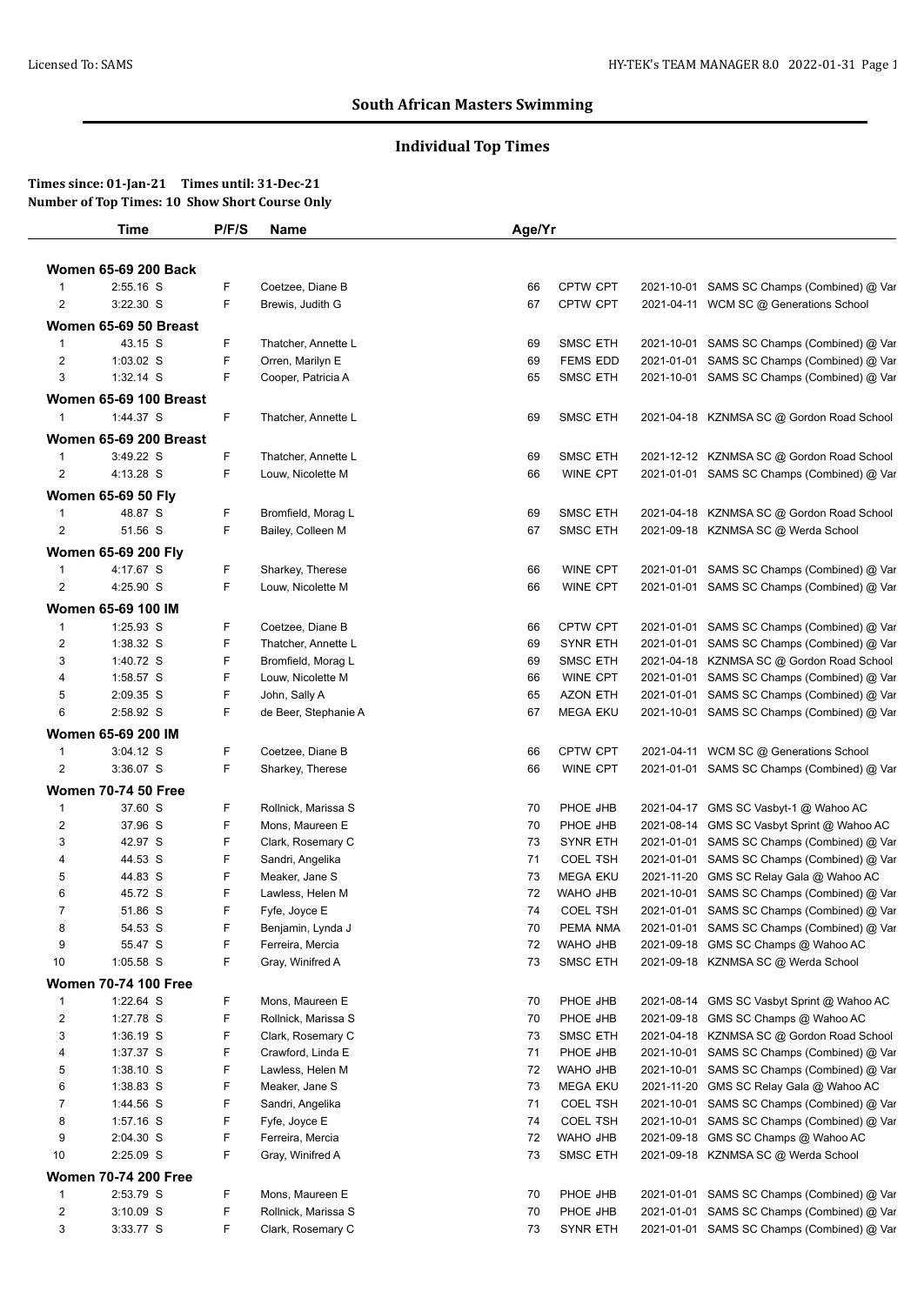# **Individual Top Times**

|                                | Time                          | P/F/S | <b>Name</b>         | Age/Yr |                 |            |                                            |
|--------------------------------|-------------------------------|-------|---------------------|--------|-----------------|------------|--------------------------------------------|
| 4                              | 3:47.73 S                     | F     | Sandri, Angelika    | 71     | <b>COEL TSH</b> |            | 2021-01-01 SAMS SC Champs (Combined) @ Var |
| 5                              | 4:18.28 S                     | F     | Fyfe, Joyce E       | 74     | <b>COEL TSH</b> |            | 2021-01-01 SAMS SC Champs (Combined) @ Var |
| 6                              | 5:05.46 S                     | F     | Gray, Winifred A    | 73     | <b>SMSC ETH</b> |            | 2021-09-18 KZNMSA SC @ Werda School        |
|                                | <b>Women 70-74 400 Free</b>   |       |                     |        |                 |            |                                            |
| 1                              | 5:58.24 S                     | F     | Mons, Maureen E     | 70     | PHOE JHB        |            | 2021-04-17 GMS SC Vasbyt-1 @ Wahoo AC      |
| 2                              | 6:35.04 S                     | F     | Rollnick, Marissa S | 70     | PHOE JHB        |            | 2021-09-18 GMS SC Champs @ Wahoo AC        |
| 3                              | 7:23.00 S                     | F     | Clark, Rosemary C   | 73     | <b>SMSC ETH</b> |            | 2021-04-18 KZNMSA SC @ Gordon Road School  |
| 4                              | 7:59.67 S                     | F     | Sandri, Angelika    | 71     | <b>COEL TSH</b> |            | 2021-01-01 SAMS SC Champs (Combined) @ Var |
| 5                              | 10:00.06 S                    | F     | Gray, Winifred A    | 73     | <b>SYNR ETH</b> |            | 2021-01-01 SAMS SC Champs (Combined) @ Var |
|                                | <b>Women 70-74 800 Free</b>   |       |                     |        |                 |            |                                            |
| 1                              | 12:35.46 S                    | F     | Mons, Maureen E     | 70     | PHOE JHB        |            | 2021-10-01 SAMS SC Champs (Combined) @ Var |
| 2                              | 13:33.51 S                    | F     | Rollnick, Marissa S | 70     | PHOE JHB        | 2021-10-01 | SAMS SC Champs (Combined) @ Var            |
| 3                              | 14:28.96 S                    | F     | Ireland, Jennifer A | 71     | <b>SMSC ETH</b> | 2021-10-01 | SAMS SC Champs (Combined) @ Var            |
| 4                              | 15:20.75 S                    | F     | Clark, Rosemary C   | 73     | <b>SMSC ETH</b> |            | 2021-10-01 SAMS SC Champs (Combined) @ Var |
| 5                              | 16:24.09 S                    | F     | Sandri, Angelika    | 71     | <b>COEL TSH</b> | 2021-10-01 | SAMS SC Champs (Combined) @ Var            |
| 6                              | 18:52.74 S                    | F     | Ferreira, Mercia    | 72     | <b>WAHO JHB</b> | 2021-10-01 | SAMS SC Champs (Combined) @ Var            |
| $\overline{7}$                 | 22:04.22 S                    | F.    | Gray, Winifred A    | 73     | <b>SMSC ETH</b> |            | 2021-10-01 SAMS SC Champs (Combined) @ Var |
|                                |                               |       |                     |        |                 |            |                                            |
|                                | <b>Women 70-74 50 Back</b>    |       |                     |        |                 |            |                                            |
| $\mathbf{1}$                   | 50.57 S                       | F     | Ireland, Jennifer A | 71     | <b>SMSC ETH</b> |            | 2021-12-12 KZNMSA SC @ Gordon Road School  |
| 2                              | 53.84 S                       | F     | Fyfe, Joyce E       | 74     | <b>COEL TSH</b> |            | 2021-01-01 SAMS SC Champs (Combined) @ Var |
| 3                              | 55.59 S                       | F     | Crawford, Linda E   | 71     | PHOE JHB        |            | 2021-01-01 SAMS SC Champs (Combined) @ Var |
| 4                              | 58.28 S                       | F     | Meaker, Jane S      | 73     | <b>MEGA EKU</b> | 2021-11-20 | GMS SC Relay Gala @ Wahoo AC               |
| 5                              | 58.46 S                       | F     | Lawless, Helen M    | 72     | WAHO JHB        | 2021-10-01 | SAMS SC Champs (Combined) @ Var            |
| 6                              | 1:10.52 $S$                   | F     | Ferreira, Mercia    | 72     | WAHO JHB        | 2021-10-01 | SAMS SC Champs (Combined) @ Var            |
| $\overline{7}$                 | 1:17.14 S                     | F     | Gray, Winifred A    | 73     | <b>SYNR ETH</b> |            | 2021-01-01 SAMS SC Champs (Combined) @ Var |
|                                | <b>Women 70-74 100 Back</b>   |       |                     |        |                 |            |                                            |
| $\mathbf{1}$                   | 1:47.75 S                     | F     | Ireland, Jennifer A | 71     | <b>SMSC ETH</b> |            | 2021-12-12 KZNMSA SC @ Gordon Road School  |
| 2                              | 2:04.73 S                     | F     | Fyfe, Joyce E       | 74     | <b>COEL TSH</b> |            | 2021-01-01 SAMS SC Champs (Combined) @ Var |
| 3                              | 2:49.78 S                     | F     | Gray, Winifred A    | 73     | <b>SMSC ETH</b> |            | 2021-12-12 KZNMSA SC @ Gordon Road School  |
|                                | Women 70-74 50 Breast         |       |                     |        |                 |            |                                            |
| $\mathbf{1}$                   | 57.24 S                       | F     | Sandri, Angelika    | 71     | <b>COEL TSH</b> |            | 2021-10-01 SAMS SC Champs (Combined) @ Var |
| $\overline{c}$                 | 57.45 S                       | F     | Benjamin, Lynda J   | 70     | PEMA NMA        |            | 2021-01-01 SAMS SC Champs (Combined) @ Var |
| 3                              | 1:14.87 S                     | F     | Clark, Rosemary C   | 73     | <b>SMSC ETH</b> |            | 2021-10-01 SAMS SC Champs (Combined) @ Var |
|                                | <b>Women 70-74 100 Breast</b> |       |                     |        |                 |            |                                            |
| 1                              | 2:05.90 S                     | F     | Sandri, Angelika    | 71     | <b>COEL TSH</b> |            | 2021-09-18 KZNMSA SC @ Werda School        |
|                                | <b>Women 70-74 50 Fly</b>     |       |                     |        |                 |            |                                            |
|                                | 51.12 S                       | F     | Ireland, Jennifer A | 71     | SMSC ETH        |            | 2021-12-12 KZNMSA SC @ Gordon Road School  |
| $\overline{\mathbf{c}}$        | 51.83 S                       | F     | Lawless, Helen M    | 72     | WAHO JHB        |            | 2021-10-01 SAMS SC Champs (Combined) @ Var |
| 3                              | 55.52 S                       | F     | Crawford, Linda E   | 71     | PHOE JHB        |            | 2021-01-01 SAMS SC Champs (Combined) @ Var |
| 4                              | 55.59 S                       | F     | Clark, Rosemary C   | 73     | <b>SMSC ETH</b> |            | 2021-04-18 KZNMSA SC @ Gordon Road School  |
| 5                              | 1:00.58 S                     | F     | Meaker, Jane S      | 73     | MEGA EKU        |            | 2021-11-20 GMS SC Relay Gala @ Wahoo AC    |
| 6                              | 1:32.36 S                     | F     | Gray, Winifred A    | 73     | <b>SMSC ETH</b> |            | 2021-12-12 KZNMSA SC @ Gordon Road School  |
|                                | <b>Women 70-74 100 Flv</b>    |       |                     |        |                 |            |                                            |
|                                | 2:04.83 S                     | F     | Lawless, Helen M    |        | WAHO JHB        |            | 2021-10-01 SAMS SC Champs (Combined) @ Var |
| $\mathbf{1}$<br>$\overline{2}$ |                               | F     |                     | 72     |                 |            |                                            |
|                                | 2:08.91 S                     |       | Crawford, Linda E   | 71     | PHOE JHB        |            | 2021-10-01 SAMS SC Champs (Combined) @ Var |
|                                | <b>Women 70-74 200 Fly</b>    |       |                     |        |                 |            |                                            |
| $\mathbf{1}$                   | 4:32.36 S                     | F.    | Crawford, Linda E   | 71     | <b>PHOE JHB</b> |            | 2021-01-01 SAMS SC Champs (Combined) @ Var |
|                                | <b>Women 70-74 100 IM</b>     |       |                     |        |                 |            |                                            |
| 1                              | 1:34.18 S                     | F     | Mons, Maureen E     | 70     | <b>PHOE JHB</b> |            | 2021-04-17 GMS SC Vasbyt-1 @ Wahoo AC      |
| 2                              | 1:48.00 S                     | F     | Ireland, Jennifer A | 71     | SMSC ETH        |            | 2021-09-18 KZNMSA SC @ Werda School        |
|                                | 1:54.37 S                     | F     | Lawless, Helen M    | 72     | WAHO JHB        |            | 2021-10-01 SAMS SC Champs (Combined) @ Var |
| 3                              |                               |       |                     |        |                 |            |                                            |
| 4                              | 1:58.84 S                     | F     | Sandri, Angelika    | 71     | <b>COEL TSH</b> | 2021-01-01 | SAMS SC Champs (Combined) @ Var            |
| 5                              | 1:59.34 S                     | F     | Crawford, Linda E   | 71     | PHOE JHB        |            | 2021-10-01 SAMS SC Champs (Combined) @ Var |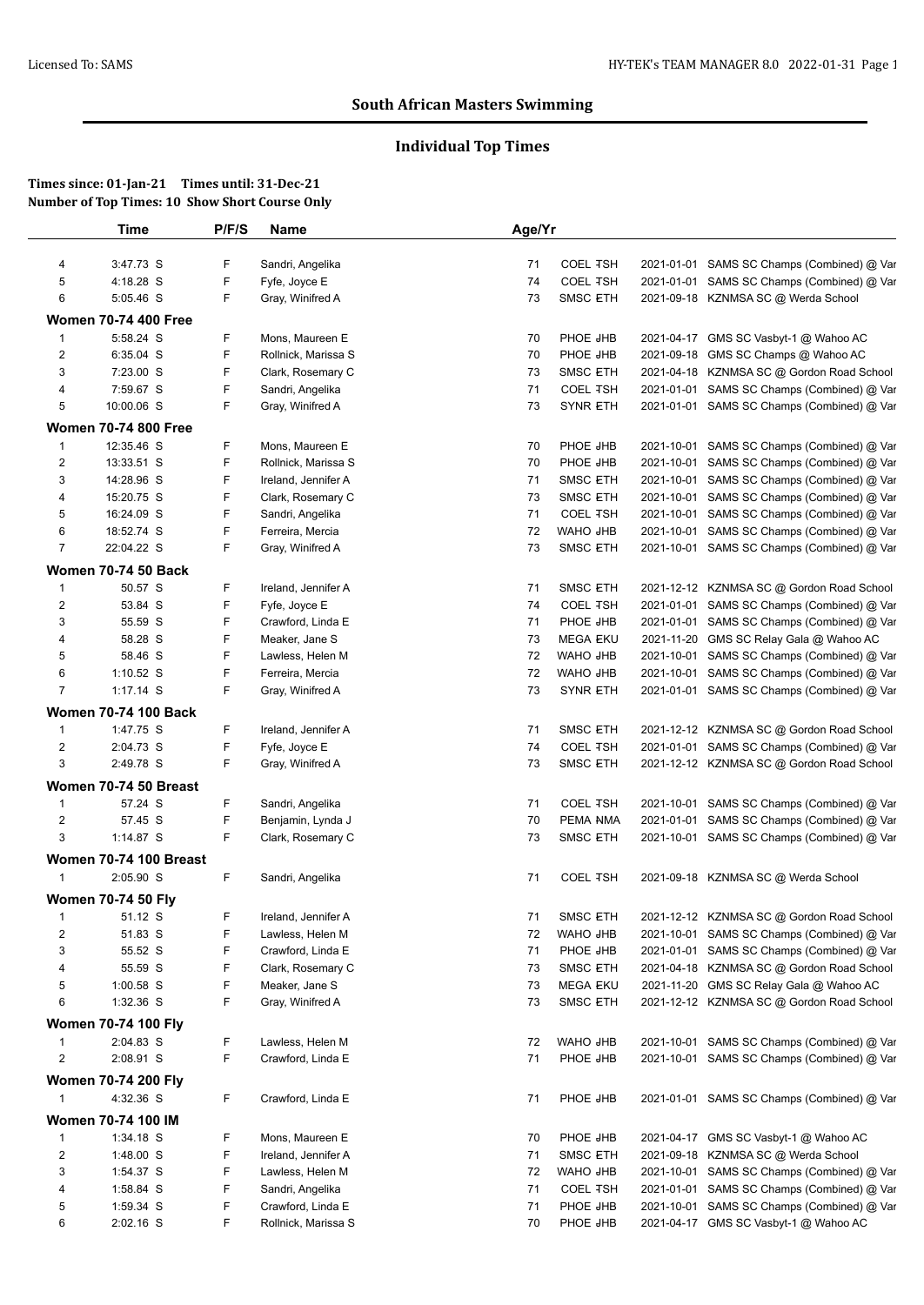# **Individual Top Times**

|                                | Time                          | P/F/S  | <b>Name</b>                       | Age/Yr   |                             |                                                                                          |
|--------------------------------|-------------------------------|--------|-----------------------------------|----------|-----------------------------|------------------------------------------------------------------------------------------|
|                                | <b>Women 70-74 200 IM</b>     |        |                                   |          |                             |                                                                                          |
| 1                              | 3:25.30 S                     | F      | Mons, Maureen E                   | 70       | PHOE JHB                    | 2021-05-08 GMS SC Vasbyt-2 @ Wahoo AC                                                    |
| $\overline{2}$                 | 3:57.47 S                     | F      | Ireland, Jennifer A               | 71       | <b>SYNR ETH</b>             | 2021-01-01 SAMS SC Champs (Combined) @ Var                                               |
|                                | Women 70-74 400 IM            |        |                                   |          |                             |                                                                                          |
| $\mathbf{1}$                   | 7:13.03 S                     | F      | Mons, Maureen E                   | 70       | PHOE JHB                    | 2021-05-08 GMS SC Vasbyt-2 @ Wahoo AC                                                    |
| 2                              | 9:02.69 S                     | F      | Rollnick, Marissa S               | 70       | PHOE JHB                    | 2021-10-01 SAMS SC Champs (Combined) @ Var                                               |
|                                |                               |        |                                   |          |                             |                                                                                          |
|                                | <b>Women 75-79 50 Free</b>    |        |                                   |          |                             |                                                                                          |
| $\mathbf{1}$                   | 40.46 S<br>40.81 S            | F<br>F | Craig, Elizabeth<br>Jones, Anne K | 76       | PEMA NMA<br>PHOE JHB        | 2021-10-01 SAMS SC Champs (Combined) @ Var<br>2021-01-01 SAMS SC Champs (Combined) @ Var |
| 2<br>3                         | 46.81 S                       | F      | Zundorf, Lenchen                  | 76<br>77 | CPTW CPT                    | 2021-11-20 WCM SC Nov. @ Curro School                                                    |
| 4                              | 54.41 S                       | F.     | Rees, Jane C                      | 77       | <b>COEL TSH</b>             | 2021-10-01 SAMS SC Champs (Combined) @ Var                                               |
| 5                              | $1:05.50$ S                   | F      | Griffiths, Cheryl P               | 77       | <b>FEMS EDD</b>             | 2021-01-01 SAMS SC Champs (Combined) @ Var                                               |
| 6                              | $1:18.16$ S                   | F      | Hughes, Diane E                   | 75       | <b>SMSC ETH</b>             | 2021-09-18 KZNMSA SC @ Werda School                                                      |
|                                |                               |        |                                   |          |                             |                                                                                          |
|                                | <b>Women 75-79 100 Free</b>   | F      |                                   |          |                             |                                                                                          |
| $\mathbf{1}$<br>$\overline{c}$ | $1:40.45$ S<br>1:58.78 S      | F      | Jones, Anne K<br>Rees, Jane C     | 76<br>77 | PHOE JHB<br><b>COEL TSH</b> | 2021-08-14 GMS SC Vasbyt Sprint @ Wahoo AC<br>2021-10-01 SAMS SC Champs (Combined) @ Var |
| 3                              | 2:44.16 S                     | F      | Hughes, Diane E                   | 75       | <b>SMSC ETH</b>             | 2021-09-18 KZNMSA SC @ Werda School                                                      |
|                                |                               |        |                                   |          |                             |                                                                                          |
|                                | <b>Women 75-79 200 Free</b>   |        |                                   |          | <b>COEL TSH</b>             |                                                                                          |
| 1                              | 4:16.63 S                     | F<br>F | Rees, Jane C                      | 77<br>75 |                             | 2021-05-08 GMS SC Vasbyt-2 @ Wahoo AC                                                    |
| $\overline{2}$                 | 5:50.28 S                     |        | Hughes, Diane E                   |          | <b>SMSC ETH</b>             | 2021-09-18 KZNMSA SC @ Werda School                                                      |
|                                | <b>Women 75-79 400 Free</b>   |        |                                   |          |                             |                                                                                          |
| $\mathbf{1}$                   | 7:25.38 S                     | F      | Jones, Anne K                     | 76       | PHOE JHB                    | 2021-01-01 SAMS SC Champs (Combined) @ Var                                               |
| $\overline{c}$                 | 8:51.93 S                     | F      | Rees, Jane C                      | 77       | <b>COEL TSH</b>             | 2021-05-08 GMS SC Vasbyt-2 @ Wahoo AC                                                    |
| 3                              | 11:55.33 S                    | F      | Hughes, Diane E                   | 75       | <b>SYNR ETH</b>             | 2021-01-01 SAMS SC Champs (Combined) @ Var                                               |
|                                | <b>Women 75-79 800 Free</b>   |        |                                   |          |                             |                                                                                          |
| 1                              | 15:04.37 S                    | F      | Jones, Anne K                     | 76       | PHOE JHB                    | 2021-10-01 SAMS SC Champs (Combined) @ Var                                               |
| $\overline{c}$                 | 18:18.56 S                    | F      | Rees, Jane C                      | 77       | <b>COEL TSH</b>             | 2021-10-01 SAMS SC Champs (Combined) @ Var                                               |
| 3                              | 23:58.00 S                    | F      | Hughes, Diane E                   | 75       | <b>SMSC ETH</b>             | 2021-10-01 SAMS SC Champs (Combined) @ Var                                               |
|                                | <b>Women 75-79 50 Back</b>    |        |                                   |          |                             |                                                                                          |
| 1                              | 51.63 S                       | F      | Zundorf, Lenchen                  | 77       | <b>CPTW CPT</b>             | 2021-10-01 SAMS SC Champs (Combined) @ Var                                               |
| 2                              | $1:17.71$ S                   | F      | Griffiths, Cheryl P               | 77       | <b>FEMS EDD</b>             | 2021-01-01 SAMS SC Champs (Combined) @ Var                                               |
|                                | <b>Women 75-79 100 Back</b>   |        |                                   |          |                             |                                                                                          |
| 1                              | 1:51.27 S                     | F      | Zundorf, Lenchen                  | 77       | <b>CPTW CPT</b>             | 2021-11-20 WCM SC Nov. @ Curro School                                                    |
| $\overline{2}$                 | 2:53.49 S                     | F      | Griffiths, Cheryl P               | 77       | <b>FEMS EDD</b>             | 2021-01-01 SAMS SC Champs (Combined) @ Var                                               |
|                                | <b>Women 75-79 200 Back</b>   |        |                                   |          |                             |                                                                                          |
| $\mathbf{1}$                   | 4:03.13 S                     | F      | Zundorf, Lenchen                  | 77       | <b>CPTW CPT</b>             | 2021-10-01 SAMS SC Champs (Combined) @ Var                                               |
|                                | Women 75-79 50 Breast         |        |                                   |          |                             |                                                                                          |
| 1                              | 59.56 S                       | F      | Zundorf, Lenchen                  | 77       | CPTW CPT                    | 2021-01-01 SAMS SC Champs (Combined) @ Var                                               |
| $\overline{c}$                 | 1:28.94 S                     | F      | Rees, Jane C                      | 77       | <b>COEL TSH</b>             | 2021-05-08 GMS SC Vasbyt-2 @ Wahoo AC                                                    |
|                                |                               |        |                                   |          |                             |                                                                                          |
|                                | <b>Women 75-79 200 Breast</b> |        |                                   |          |                             |                                                                                          |
| $\mathbf{1}$                   | 6:56.78 S                     | F.     | Rees, Jane C                      | 77       | <b>COEL TSH</b>             | 2021-01-01 SAMS SC Champs (Combined) @ Var                                               |
|                                | <b>Women 75-79 50 Fly</b>     |        |                                   |          |                             |                                                                                          |
| $\mathbf{1}$                   | 49.47 S                       | F.     | Craig, Elizabeth                  | 76       | PEMA NMA                    | 2021-01-01 SAMS SC Champs (Combined) @ Var                                               |
|                                | <b>Women 75-79 100 IM</b>     |        |                                   |          |                             |                                                                                          |
| 1                              | 1:46.17 S                     | F      | Craig, Elizabeth                  | 76       | PEMA NMA                    | 2021-01-01 SAMS SC Champs (Combined) @ Var                                               |
| $\overline{2}$                 | 1:54.91 S                     | F      | Jones, Anne K                     | 76       | PHOE JHB                    | 2021-10-01 SAMS SC Champs (Combined) @ Var                                               |
|                                | Women 75-79 200 IM            |        |                                   |          |                             |                                                                                          |
| 1                              | 3:58.22 S                     | F.     | Craig, Elizabeth                  | 76       | PEMA NMA                    | 2021-01-01 SAMS SC Champs (Combined) @ Var                                               |
|                                | <b>Women 80-84 50 Free</b>    |        |                                   |          |                             |                                                                                          |
| $\mathbf{1}$                   | 48.80 S                       | F      | Leuner, Susan E                   | 82       | PHOE JHB                    | 2021-10-01 SAMS SC Champs (Combined) @ Var                                               |
| $\overline{c}$                 | $1:00.55$ S                   | F      | Hanson, Patricia A                | 83       | <b>COEL TSH</b>             | 2021-01-01 SAMS SC Champs (Combined) @ Var                                               |
|                                |                               |        |                                   |          |                             |                                                                                          |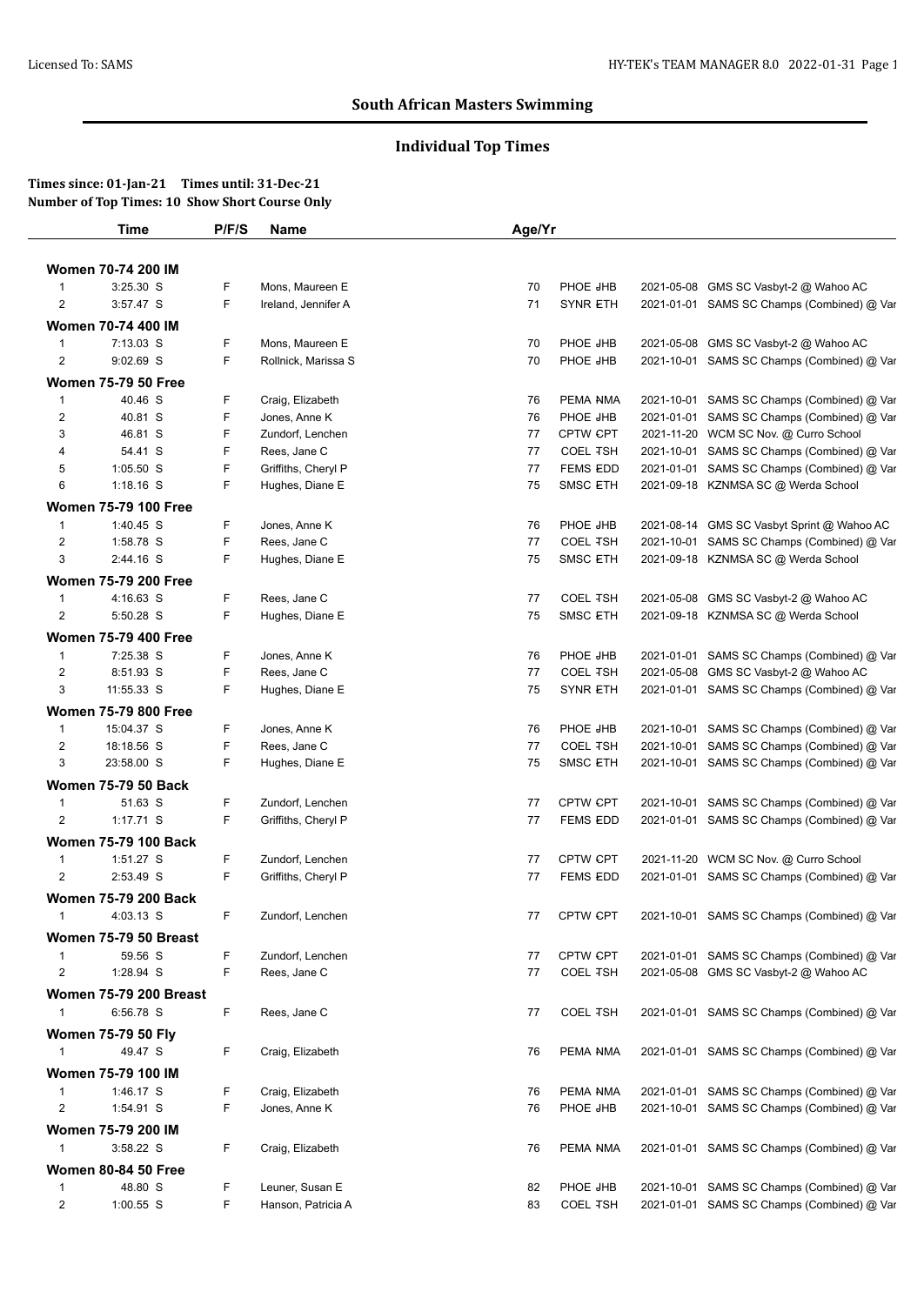# **Individual Top Times**

|                | <b>Time</b>                   | P/F/S | Name                     | Age/Yr |                 |            |                                            |
|----------------|-------------------------------|-------|--------------------------|--------|-----------------|------------|--------------------------------------------|
|                |                               |       |                          |        |                 |            |                                            |
|                | <b>Women 80-84 100 Free</b>   |       |                          |        |                 |            |                                            |
| $\mathbf{1}$   | 1:50.02 S                     | F.    | Leuner, Susan E          | 82     | PHOE JHB        |            | 2021-10-01 SAMS SC Champs (Combined) @ Var |
|                | <b>Women 80-84 200 Free</b>   |       |                          |        |                 |            |                                            |
| $\mathbf{1}$   | 5:08.50 S                     | F.    | Hanson, Patricia A       | 83     | <b>COEL TSH</b> |            | 2021-01-01 SAMS SC Champs (Combined) @ Var |
|                | <b>Women 80-84 400 Free</b>   |       |                          |        |                 |            |                                            |
| $\mathbf{1}$   | 8:45.44 S                     | F     | Leuner, Susan E          | 82     | PHOE JHB        |            | 2021-01-01 SAMS SC Champs (Combined) @ Var |
|                |                               |       |                          |        |                 |            |                                            |
|                | <b>Women 80-84 800 Free</b>   |       |                          |        |                 |            |                                            |
| $\mathbf{1}$   | 18:28.57 S                    | F.    | Leuner, Susan E          | 82     | PHOE JHB        |            | 2021-10-01 SAMS SC Champs (Combined) @ Var |
|                | <b>Women 80-84 50 Back</b>    |       |                          |        |                 |            |                                            |
| 1              | 56.23 S                       | F.    | Leuner, Susan E          | 82     | PHOE JHB        |            | 2021-10-01 SAMS SC Champs (Combined) @ Var |
|                | <b>Women 80-84 100 Back</b>   |       |                          |        |                 |            |                                            |
| 1              | 2:09.26 S                     | F.    | Leuner, Susan E          | 82     | PHOE JHB        |            | 2021-01-01 SAMS SC Champs (Combined) @ Var |
|                | Women 80-84 100 IM            |       |                          |        |                 |            |                                            |
| $\mathbf{1}$   | $2:25.66$ S                   | F.    | Leuner, Susan E          | 82     | PHOE JHB        |            | 2021-05-08 GMS SC Vasbyt-2 @ Wahoo AC      |
|                | <b>Women 85-89 50 Free</b>    |       |                          |        |                 |            |                                            |
| $\mathbf{1}$   | $1:14.00$ S                   | F.    | Saunders, Wendy          | 86     | SMSC ETH        |            | 2021-04-18 KZNMSA SC @ Gordon Road School  |
|                | <b>Women 85-89 100 Free</b>   |       |                          |        |                 |            |                                            |
| $\mathbf{1}$   | 2:38.03 S                     | F.    | Saunders, Wendy          | 86     | <b>SMSC ETH</b> |            | 2021-12-12 KZNMSA SC @ Gordon Road School  |
|                |                               |       |                          |        |                 |            |                                            |
|                | <b>Women 85-89 50 Back</b>    |       |                          |        |                 |            |                                            |
| $\mathbf{1}$   | 1:33.97 S                     | F     | Saunders, Wendy          | 86     | <b>SMSC ETH</b> |            | 2021-10-01 SAMS SC Champs (Combined) @ Var |
|                | Women 85-89 50 Breast         |       |                          |        |                 |            |                                            |
| $\mathbf{1}$   | $2:13.22$ S                   | F     | Saunders, Wendy          | 86     | <b>SMSC ETH</b> |            | 2021-09-18 KZNMSA SC @ Werda School        |
|                | <b>Women 85-89 100 Breast</b> |       |                          |        |                 |            |                                            |
| $\mathbf{1}$   | 4:53.72 S                     | F     | Saunders, Wendy          | 86     | SMSC ETH        |            | 2021-04-18 KZNMSA SC @ Gordon Road School  |
|                | <b>Women 85-89 200 Breast</b> |       |                          |        |                 |            |                                            |
| 1              | 10:56.69 S                    | F     | Saunders, Wendy          | 86     | <b>SYNR ETH</b> |            | 2021-01-01 SAMS SC Champs (Combined) @ Var |
|                | Women 95 & Over 50 Free       |       |                          |        |                 |            |                                            |
| $\mathbf{1}$   | $1:39.15$ S                   | F     | Kloos, Gudrun            | 96     | CPTW CPT        |            | 2021-10-01 SAMS SC Champs (Combined) @ Var |
|                |                               |       |                          |        |                 |            |                                            |
|                | Women 95 & Over 100 Free      |       |                          |        |                 |            |                                            |
| $\mathbf{1}$   | 3:37.37 S                     | F.    | Kloos, Gudrun            | 96     | CPTW CPT        |            | 2021-10-01 SAMS SC Champs (Combined) @ Var |
|                | Women 95 & Over 50 Back       |       |                          |        |                 |            |                                            |
| $\mathbf{1}$   | 1:44.65 S                     | F     | Kloos, Gudrun            | 96     | <b>CPTW CPT</b> |            | 2021-10-01 SAMS SC Champs (Combined) @ Var |
|                | Women 95 & Over 200 Back      |       |                          |        |                 |            |                                            |
| 1              | 7:45.68 S                     | ۲     | Kloos, Gudrun            | 96     | CPTW CPT        |            | 2021-10-01 SAMS SC Champs (Combined) @ Var |
|                | Women 95 & Over 50 Breast     |       |                          |        |                 |            |                                            |
| $\mathbf 1$    | 2:03.90 S                     | F     | Kloos, Gudrun            | 96     | CPTW CPT        |            | 2021-10-01 SAMS SC Champs (Combined) @ Var |
|                | Men 25-29 50 Free             |       |                          |        |                 |            |                                            |
| $\mathbf 1$    | 24.08 S                       | F     | van Wyk, Jacques         | 29     | <b>COEL TSH</b> | 2021-11-20 | GMS SC Relay Gala @ Wahoo AC               |
| $\overline{c}$ | 25.18 S                       | F     | Opperman, Johannes Naude | 28     | CPTM CP         | 2021-11-20 | WCM SC Nov. @ Curro School                 |
| 3              | 25.68 S                       | F     | Kraatz, Jason            | 27     | CPTW CPT        | 2021-09-19 | WCM SC Sep. @ Curro School                 |
| 4              | 25.75 S                       | F     | Gericke, Curtis          | 27     | <b>WAHO JHB</b> | 2021-05-08 | GMS SC Vasbyt-2 @ Wahoo AC                 |
| 5              | 26.39 S                       | F     | Corns, Kegan L           | 25     | <b>UNAT</b>     | 2021-05-08 | GMS SC Vasbyt-2 @ Wahoo AC                 |
| 6              | 26.92 S                       | F     | Marchi, Roberto P        | 25     | WAHO JHB        |            | 2021-10-01 SAMS SC Champs (Combined) @ Var |
| $\overline{7}$ | 28.50 S                       | F     | Adamson, Hayden S        | 28     | <b>SMSC ETH</b> | 2021-09-18 | KZNMSA SC @ Werda School                   |
| 8              | 29.99 S                       | F     | Vincent, David           | 29     | WAHO JHB        |            | 2021-10-01 SAMS SC Champs (Combined) @ Var |
| 9              | 30.17 S                       | F     | Winfield, Philip J       | 27     | CPTM CP         | 2021-08-22 | WCM SC Aug. @ Generations School           |
| 10             | 33.99 S                       | F     | Dressler, Etienne        | 25     | <b>COEL TSH</b> |            | 2021-10-01 SAMS SC Champs (Combined) @ Var |
|                | Men 25-29 100 Free            |       |                          |        |                 |            |                                            |
|                |                               | F     | Opperman, Johannes Naude | 28     | CPTW CPT        |            | 2021-10-01 SAMS SC Champs (Combined) @ Var |
| $\overline{1}$ | 54.99 S                       |       |                          |        |                 |            |                                            |
| $\overline{2}$ | 1:21.73 S                     | F     | Dressler, Etienne        | 25     | <b>COEL TSH</b> | 2021-10-01 | SAMS SC Champs (Combined) @ Var            |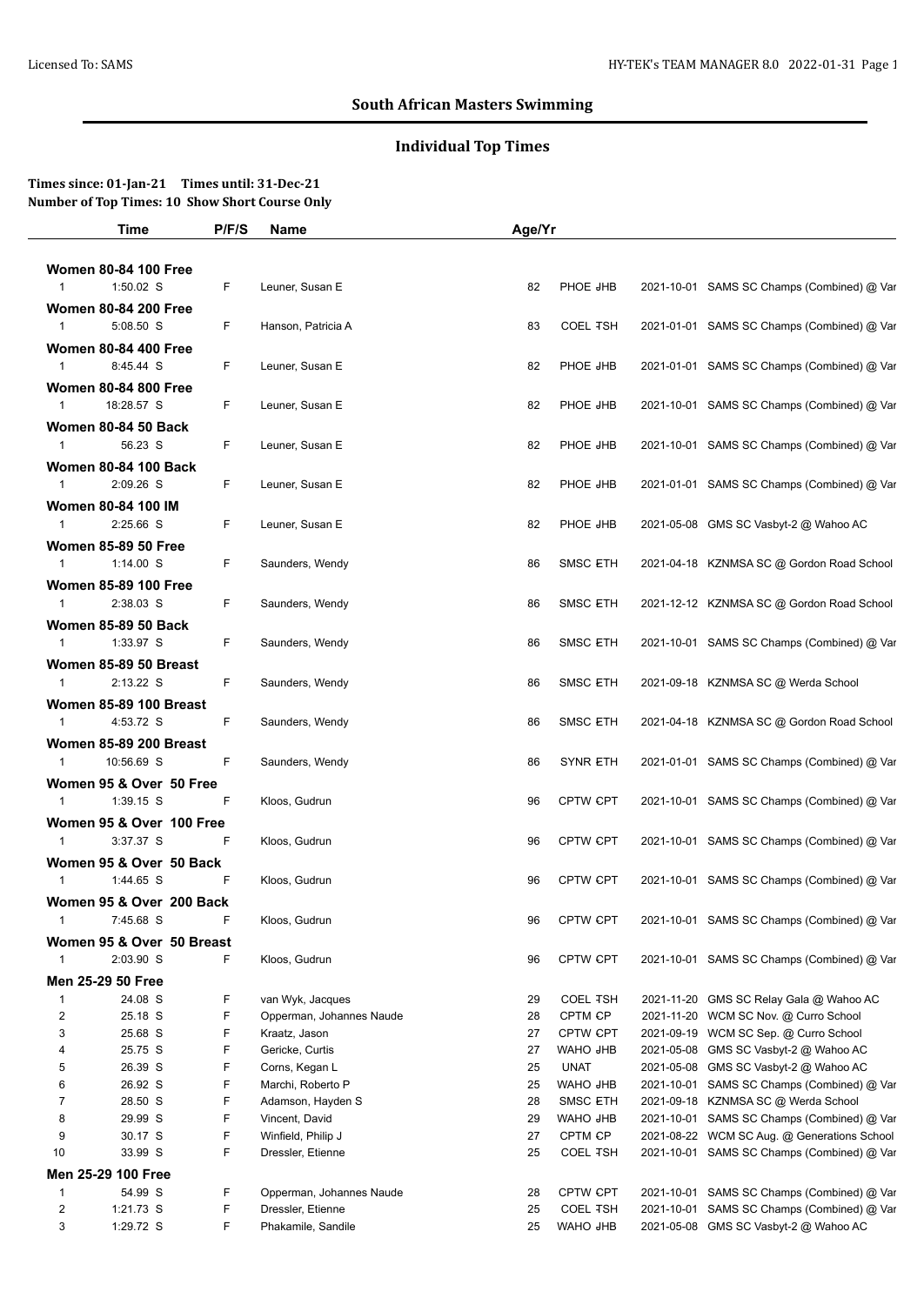# **Individual Top Times**

|                     | <b>Time</b>                 | P/F/S  | Name                     | Age/Yr |                             |            |                                                                               |
|---------------------|-----------------------------|--------|--------------------------|--------|-----------------------------|------------|-------------------------------------------------------------------------------|
|                     |                             |        |                          |        |                             |            |                                                                               |
|                     | Men 25-29 200 Free          |        |                          |        |                             |            |                                                                               |
| $\overline{1}$      | x3:19.93 S                  | F      | Pakamile, Sandile        | 25     | WAHO JHB                    |            | 2021-01-01 SAMS SC Champs (Combined) @ Var                                    |
|                     | Men 25-29 400 Free          |        |                          |        |                             |            |                                                                               |
| $\overline{1}$      | 5:06.93 S                   | F      | Rothschild, Brady        | 28     | WAHO JHB                    |            | 2021-05-08 GMS SC Vasbyt-2 @ Wahoo AC                                         |
| 2                   | 5:10.34 S                   | F      | Opperman, Johannes Naude | 28     | CPTM CP                     |            | 2021-08-22 WCM SC Aug. @ Generations School                                   |
|                     | Men 25-29 800 Free          |        |                          |        |                             |            |                                                                               |
| $\mathbf{1}$        | 9:30.04 S                   | F      | Marchi, Roberto P        | 25     | WAHO JHB                    |            | 2021-10-01 SAMS SC Champs (Combined) @ Var                                    |
|                     | Men 25-29 50 Back           |        |                          |        |                             |            |                                                                               |
| $\overline{1}$      | 26.34 S                     | F      | van Wyk, Jacques         | 29     | <b>COEL TSH</b>             |            | 2021-11-20 GMS SC Relay Gala @ Wahoo AC                                       |
| $\overline{2}$      | 28.50 S                     | F      | Opperman, Johannes Naude | 28     | <b>CPTW CPT</b>             | 2021-10-01 | SAMS SC Champs (Combined) @ Var                                               |
| 3                   | 28.72 S                     | F      | Kraatz, Jason            | 27     | <b>CPTW CPT</b>             | 2021-09-19 | WCM SC Sep. @ Curro School                                                    |
| 4                   | 32.00 S                     | F      | Adamson, Hayden S        | 28     | <b>SMSC ETH</b>             | 2021-10-01 | SAMS SC Champs (Combined) @ Var                                               |
| 5                   | 32.65 S                     | F      | Marchi, Roberto P        | 25     | WAHO JHB                    |            | 2021-08-14 GMS SC Vasbyt Sprint @ Wahoo AC                                    |
| 6                   | 33.10 S                     | F      | Gericke, Curtis          | 27     | WAHO JHB                    | 2021-10-01 | SAMS SC Champs (Combined) @ Var                                               |
| $\overline{7}$      | 35.92 S                     | F      | Winfield, Philip J       | 27     | CPTM CP                     | 2021-08-22 | WCM SC Aug. @ Generations School                                              |
| 8                   | 38.43 S                     | F      | Vincent, David           | 29     | WAHO JHB                    |            | 2021-10-01 SAMS SC Champs (Combined) @ Var                                    |
|                     | Men 25-29 100 Back          |        |                          |        |                             |            |                                                                               |
| $\overline{1}$      | 1:03.58 S                   | F      | Opperman, Johannes Naude | 28     | CPTM CP                     |            | 2021-11-20 WCM SC Nov. @ Curro School                                         |
| $\overline{2}$      | 1:09.83 S                   | F      | Adamson, Hayden S        | 28     | <b>SMSC ETH</b>             |            | 2021-09-18 KZNMSA SC @ Werda School                                           |
|                     | Men 25-29 200 Back          |        |                          |        |                             |            |                                                                               |
| $\mathbf{1}$        | 2:39.59 S                   | F      | Opperman, Johannes Naude | 28     | <b>CPTW CPT</b>             | 2021-10-01 | SAMS SC Champs (Combined) @ Var                                               |
|                     |                             |        |                          |        |                             |            |                                                                               |
| $\overline{2}$<br>3 | 2:52.31 S<br>3:26.30 S      | F<br>F | Adamson, Hayden S        | 28     | <b>SMSC ETH</b><br>WAHO JHB | 2021-10-01 | SAMS SC Champs (Combined) @ Var<br>2021-10-01 SAMS SC Champs (Combined) @ Var |
|                     |                             |        | Vincent, David           | 29     |                             |            |                                                                               |
|                     | <b>Men 25-29 50 Breast</b>  |        |                          |        |                             |            |                                                                               |
| $\overline{1}$      | 34.27 S                     | F      | Marchi, Roberto P        | 25     | WAHO JHB                    | 2021-10-01 | SAMS SC Champs (Combined) @ Var                                               |
| $\overline{2}$      | 34.71 S                     | F      | Gericke, Curtis          | 27     | WAHO JHB                    | 2021-10-01 | SAMS SC Champs (Combined) @ Var                                               |
| 3                   | 34.85 S                     | F      | Rothschild, Brady        | 28     | WAHO JHB                    | 2021-05-08 | GMS SC Vasbyt-2 @ Wahoo AC                                                    |
| 4                   | 36.50 S                     | F      | Adamson, Hayden S        | 28     | <b>SMSC ETH</b>             | 2021-09-18 | KZNMSA SC @ Werda School                                                      |
| 5                   | 37.06 S                     | F      | Cook, Brett A            | 27     | <b>UNAT</b>                 | 2021-05-08 | GMS SC Vasbyt-2 @ Wahoo AC                                                    |
| 6                   | 37.59 S                     | F      | Winfield, Philip J       | 27     | CPTM CP                     |            | 2021-08-22 WCM SC Aug. @ Generations School                                   |
| $\overline{7}$      | 39.81 S                     | F      | Vincent, David           | 29     | WAHO JHB                    | 2021-10-01 | SAMS SC Champs (Combined) @ Var                                               |
| 8                   | 41.10 S                     | F      | Dressler, Etienne        | 25     | <b>COEL TSH</b>             |            | 2021-10-01 SAMS SC Champs (Combined) @ Var                                    |
| 9                   | 41.38 S                     | F      | Opperman, Johannes Naude | 28     | CPTM CP                     |            | 2021-08-22 WCM SC Aug. @ Generations School                                   |
| 10                  | x57.00 S                    | F      | Pakamile, Sandile        | 25     | WAHO JHB                    |            | 2021-01-01 SAMS SC Champs (Combined) @ Var                                    |
|                     | <b>Men 25-29 100 Breast</b> |        |                          |        |                             |            |                                                                               |
| $\overline{1}$      | 1:17.69 S                   | F      | Marchi, Roberto P        | 25     | WAHO JHB                    |            | 2021-10-01 SAMS SC Champs (Combined) @ Var                                    |
|                     | Men 25-29 50 Fly            |        |                          |        |                             |            |                                                                               |
| $\overline{1}$      | 25.79 S                     | F      | van Wyk, Jacques         | 29     | <b>COEL TSH</b>             |            | 2021-11-20 GMS SC Relay Gala @ Wahoo AC                                       |
| $\overline{2}$      | 26.57 S                     | F      | Gericke, Curtis          | 27     | WAHO JHB                    | 2021-10-01 | SAMS SC Champs (Combined) @ Var                                               |
| 3                   | 27.91 S                     | F      | Kraatz, Jason            | 27     | CPTW CPT                    |            | 2021-09-19 WCM SC Sep. @ Curro School                                         |
| 4                   | 28.04 S                     | F      | Marchi, Roberto P        | 25     | WAHO JHB                    |            | 2021-08-14 GMS SC Vasbyt Sprint @ Wahoo AC                                    |
| 5                   | 28.96 S                     | F      | Opperman, Johannes Naude | 28     | CPTM CP                     |            | 2021-11-20 WCM SC Nov. @ Curro School                                         |
| 6                   | 29.15 S                     | F      | Corns, Kegan L           | 25     | <b>UNAT</b>                 | 2021-05-08 | GMS SC Vasbyt-2 @ Wahoo AC                                                    |
| $\overline{7}$      | 29.48 S                     | F      | Rothschild, Brady        | 28     | WAHO JHB                    | 2021-05-08 | GMS SC Vasbyt-2 @ Wahoo AC                                                    |
| 8                   | 31.25 S                     | F      | Adamson, Hayden S        | 28     | <b>SMSC ETH</b>             | 2021-10-01 | SAMS SC Champs (Combined) @ Var                                               |
| 9                   | 35.15 S                     | F      | Vincent, David           | 29     | WAHO JHB                    | 2021-10-01 | SAMS SC Champs (Combined) @ Var                                               |
| 10                  | 59.77 S                     | F      | Phakamile, Sandile       | 25     | WAHO JHB                    |            | 2021-05-08 GMS SC Vasbyt-2 @ Wahoo AC                                         |
|                     | Men 25-29 100 Fly           |        |                          |        |                             |            |                                                                               |
| $\mathbf{1}$        | 1:07.57 S                   | F      | Gericke, Curtis          | 27     | WAHO JHB                    |            | 2021-10-01 SAMS SC Champs (Combined) @ Var                                    |
| $\overline{c}$      | 1:11.59 S                   | F      | Opperman, Johannes Naude | 28     | CPTM CP                     |            | 2021-08-22 WCM SC Aug. @ Generations School                                   |
|                     | Men 25-29 100 IM            |        |                          |        |                             |            |                                                                               |
|                     |                             |        |                          |        |                             |            |                                                                               |
| $\mathbf{1}$        | 1:05.07 S                   | F      | Gericke, Curtis          | 27     | WAHO JHB                    |            | 2021-10-01 SAMS SC Champs (Combined) @ Var                                    |
| $\overline{2}$      | 1:07.71 S                   | F      | Corns, Kegan L           | 25     | <b>UNAT</b>                 | 2021-05-08 | GMS SC Vasbyt-2 @ Wahoo AC                                                    |
| 3                   | 1:09.10 S                   | F      | Marchi, Roberto P        | 25     | WAHO JHB                    |            | 2021-10-01 SAMS SC Champs (Combined) @ Var                                    |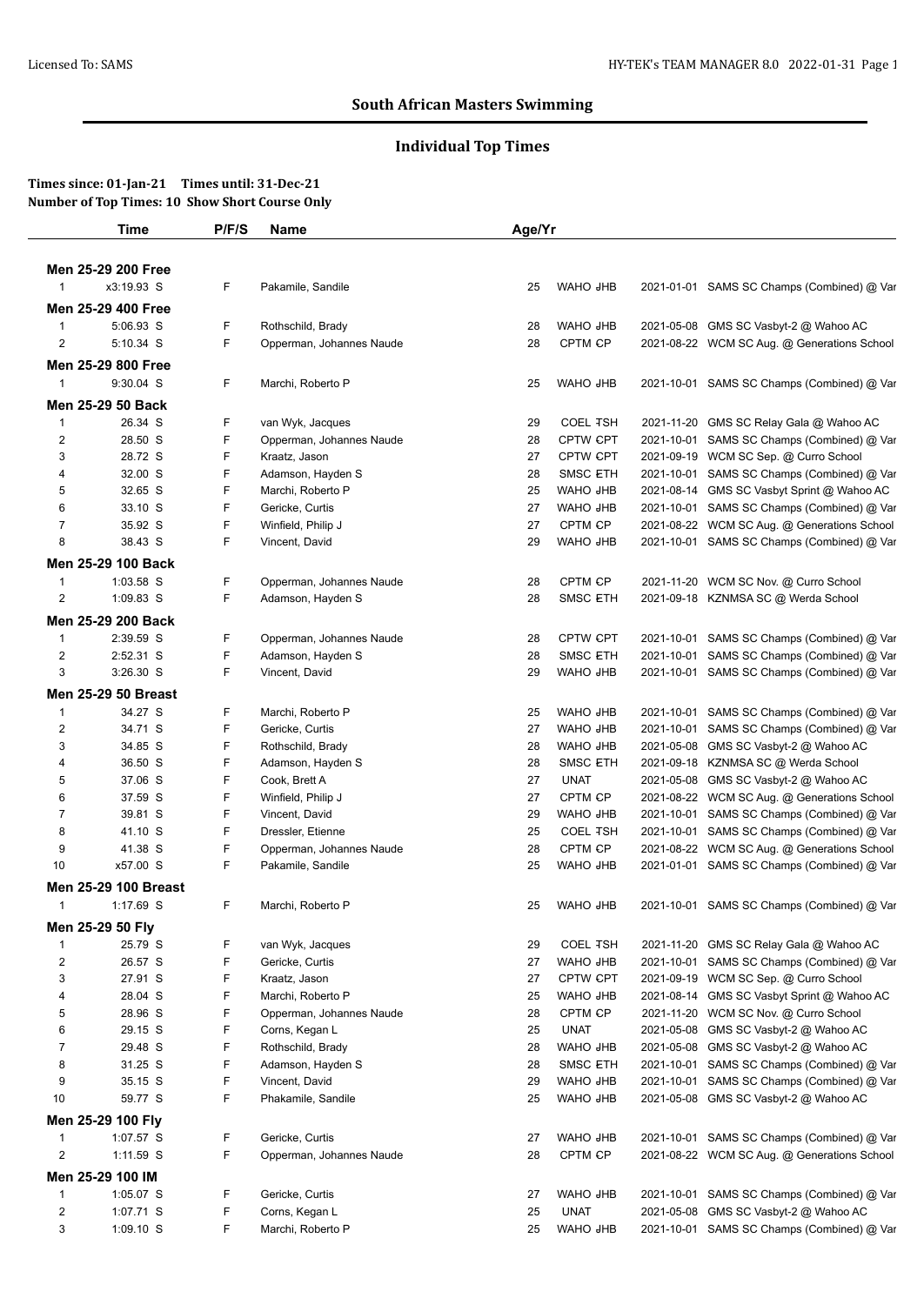# **Individual Top Times**

|                | <b>Time</b>                 | P/F/S | <b>Name</b>              | Age/Yr |                 |            |                                             |
|----------------|-----------------------------|-------|--------------------------|--------|-----------------|------------|---------------------------------------------|
| 4              | 1:09.55 S                   | F     | Opperman, Johannes Naude | 28     | CPTM CP         |            | 2021-08-22 WCM SC Aug. @ Generations School |
| 5              | $1:10.45$ S                 | F     | Rothschild, Brady        | 28     | WAHO JHB        |            | 2021-05-08 GMS SC Vasbyt-2 @ Wahoo AC       |
| 6              | 1:12.25 S                   | F     | Adamson, Hayden S        | 28     | <b>SMSC ETH</b> |            | 2021-10-01 SAMS SC Champs (Combined) @ Var  |
| $\overline{7}$ | 1:17.49 S                   | F     | Vincent, David           | 29     | WAHO JHB        |            | 2021-10-01 SAMS SC Champs (Combined) @ Var  |
| 8              | x1:46.08 S                  | F     | Pakamile, Sandile        | 25     | <b>WAHO JHB</b> |            | 2021-01-01 SAMS SC Champs (Combined) @ Var  |
|                |                             |       |                          |        |                 |            |                                             |
|                | Men 30-34 50 Free           |       |                          |        |                 |            |                                             |
| $\mathbf{1}$   | 25.16 S                     | F     | Martynov, Alexey         | 33     | <b>UNAT</b>     |            | 2021-05-08 GMS SC Vasbyt-2 @ Wahoo AC       |
| $\overline{2}$ | 26.86 S                     | F     | Spies, Pierre R          | 31     | <b>WATR JHB</b> |            | 2021-01-01 SAMS SC Champs (Combined) @ Var  |
| 3              | 26.87 S                     | F     | Kok, Christoff H         | 34     | <b>COEL TSH</b> |            | 2021-11-20 GMS SC Relay Gala @ Wahoo AC     |
| 4              | 26.98 S                     | F     | Hodges, Graham A         | 31     | CPTW CPT        |            | 2021-08-22 WCM SC Aug. @ Generations School |
| 5              | x35.29 S                    | F     | Howes, Craig             | 32     | <b>UNAT</b>     |            | 2021-10-01 SAMS SC Champs (Combined) @ Var  |
|                | Men 30-34 100 Free          |       |                          |        |                 |            |                                             |
| $\mathbf{1}$   | 58.16 S                     | F     | Hodges, Graham A         | 31     | <b>CPTW CPT</b> |            | 2021-08-22 WCM SC Aug. @ Generations School |
| $\overline{c}$ | 1:01.82 S                   | F     | Spies, Pierre R          | 31     | WATR JHB        |            | 2021-05-08 GMS SC Vasbyt-2 @ Wahoo AC       |
|                | Men 30-34 400 Free          |       |                          |        |                 |            |                                             |
| $\mathbf{1}$   | 4:41.40 S                   | F     | Hodges, Graham A         | 31     | <b>CPTW CPT</b> |            | 2021-08-22 WCM SC Aug. @ Generations School |
|                |                             |       |                          |        |                 |            |                                             |
|                | Men 30-34 800 Free          |       |                          |        |                 |            |                                             |
| $\mathbf{1}$   | 9:44.79 S                   | F     | Hodges, Graham A         | 31     | <b>CPTW CPT</b> |            | 2021-10-01 SAMS SC Champs (Combined) @ Var  |
|                | Men 30-34 50 Back           |       |                          |        |                 |            |                                             |
| 1              | 34.08 S                     | F     | Kok, Christoff H         | 34     | <b>COEL TSH</b> |            | 2021-11-20 GMS SC Relay Gala @ Wahoo AC     |
| $\overline{c}$ | 36.24 S                     | F     | Spies, Pierre R          | 31     | WATR JHB        |            | 2021-01-01 SAMS SC Champs (Combined) @ Var  |
| 3              | 47.08 S                     | F     | Howes, Craig             | 32     | <b>UNAT</b>     |            | 2021-10-01 SAMS SC Champs (Combined) @ Var  |
|                | <b>Men 30-34 50 Breast</b>  |       |                          |        |                 |            |                                             |
| $\mathbf{1}$   | 34.40 S                     | F     | Nicklin, Justin A        | 31     | <b>UNAT</b>     |            | 2021-05-08 GMS SC Vasbyt-2 @ Wahoo AC       |
|                | 35.63 S                     | F     |                          |        | WATR JHB        |            |                                             |
| $\overline{c}$ |                             | F     | Spies, Pierre R          | 31     |                 |            | 2021-04-17 GMS SC Vasbyt-1 @ Wahoo AC       |
| 3              | 35.79 S                     | F     | Cook, Robin M            | 30     | <b>UNAT</b>     |            | 2021-05-08 GMS SC Vasbyt-2 @ Wahoo AC       |
| 4              | x43.35 S                    |       | Howes, Craig             | 32     | <b>UNAT</b>     |            | 2021-10-01 SAMS SC Champs (Combined) @ Var  |
|                | <b>Men 30-34 100 Breast</b> |       |                          |        |                 |            |                                             |
| $\mathbf{1}$   | $1:12.74$ S                 | F     | Nicklin, Justin A        | 31     | <b>UNAT</b>     |            | 2021-10-01 SAMS SC Champs (Combined) @ Var  |
| $\overline{2}$ | 1:23.94 S                   | F     | Spies, Pierre R          | 31     | <b>WATR JHB</b> |            | 2021-04-17 GMS SC Vasbyt-1 @ Wahoo AC       |
|                | <b>Men 30-34 200 Breast</b> |       |                          |        |                 |            |                                             |
| $\mathbf{1}$   | 2:57.98 S                   | F.    | Nicklin, Justin A        | 31     | <b>UNAT</b>     |            | 2021-05-08 GMS SC Vasbyt-2 @ Wahoo AC       |
|                |                             |       |                          |        |                 |            |                                             |
|                | Men 30-34 50 Fly            |       |                          |        |                 |            |                                             |
| 1              | 27.16 S                     | F     | Martynov, Alexey         | 33     | <b>UNAT</b>     |            | 2021-05-08 GMS SC Vasbyt-2 @ Wahoo AC       |
| $\overline{c}$ | 28.89 S                     | F     | Kok, Christoff H         | 34     | <b>COEL TSH</b> |            | 2021-10-01 SAMS SC Champs (Combined) @ Var  |
| 3              | 29.88 S                     | F     | Hodges, Graham A         | 31     | <b>CPTW CPT</b> |            | 2021-08-22 WCM SC Aug. @ Generations School |
| 4              | x41.56 S                    | F     | Howes, Craig             | 32     | <b>UNAT</b>     |            | 2021-10-01 SAMS SC Champs (Combined) @ Var  |
|                | Men 30-34 100 Fly           |       |                          |        |                 |            |                                             |
| $\mathbf{1}$   | 1:07.22 S                   | F     | Kok, Christoff H         | 34     | <b>COEL TSH</b> |            | 2021-10-01 SAMS SC Champs (Combined) @ Var  |
| $\overline{2}$ | 1:09.06 S                   | F     | Hodges, Graham A         | 31     | CPTW CPT        | 2021-10-01 | SAMS SC Champs (Combined) @ Var             |
|                | Men 30-34 100 IM            |       |                          |        |                 |            |                                             |
| $\mathbf{1}$   | 1:06.22 S                   | F     | Nicklin, Justin A        | 31     | <b>UNAT</b>     |            | 2021-10-01 SAMS SC Champs (Combined) @ Var  |
| $\overline{2}$ | 1:10.70 S                   | F     | Spies, Pierre R          | 31     | WATR JHB        |            | 2021-01-01 SAMS SC Champs (Combined) @ Var  |
| 3              | 1:11.36 S                   | F     | Kok, Christoff H         | 34     | <b>COEL TSH</b> |            | 2021-05-08 GMS SC Vasbyt-2 @ Wahoo AC       |
|                |                             |       |                          |        |                 |            |                                             |
|                | Men 30-34 400 IM            |       |                          |        |                 |            |                                             |
| 1              | 5:42.60 S                   | F     | Nicklin, Justin A        | 31     | <b>UNAT</b>     |            | 2021-05-08 GMS SC Vasbyt-2 @ Wahoo AC       |
|                | Men 35-39 50 Free           |       |                          |        |                 |            |                                             |
| -1             | 26.28 S                     | F     | Lalin, Luke R            | 38     | <b>CPTW CPT</b> |            | 2021-08-22 WCM SC Aug. @ Generations School |
| $\overline{2}$ | 27.36 S                     | F     | Van Geer, Werner         | 35     | QSAM CPT        |            | 2021-08-22 WCM SC Aug. @ Generations School |
| 3              | 27.53 S                     | F     | Swartz, Hendrik L        | 36     | <b>COEL TSH</b> |            | 2021-01-01 SAMS SC Champs (Combined) @ Var  |
| 4              | 27.65 S                     | F     | Geldenhuys, Jeandre      | 35     | <b>CPTW CPT</b> |            | 2021-11-20 WCM SC Nov. @ Curro School       |
| 5              | 29.90 S                     | F     | Prodehl, Michael         | 35     | <b>UNAT</b>     |            | 2021-04-11 WCM SC @ Generations School      |
| 6              | 30.57 S                     | F     | Parsons, Adam T          | 37     | WAHO JHB        |            | 2021-10-01 SAMS SC Champs (Combined) @ Var  |
|                |                             |       |                          |        |                 |            |                                             |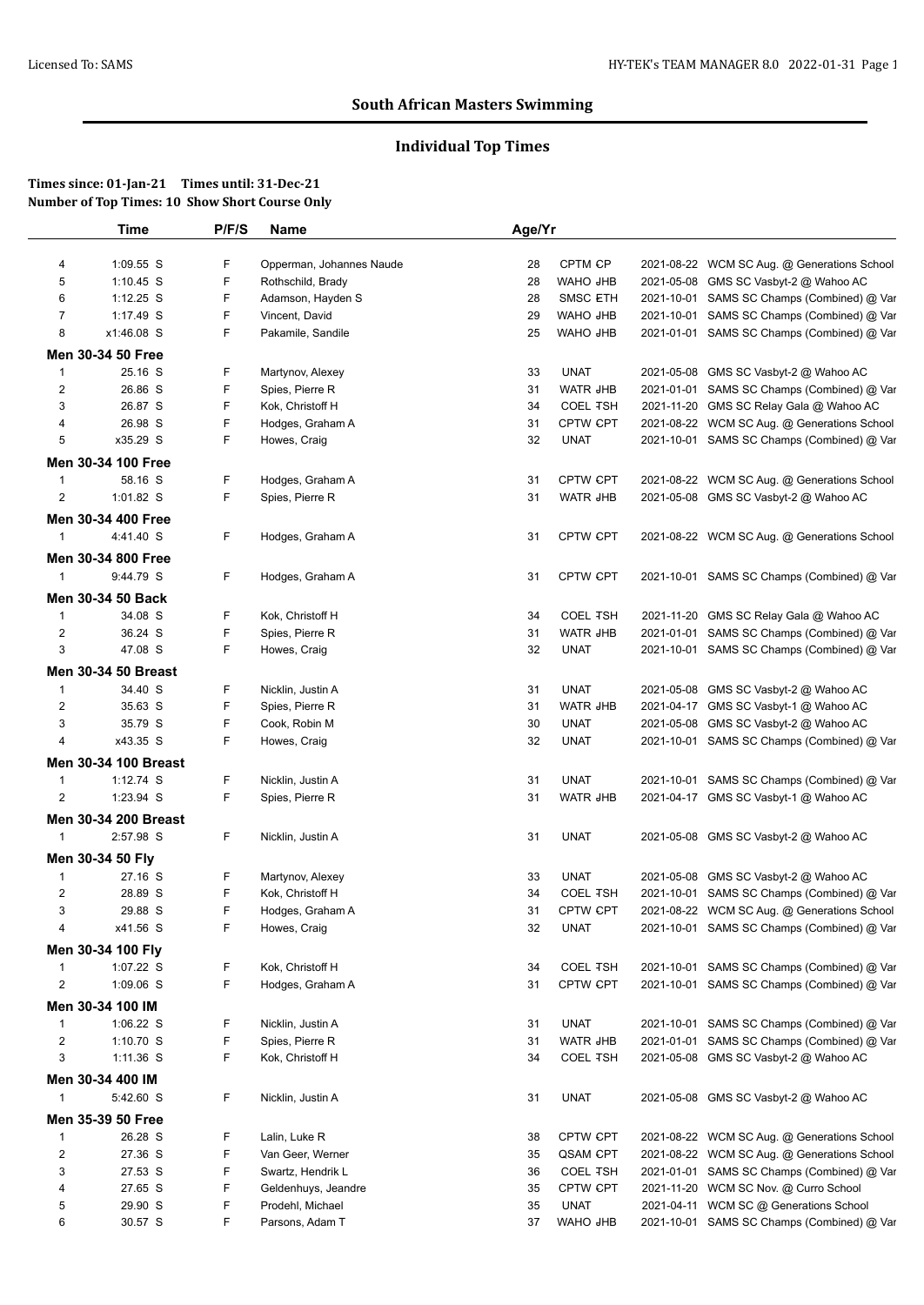# **Individual Top Times**

| Time              |                                                                                                                                                                                                                                                                                                                                                                                                                                                                                                                                                                    | <b>Name</b>                                                                                                                                       |                                                                                                                                                                                                                                                                                                                                                                                                                                                                                                                                                                            |                                                                                                                                                          |                                                                                                                                                                                                                                                                                                                                                                                                                                                                        |                                                                                                              |
|-------------------|--------------------------------------------------------------------------------------------------------------------------------------------------------------------------------------------------------------------------------------------------------------------------------------------------------------------------------------------------------------------------------------------------------------------------------------------------------------------------------------------------------------------------------------------------------------------|---------------------------------------------------------------------------------------------------------------------------------------------------|----------------------------------------------------------------------------------------------------------------------------------------------------------------------------------------------------------------------------------------------------------------------------------------------------------------------------------------------------------------------------------------------------------------------------------------------------------------------------------------------------------------------------------------------------------------------------|----------------------------------------------------------------------------------------------------------------------------------------------------------|------------------------------------------------------------------------------------------------------------------------------------------------------------------------------------------------------------------------------------------------------------------------------------------------------------------------------------------------------------------------------------------------------------------------------------------------------------------------|--------------------------------------------------------------------------------------------------------------|
|                   |                                                                                                                                                                                                                                                                                                                                                                                                                                                                                                                                                                    |                                                                                                                                                   |                                                                                                                                                                                                                                                                                                                                                                                                                                                                                                                                                                            |                                                                                                                                                          |                                                                                                                                                                                                                                                                                                                                                                                                                                                                        | 2021-10-01 SAMS SC Champs (Combined) @ Var                                                                   |
|                   | F                                                                                                                                                                                                                                                                                                                                                                                                                                                                                                                                                                  |                                                                                                                                                   |                                                                                                                                                                                                                                                                                                                                                                                                                                                                                                                                                                            |                                                                                                                                                          |                                                                                                                                                                                                                                                                                                                                                                                                                                                                        | SAMS SC Champs (Combined) @ Var                                                                              |
| 35.49 S           | F                                                                                                                                                                                                                                                                                                                                                                                                                                                                                                                                                                  |                                                                                                                                                   | 38                                                                                                                                                                                                                                                                                                                                                                                                                                                                                                                                                                         | WAHO JHB                                                                                                                                                 |                                                                                                                                                                                                                                                                                                                                                                                                                                                                        | SAMS SC Champs (Combined) @ Var                                                                              |
| 37.75 S           | F                                                                                                                                                                                                                                                                                                                                                                                                                                                                                                                                                                  | Hunt, Stephen                                                                                                                                     | 38                                                                                                                                                                                                                                                                                                                                                                                                                                                                                                                                                                         | <b>SMSC ETH</b>                                                                                                                                          |                                                                                                                                                                                                                                                                                                                                                                                                                                                                        | 2021-09-18 KZNMSA SC @ Werda School                                                                          |
|                   |                                                                                                                                                                                                                                                                                                                                                                                                                                                                                                                                                                    |                                                                                                                                                   |                                                                                                                                                                                                                                                                                                                                                                                                                                                                                                                                                                            |                                                                                                                                                          |                                                                                                                                                                                                                                                                                                                                                                                                                                                                        |                                                                                                              |
|                   |                                                                                                                                                                                                                                                                                                                                                                                                                                                                                                                                                                    |                                                                                                                                                   |                                                                                                                                                                                                                                                                                                                                                                                                                                                                                                                                                                            |                                                                                                                                                          |                                                                                                                                                                                                                                                                                                                                                                                                                                                                        | 2021-08-22 WCM SC Aug. @ Generations School                                                                  |
|                   |                                                                                                                                                                                                                                                                                                                                                                                                                                                                                                                                                                    |                                                                                                                                                   |                                                                                                                                                                                                                                                                                                                                                                                                                                                                                                                                                                            |                                                                                                                                                          |                                                                                                                                                                                                                                                                                                                                                                                                                                                                        | 2021-04-11 WCM SC @ Generations School                                                                       |
|                   |                                                                                                                                                                                                                                                                                                                                                                                                                                                                                                                                                                    |                                                                                                                                                   |                                                                                                                                                                                                                                                                                                                                                                                                                                                                                                                                                                            |                                                                                                                                                          |                                                                                                                                                                                                                                                                                                                                                                                                                                                                        | 2021-10-01 SAMS SC Champs (Combined) @ Var                                                                   |
|                   |                                                                                                                                                                                                                                                                                                                                                                                                                                                                                                                                                                    |                                                                                                                                                   |                                                                                                                                                                                                                                                                                                                                                                                                                                                                                                                                                                            |                                                                                                                                                          |                                                                                                                                                                                                                                                                                                                                                                                                                                                                        | SAMS SC Champs (Combined) @ Var                                                                              |
|                   |                                                                                                                                                                                                                                                                                                                                                                                                                                                                                                                                                                    |                                                                                                                                                   |                                                                                                                                                                                                                                                                                                                                                                                                                                                                                                                                                                            |                                                                                                                                                          |                                                                                                                                                                                                                                                                                                                                                                                                                                                                        | SAMS SC Champs (Combined) @ Var                                                                              |
|                   |                                                                                                                                                                                                                                                                                                                                                                                                                                                                                                                                                                    |                                                                                                                                                   |                                                                                                                                                                                                                                                                                                                                                                                                                                                                                                                                                                            |                                                                                                                                                          |                                                                                                                                                                                                                                                                                                                                                                                                                                                                        | 2021-09-18 KZNMSA SC @ Werda School                                                                          |
|                   |                                                                                                                                                                                                                                                                                                                                                                                                                                                                                                                                                                    |                                                                                                                                                   |                                                                                                                                                                                                                                                                                                                                                                                                                                                                                                                                                                            |                                                                                                                                                          |                                                                                                                                                                                                                                                                                                                                                                                                                                                                        |                                                                                                              |
|                   |                                                                                                                                                                                                                                                                                                                                                                                                                                                                                                                                                                    |                                                                                                                                                   |                                                                                                                                                                                                                                                                                                                                                                                                                                                                                                                                                                            |                                                                                                                                                          |                                                                                                                                                                                                                                                                                                                                                                                                                                                                        |                                                                                                              |
|                   |                                                                                                                                                                                                                                                                                                                                                                                                                                                                                                                                                                    |                                                                                                                                                   |                                                                                                                                                                                                                                                                                                                                                                                                                                                                                                                                                                            |                                                                                                                                                          |                                                                                                                                                                                                                                                                                                                                                                                                                                                                        | 2021-09-19 WCM SC Sep. @ Curro School                                                                        |
|                   |                                                                                                                                                                                                                                                                                                                                                                                                                                                                                                                                                                    |                                                                                                                                                   |                                                                                                                                                                                                                                                                                                                                                                                                                                                                                                                                                                            |                                                                                                                                                          |                                                                                                                                                                                                                                                                                                                                                                                                                                                                        | 2021-01-01 SAMS SC Champs (Combined) @ Var                                                                   |
|                   |                                                                                                                                                                                                                                                                                                                                                                                                                                                                                                                                                                    |                                                                                                                                                   |                                                                                                                                                                                                                                                                                                                                                                                                                                                                                                                                                                            |                                                                                                                                                          |                                                                                                                                                                                                                                                                                                                                                                                                                                                                        | 2021-12-12 KZNMSA SC @ Gordon Road School                                                                    |
|                   |                                                                                                                                                                                                                                                                                                                                                                                                                                                                                                                                                                    |                                                                                                                                                   |                                                                                                                                                                                                                                                                                                                                                                                                                                                                                                                                                                            |                                                                                                                                                          |                                                                                                                                                                                                                                                                                                                                                                                                                                                                        | 2021-09-18 KZNMSA SC @ Werda School                                                                          |
|                   |                                                                                                                                                                                                                                                                                                                                                                                                                                                                                                                                                                    |                                                                                                                                                   |                                                                                                                                                                                                                                                                                                                                                                                                                                                                                                                                                                            |                                                                                                                                                          |                                                                                                                                                                                                                                                                                                                                                                                                                                                                        |                                                                                                              |
| 11:13.31 S        | F                                                                                                                                                                                                                                                                                                                                                                                                                                                                                                                                                                  | Baker, John M                                                                                                                                     | 36                                                                                                                                                                                                                                                                                                                                                                                                                                                                                                                                                                         | WAHO JHB                                                                                                                                                 |                                                                                                                                                                                                                                                                                                                                                                                                                                                                        | 2021-10-01 SAMS SC Champs (Combined) @ Var                                                                   |
| 11:45.00 S        | F                                                                                                                                                                                                                                                                                                                                                                                                                                                                                                                                                                  |                                                                                                                                                   | 39                                                                                                                                                                                                                                                                                                                                                                                                                                                                                                                                                                         | <b>SMSC ETH</b>                                                                                                                                          |                                                                                                                                                                                                                                                                                                                                                                                                                                                                        | 2021-10-01 SAMS SC Champs (Combined) @ Var                                                                   |
| Men 35-39 50 Back |                                                                                                                                                                                                                                                                                                                                                                                                                                                                                                                                                                    |                                                                                                                                                   |                                                                                                                                                                                                                                                                                                                                                                                                                                                                                                                                                                            |                                                                                                                                                          |                                                                                                                                                                                                                                                                                                                                                                                                                                                                        |                                                                                                              |
| 29.04 S           | F                                                                                                                                                                                                                                                                                                                                                                                                                                                                                                                                                                  | Lalin, Luke R                                                                                                                                     | 38                                                                                                                                                                                                                                                                                                                                                                                                                                                                                                                                                                         | <b>CPTW CPT</b>                                                                                                                                          |                                                                                                                                                                                                                                                                                                                                                                                                                                                                        | 2021-10-01 SAMS SC Champs (Combined) @ Var                                                                   |
| 31.38 S           | F                                                                                                                                                                                                                                                                                                                                                                                                                                                                                                                                                                  | Geldenhuys, Jeandre                                                                                                                               | 35                                                                                                                                                                                                                                                                                                                                                                                                                                                                                                                                                                         | <b>CPTW CPT</b>                                                                                                                                          | 2021-10-01                                                                                                                                                                                                                                                                                                                                                                                                                                                             | SAMS SC Champs (Combined) @ Var                                                                              |
| 36.09 S           | F                                                                                                                                                                                                                                                                                                                                                                                                                                                                                                                                                                  | Parsons, Adam T                                                                                                                                   | 37                                                                                                                                                                                                                                                                                                                                                                                                                                                                                                                                                                         | WAHO JHB                                                                                                                                                 |                                                                                                                                                                                                                                                                                                                                                                                                                                                                        | 2021-10-01 SAMS SC Champs (Combined) @ Var                                                                   |
|                   |                                                                                                                                                                                                                                                                                                                                                                                                                                                                                                                                                                    |                                                                                                                                                   |                                                                                                                                                                                                                                                                                                                                                                                                                                                                                                                                                                            |                                                                                                                                                          |                                                                                                                                                                                                                                                                                                                                                                                                                                                                        |                                                                                                              |
|                   |                                                                                                                                                                                                                                                                                                                                                                                                                                                                                                                                                                    |                                                                                                                                                   |                                                                                                                                                                                                                                                                                                                                                                                                                                                                                                                                                                            |                                                                                                                                                          |                                                                                                                                                                                                                                                                                                                                                                                                                                                                        | 2021-01-01 SAMS SC Champs (Combined) @ Var                                                                   |
|                   |                                                                                                                                                                                                                                                                                                                                                                                                                                                                                                                                                                    |                                                                                                                                                   |                                                                                                                                                                                                                                                                                                                                                                                                                                                                                                                                                                            |                                                                                                                                                          |                                                                                                                                                                                                                                                                                                                                                                                                                                                                        | 2021-08-14 GMS SC Vasbyt Sprint @ Wahoo AC                                                                   |
|                   |                                                                                                                                                                                                                                                                                                                                                                                                                                                                                                                                                                    |                                                                                                                                                   |                                                                                                                                                                                                                                                                                                                                                                                                                                                                                                                                                                            |                                                                                                                                                          |                                                                                                                                                                                                                                                                                                                                                                                                                                                                        |                                                                                                              |
|                   |                                                                                                                                                                                                                                                                                                                                                                                                                                                                                                                                                                    |                                                                                                                                                   |                                                                                                                                                                                                                                                                                                                                                                                                                                                                                                                                                                            |                                                                                                                                                          |                                                                                                                                                                                                                                                                                                                                                                                                                                                                        |                                                                                                              |
|                   |                                                                                                                                                                                                                                                                                                                                                                                                                                                                                                                                                                    |                                                                                                                                                   |                                                                                                                                                                                                                                                                                                                                                                                                                                                                                                                                                                            |                                                                                                                                                          |                                                                                                                                                                                                                                                                                                                                                                                                                                                                        | 2021-10-01 SAMS SC Champs (Combined) @ Var                                                                   |
|                   |                                                                                                                                                                                                                                                                                                                                                                                                                                                                                                                                                                    |                                                                                                                                                   |                                                                                                                                                                                                                                                                                                                                                                                                                                                                                                                                                                            |                                                                                                                                                          |                                                                                                                                                                                                                                                                                                                                                                                                                                                                        | 2021-10-01 SAMS SC Champs (Combined) @ Var                                                                   |
|                   |                                                                                                                                                                                                                                                                                                                                                                                                                                                                                                                                                                    |                                                                                                                                                   |                                                                                                                                                                                                                                                                                                                                                                                                                                                                                                                                                                            |                                                                                                                                                          |                                                                                                                                                                                                                                                                                                                                                                                                                                                                        |                                                                                                              |
|                   |                                                                                                                                                                                                                                                                                                                                                                                                                                                                                                                                                                    |                                                                                                                                                   | 35                                                                                                                                                                                                                                                                                                                                                                                                                                                                                                                                                                         |                                                                                                                                                          |                                                                                                                                                                                                                                                                                                                                                                                                                                                                        | 2021-10-01 SAMS SC Champs (Combined) @ Var                                                                   |
|                   |                                                                                                                                                                                                                                                                                                                                                                                                                                                                                                                                                                    |                                                                                                                                                   |                                                                                                                                                                                                                                                                                                                                                                                                                                                                                                                                                                            |                                                                                                                                                          |                                                                                                                                                                                                                                                                                                                                                                                                                                                                        | WCM SC Aug. @ Generations School                                                                             |
|                   |                                                                                                                                                                                                                                                                                                                                                                                                                                                                                                                                                                    |                                                                                                                                                   |                                                                                                                                                                                                                                                                                                                                                                                                                                                                                                                                                                            |                                                                                                                                                          |                                                                                                                                                                                                                                                                                                                                                                                                                                                                        | SAMS SC Champs (Combined) @ Var                                                                              |
|                   |                                                                                                                                                                                                                                                                                                                                                                                                                                                                                                                                                                    |                                                                                                                                                   |                                                                                                                                                                                                                                                                                                                                                                                                                                                                                                                                                                            |                                                                                                                                                          |                                                                                                                                                                                                                                                                                                                                                                                                                                                                        | SAMS SC Champs (Combined) @ Var                                                                              |
|                   |                                                                                                                                                                                                                                                                                                                                                                                                                                                                                                                                                                    |                                                                                                                                                   |                                                                                                                                                                                                                                                                                                                                                                                                                                                                                                                                                                            |                                                                                                                                                          |                                                                                                                                                                                                                                                                                                                                                                                                                                                                        | 2021-10-01 SAMS SC Champs (Combined) @ Var                                                                   |
|                   |                                                                                                                                                                                                                                                                                                                                                                                                                                                                                                                                                                    |                                                                                                                                                   |                                                                                                                                                                                                                                                                                                                                                                                                                                                                                                                                                                            |                                                                                                                                                          |                                                                                                                                                                                                                                                                                                                                                                                                                                                                        | 2021-12-12 KZNMSA SC @ Gordon Road School                                                                    |
|                   |                                                                                                                                                                                                                                                                                                                                                                                                                                                                                                                                                                    |                                                                                                                                                   |                                                                                                                                                                                                                                                                                                                                                                                                                                                                                                                                                                            |                                                                                                                                                          |                                                                                                                                                                                                                                                                                                                                                                                                                                                                        | 2021-10-01 SAMS SC Champs (Combined) @ Var                                                                   |
|                   |                                                                                                                                                                                                                                                                                                                                                                                                                                                                                                                                                                    |                                                                                                                                                   |                                                                                                                                                                                                                                                                                                                                                                                                                                                                                                                                                                            |                                                                                                                                                          |                                                                                                                                                                                                                                                                                                                                                                                                                                                                        | 2021-09-18 KZNMSA SC @ Werda School                                                                          |
|                   |                                                                                                                                                                                                                                                                                                                                                                                                                                                                                                                                                                    |                                                                                                                                                   |                                                                                                                                                                                                                                                                                                                                                                                                                                                                                                                                                                            |                                                                                                                                                          |                                                                                                                                                                                                                                                                                                                                                                                                                                                                        |                                                                                                              |
| 1:21.55 S         | F                                                                                                                                                                                                                                                                                                                                                                                                                                                                                                                                                                  | Parsons, Adam T                                                                                                                                   | 37                                                                                                                                                                                                                                                                                                                                                                                                                                                                                                                                                                         |                                                                                                                                                          |                                                                                                                                                                                                                                                                                                                                                                                                                                                                        | 2021-08-14 GMS SC Vasbyt Sprint @ Wahoo AC                                                                   |
| 1:29.32 S         | F                                                                                                                                                                                                                                                                                                                                                                                                                                                                                                                                                                  | Baker, John M                                                                                                                                     | 36                                                                                                                                                                                                                                                                                                                                                                                                                                                                                                                                                                         | WAHO JHB                                                                                                                                                 |                                                                                                                                                                                                                                                                                                                                                                                                                                                                        | SAMS SC Champs (Combined) @ Var                                                                              |
|                   |                                                                                                                                                                                                                                                                                                                                                                                                                                                                                                                                                                    | Hunt, Stephen                                                                                                                                     | 38                                                                                                                                                                                                                                                                                                                                                                                                                                                                                                                                                                         |                                                                                                                                                          |                                                                                                                                                                                                                                                                                                                                                                                                                                                                        | 2021-09-18 KZNMSA SC @ Werda School                                                                          |
| Men 35-39 50 Fly  |                                                                                                                                                                                                                                                                                                                                                                                                                                                                                                                                                                    |                                                                                                                                                   |                                                                                                                                                                                                                                                                                                                                                                                                                                                                                                                                                                            |                                                                                                                                                          |                                                                                                                                                                                                                                                                                                                                                                                                                                                                        |                                                                                                              |
| 28.52 S           | F                                                                                                                                                                                                                                                                                                                                                                                                                                                                                                                                                                  | Geldenhuys, Jeandre                                                                                                                               | 35                                                                                                                                                                                                                                                                                                                                                                                                                                                                                                                                                                         | <b>CPTW CPT</b>                                                                                                                                          |                                                                                                                                                                                                                                                                                                                                                                                                                                                                        | 2021-11-20 WCM SC Nov. @ Curro School                                                                        |
| 31.28 S           | F                                                                                                                                                                                                                                                                                                                                                                                                                                                                                                                                                                  | Van Geer, Werner                                                                                                                                  | 35                                                                                                                                                                                                                                                                                                                                                                                                                                                                                                                                                                         | QSAM CPT                                                                                                                                                 |                                                                                                                                                                                                                                                                                                                                                                                                                                                                        | 2021-08-22 WCM SC Aug. @ Generations School                                                                  |
| 31.84 S           | F                                                                                                                                                                                                                                                                                                                                                                                                                                                                                                                                                                  | Prodehl, Michael                                                                                                                                  | 35                                                                                                                                                                                                                                                                                                                                                                                                                                                                                                                                                                         | <b>UNAT</b>                                                                                                                                              |                                                                                                                                                                                                                                                                                                                                                                                                                                                                        | 2021-04-11 WCM SC @ Generations School                                                                       |
| 32.44 S           | F                                                                                                                                                                                                                                                                                                                                                                                                                                                                                                                                                                  | Sassen, Gregory A                                                                                                                                 | 39                                                                                                                                                                                                                                                                                                                                                                                                                                                                                                                                                                         | <b>SMSC ETH</b>                                                                                                                                          |                                                                                                                                                                                                                                                                                                                                                                                                                                                                        | 2021-12-12 KZNMSA SC @ Gordon Road School                                                                    |
| 46.41 S           | F                                                                                                                                                                                                                                                                                                                                                                                                                                                                                                                                                                  | Buckley, Eldrid I                                                                                                                                 | 38                                                                                                                                                                                                                                                                                                                                                                                                                                                                                                                                                                         | WAHO JHB                                                                                                                                                 |                                                                                                                                                                                                                                                                                                                                                                                                                                                                        | 2021-10-01 SAMS SC Champs (Combined) @ Var                                                                   |
| 50.09 S           | F                                                                                                                                                                                                                                                                                                                                                                                                                                                                                                                                                                  | Hunt, Stephen                                                                                                                                     | 38                                                                                                                                                                                                                                                                                                                                                                                                                                                                                                                                                                         | <b>SMSC ETH</b>                                                                                                                                          |                                                                                                                                                                                                                                                                                                                                                                                                                                                                        | 2021-10-01 SAMS SC Champs (Combined) @ Var                                                                   |
|                   |                                                                                                                                                                                                                                                                                                                                                                                                                                                                                                                                                                    |                                                                                                                                                   |                                                                                                                                                                                                                                                                                                                                                                                                                                                                                                                                                                            |                                                                                                                                                          |                                                                                                                                                                                                                                                                                                                                                                                                                                                                        |                                                                                                              |
|                   |                                                                                                                                                                                                                                                                                                                                                                                                                                                                                                                                                                    |                                                                                                                                                   |                                                                                                                                                                                                                                                                                                                                                                                                                                                                                                                                                                            |                                                                                                                                                          |                                                                                                                                                                                                                                                                                                                                                                                                                                                                        | 2021-04-11 WCM SC @ Generations School                                                                       |
|                   |                                                                                                                                                                                                                                                                                                                                                                                                                                                                                                                                                                    |                                                                                                                                                   |                                                                                                                                                                                                                                                                                                                                                                                                                                                                                                                                                                            |                                                                                                                                                          |                                                                                                                                                                                                                                                                                                                                                                                                                                                                        |                                                                                                              |
|                   |                                                                                                                                                                                                                                                                                                                                                                                                                                                                                                                                                                    |                                                                                                                                                   |                                                                                                                                                                                                                                                                                                                                                                                                                                                                                                                                                                            |                                                                                                                                                          |                                                                                                                                                                                                                                                                                                                                                                                                                                                                        |                                                                                                              |
|                   |                                                                                                                                                                                                                                                                                                                                                                                                                                                                                                                                                                    |                                                                                                                                                   |                                                                                                                                                                                                                                                                                                                                                                                                                                                                                                                                                                            |                                                                                                                                                          |                                                                                                                                                                                                                                                                                                                                                                                                                                                                        | 2021-08-22 WCM SC Aug. @ Generations School                                                                  |
|                   |                                                                                                                                                                                                                                                                                                                                                                                                                                                                                                                                                                    |                                                                                                                                                   |                                                                                                                                                                                                                                                                                                                                                                                                                                                                                                                                                                            |                                                                                                                                                          |                                                                                                                                                                                                                                                                                                                                                                                                                                                                        | 2021-08-22 WCM SC Aug. @ Generations School                                                                  |
|                   | 31.22 S<br>x32.01 S<br>Men 35-39 100 Free<br>1:03.26 S<br>1:03.84 S<br>1:07.46 S<br>1:09.03 S<br>1:09.51 S<br>1:22.28 S<br>Men 35-39 200 Free<br>2:18.35 S<br>2:24.19 S<br>2:42.44 S<br>3:00.69 S<br>Men 35-39 800 Free<br>Men 35-39 100 Back<br>1:05.40 S<br>$1:18.27$ S<br>Men 35-39 200 Back<br>2:29.19 S<br>2:51.03 S<br>Men 35-39 50 Breast<br>33.95 S<br>34.30 S<br>37.09 S<br>37.54 S<br>x40.54 S<br>41.31 S<br>48.43 S<br>49.62 S<br>Men 35-39 100 Breast<br>1:49.62 S<br>Men 35-39 100 Fly<br>$1:15.15$ S<br>Men 35-39 100 IM<br>1:09.85 S<br>$1:12.65$ S | P/F/S<br>F<br>F<br>F<br>F<br>F<br>F<br>F.<br>F.<br>F<br>F<br>F.<br>F<br>F<br>F<br>F.<br>F<br>F<br>F.<br>F<br>F<br>F<br>F<br>F<br>F<br>F<br>F<br>F | Sassen, Gregory A<br>Baker, John M<br>Buckley, Eldrid I<br>Van Geer, Werner<br>Prodehl, Michael<br>Parsons, Adam T<br>Sassen, Gregory A<br>Baker, John M<br>Hunt, Stephen<br>Prodehl, Michael<br>Swartz, Hendrik L<br>Sassen, Gregory A<br>Hunt, Stephen<br>Sassen, Gregory A<br>Lalin, Luke R<br>Parsons, Adam T<br>Lalin, Luke R<br>Parsons, Adam T<br>Geldenhuys, Jeandre<br>Lalin, Luke R<br>Parsons, Adam T<br>Swartz, Hendrik L<br>Baker, John M<br>Sassen, Gregory A<br>Buckley, Eldrid I<br>Hunt, Stephen<br>Prodehl, Michael<br>Lalin, Luke R<br>Van Geer, Werner | 39<br>36<br>35<br>35<br>37<br>39<br>36<br>38<br>35<br>36<br>39<br>38<br>38<br>37<br>38<br>37<br>38<br>37<br>36<br>36<br>39<br>38<br>38<br>35<br>38<br>35 | Age/Yr<br><b>SMSC ETH</b><br>WAHO JHB<br>QSAM CPT<br><b>UNAT</b><br>WAHO JHB<br>SMSC ETH<br>WAHO JHB<br><b>SMSC ETH</b><br><b>UNAT</b><br><b>COEL TSH</b><br><b>SMSC ETH</b><br><b>SMSC ETH</b><br><b>CPTW CPT</b><br>WAHO JHB<br><b>CPTW CPT</b><br>WAHO JHB<br><b>CPTW CPT</b><br><b>CPTW CPT</b><br>WAHO JHB<br><b>COEL TSH</b><br>WAHO JHB<br><b>SMSC ETH</b><br>WAHO JHB<br><b>SMSC ETH</b><br>WAHO JHB<br><b>SMSC ETH</b><br><b>UNAT</b><br>CPTW CPT<br>QSAM CPT | 2021-10-01<br>2021-10-01<br>2021-10-01<br>2021-10-01<br>2021-08-22<br>2021-10-01<br>2021-01-01<br>2021-10-01 |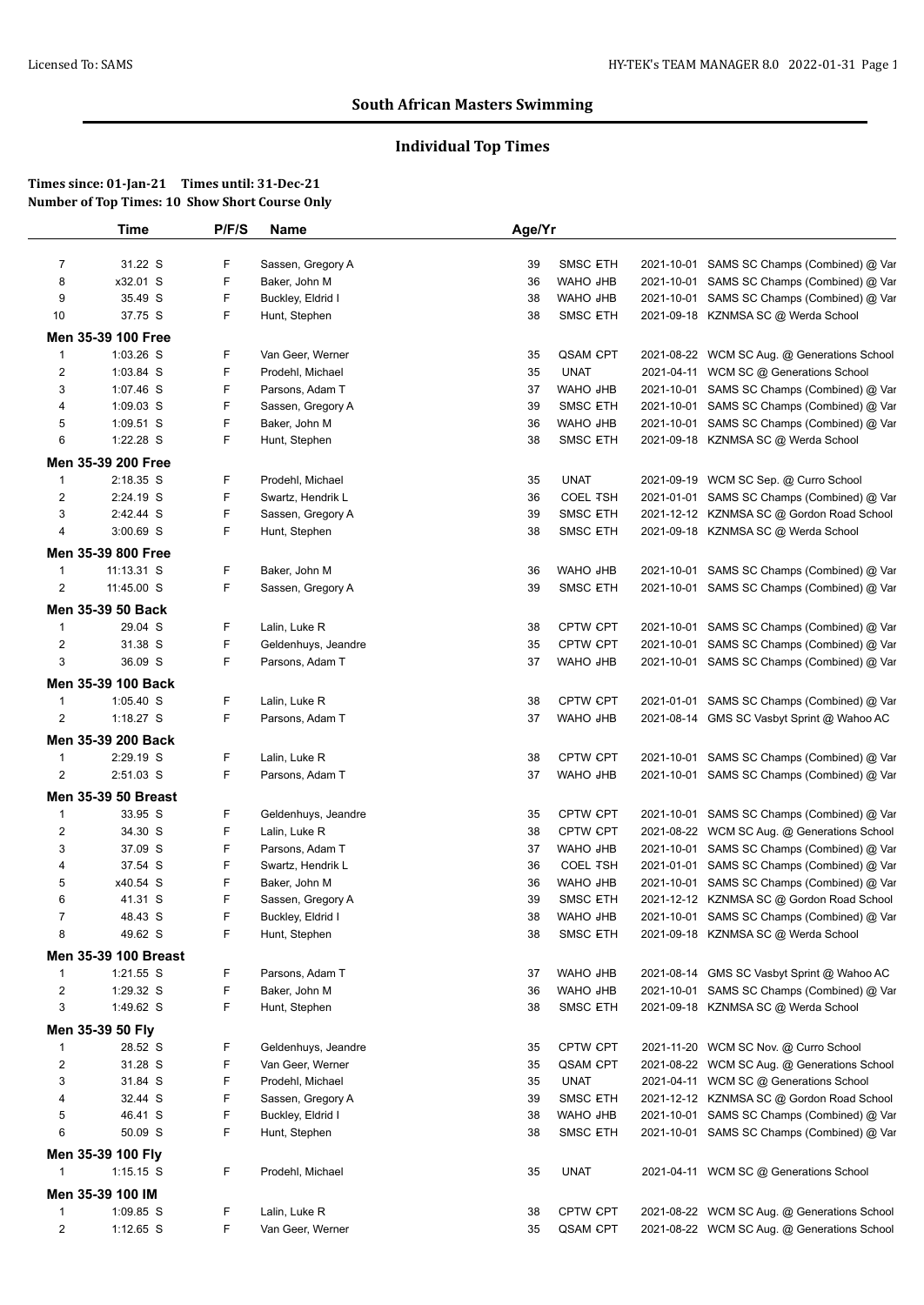# **Individual Top Times**

|                   | Time                              | P/F/S  | <b>Name</b>        | Age/Yr |                 |            |                                             |
|-------------------|-----------------------------------|--------|--------------------|--------|-----------------|------------|---------------------------------------------|
| 3                 | x1:21.65 S                        | F      | Baker, John M      | 36     | WAHO JHB        |            | 2021-10-01 SAMS SC Champs (Combined) @ Var  |
| 4                 | 1:23.09 S                         | F      | Sassen, Gregory A  | 39     | <b>SMSC ETH</b> |            | 2021-10-01 SAMS SC Champs (Combined) @ Var  |
| 5                 | 1:39.90 S                         | F      | Hunt, Stephen      | 38     | SMSC ETH        |            | 2021-10-01 SAMS SC Champs (Combined) @ Var  |
|                   | Men 35-39 200 IM                  |        |                    |        |                 |            |                                             |
| 1                 | 2:52.90 S                         | F      | Prodehl, Michael   | 35     | <b>UNAT</b>     |            | 2021-09-19 WCM SC Sep. @ Curro School       |
|                   | Men 40-44 50 Free                 |        |                    |        |                 |            |                                             |
| $\mathbf{1}$      | 24.18 S                           | F      | Allan, Marc K      | 44     | <b>SYNR ETH</b> |            | 2021-01-01 SAMS SC Champs (Combined) @ Var  |
| 2                 | 25.78 S                           | F      | Tyson, Matthew     | 40     | <b>CPTW CPT</b> |            | 2021-08-22 WCM SC Aug. @ Generations School |
| 3                 | 25.83 S                           | F      | Erasmus, Jacobus P | 43     | WAHO JHB        |            | 2021-10-01 SAMS SC Champs (Combined) @ Var  |
| 4                 | 26.31 S                           | F      | Richards, Jay      | 44     | <b>CPTW CPT</b> |            | 2021-08-22 WCM SC Aug. @ Generations School |
| 5                 | 28.45 S                           | F      | Steenkamp, Neil J  | 44     | <b>CPTW CPT</b> |            | 2021-08-22 WCM SC Aug. @ Generations School |
| 6                 | 28.48 S                           | F      | Parkin, Terence M  | 41     | WAHO JHB        |            | 2021-10-01 SAMS SC Champs (Combined) @ Var  |
| 7                 | 29.62 S                           | F      | Allan, Brett       | 40     | <b>SMSC ETH</b> |            | 2021-12-12 KZNMSA SC @ Gordon Road School   |
| 8                 | 32.05 S                           | F      | Gerber, Erhardt    | 43     | <b>FEMS EDD</b> |            | 2021-01-01 SAMS SC Champs (Combined) @ Var  |
|                   | Men 40-44 100 Free                |        |                    |        |                 |            |                                             |
| $\mathbf{1}$      | 56.18 S                           | F      | Allan, Marc K      | 44     | <b>SMSC ETH</b> |            | 2021-10-01 SAMS SC Champs (Combined) @ Var  |
| 2                 | 56.33 S                           | F      | Tyson, Matthew     | 40     | CPTM CP         | 2021-04-11 | WCM SC @ Generations School                 |
| 3                 | $1:00.48$ S                       | F      | Erasmus, Jacobus P | 43     | WAHO JHB        | 2021-10-01 | SAMS SC Champs (Combined) @ Var             |
| 4                 | 1:04.09 S                         | F      | Parkin, Terence M  | 41     | WAHO JHB        |            | 2021-10-01 SAMS SC Champs (Combined) @ Var  |
| 5                 | $1:04.15$ S                       | F      | Steenkamp, Neil J  | 44     | <b>CPTW CPT</b> |            | 2021-08-22 WCM SC Aug. @ Generations School |
| 6                 | 1:09.44 S                         | F      | Allan, Brett       | 40     | <b>SMSC ETH</b> | 2021-10-01 | SAMS SC Champs (Combined) @ Var             |
| 7                 | 1:23.86 S                         | F      | Schultz, Wilhelm   | 44     | PHOE JHB        | 2021-11-20 | GMS SC Relay Gala @ Wahoo AC                |
| 8                 | 1:38.19 S                         | F      | Hanauer, Anthony D | 44     | WAHO JHB        |            | 2021-05-08 GMS SC Vasbyt-2 @ Wahoo AC       |
|                   | Men 40-44 200 Free                |        |                    |        |                 |            |                                             |
| 1                 | 2:26.01 S                         | F      | Steenkamp, Neil J  | 44     | <b>CPTW CPT</b> |            | 2021-09-19 WCM SC Sep. @ Curro School       |
| 2                 | 2:37.72 S                         | F      | Allan, Brett       | 40     | <b>SMSC ETH</b> |            | 2021-12-12 KZNMSA SC @ Gordon Road School   |
| 3                 | 2:46.88 S                         | F      | Gerber, Erhardt    | 43     | <b>FEMS EDD</b> |            | 2021-01-01 SAMS SC Champs (Combined) @ Var  |
| 4                 | 4:20.28 S                         | F      | Hanauer, Anthony D | 44     | WAHO JHB        |            | 2021-09-18 GMS SC Champs @ Wahoo AC         |
|                   | Men 40-44 400 Free                |        |                    |        |                 |            |                                             |
| $\mathbf{1}$      | 5:45.54 S                         | F      | Allan, Brett       | 40     | <b>SYNR ETH</b> |            | 2021-01-01 SAMS SC Champs (Combined) @ Var  |
|                   | Men 40-44 800 Free                |        |                    |        |                 |            |                                             |
| 1                 | 10:08.15 S                        | F      | Sheftz, Owen J     | 44     | WAHO JHB        | 2021-10-01 | SAMS SC Champs (Combined) @ Var             |
| 2                 | 19:08.61 S                        | F      | Hanauer, Anthony D | 44     | WAHO JHB        |            | 2021-10-01 SAMS SC Champs (Combined) @ Var  |
|                   | Men 40-44 50 Back                 |        |                    |        |                 |            |                                             |
| 1                 | 30.76 S                           | F      | Richards, Jay      | 44     | <b>CPTW CPT</b> |            | 2021-01-01 SAMS SC Champs (Combined) @ Var  |
| 2                 | 31.50 S                           | F      | Allan, Marc K      | 44     | <b>SYNR ETH</b> |            | 2021-01-01 SAMS SC Champs (Combined) @ Var  |
| 3                 | 33.54 S                           | F      | Parkin, Terence M  | 41     | WAHO JHB        |            | 2021-10-01 SAMS SC Champs (Combined) @ Var  |
| 4                 | 34.38 S                           | F      | Erasmus, Jacobus P | 43     | WAHO JHB        |            | 2021-10-01 SAMS SC Champs (Combined) @ Var  |
| 5                 | 38.39 S                           | F      | Steenkamp, Neil J  | 44     | <b>CPTW CPT</b> |            | 2021-10-01 SAMS SC Champs (Combined) @ Var  |
| 6                 | 1:06.27 S                         | F      | Hanauer, Anthony D | 44     | WAHO JHB        |            | 2021-10-01 SAMS SC Champs (Combined) @ Var  |
|                   |                                   |        |                    |        |                 |            |                                             |
| 1                 | Men 40-44 100 Back<br>$1:03.61$ S | F      | Tyson, Matthew     | 40     | CPTW CPT        |            | 2021-08-22 WCM SC Aug. @ Generations School |
|                   |                                   |        |                    |        |                 |            |                                             |
|                   | Men 40-44 200 Back                |        |                    |        |                 |            |                                             |
| $\mathbf{1}$<br>2 | 2:19.48 S                         | F<br>F | Tyson, Matthew     | 40     | <b>CPTW CPT</b> |            | 2021-10-01 SAMS SC Champs (Combined) @ Var  |
|                   | 3:03.11 S                         |        | Sheftz, Owen J     | 44     | WAHO JHB        |            | 2021-10-01 SAMS SC Champs (Combined) @ Var  |
|                   | <b>Men 40-44 50 Breast</b>        |        |                    |        |                 |            |                                             |
| $\mathbf{1}$      | 31.96 S                           | F      | Allan, Marc K      | 44     | <b>SYNR ETH</b> |            | 2021-01-01 SAMS SC Champs (Combined) @ Var  |
| 2                 | 33.00 S                           | F      | Parkin, Terence M  | 41     | WAHO JHB        | 2021-11-20 | GMS SC Relay Gala @ Wahoo AC                |
| 3                 | 34.15 S                           | F      | Richards, Jay      | 44     | <b>CPTW CPT</b> | 2021-01-01 | SAMS SC Champs (Combined) @ Var             |
| 4                 | 37.06 S                           | F      | Erasmus, Jacobus P | 43     | WAHO JHB        | 2021-01-01 | SAMS SC Champs (Combined) @ Var             |
| 5                 | 37.97 S                           | F      | Steenkamp, Neil J  | 44     | <b>CPTW CPT</b> | 2021-10-01 | SAMS SC Champs (Combined) @ Var             |
| 6                 | 39.94 S                           | F      | Allan, Brett       | 40     | <b>SMSC ETH</b> | 2021-12-12 | KZNMSA SC @ Gordon Road School              |
| 7                 | 43.09 S                           | F      | Sheftz, Owen J     | 44     | WAHO JHB        | 2021-10-01 | SAMS SC Champs (Combined) @ Var             |
| 8                 | 50.81 S                           | F      | Hanauer, Anthony D | 44     | WAHO JHB        | 2021-05-08 | GMS SC Vasbyt-2 @ Wahoo AC                  |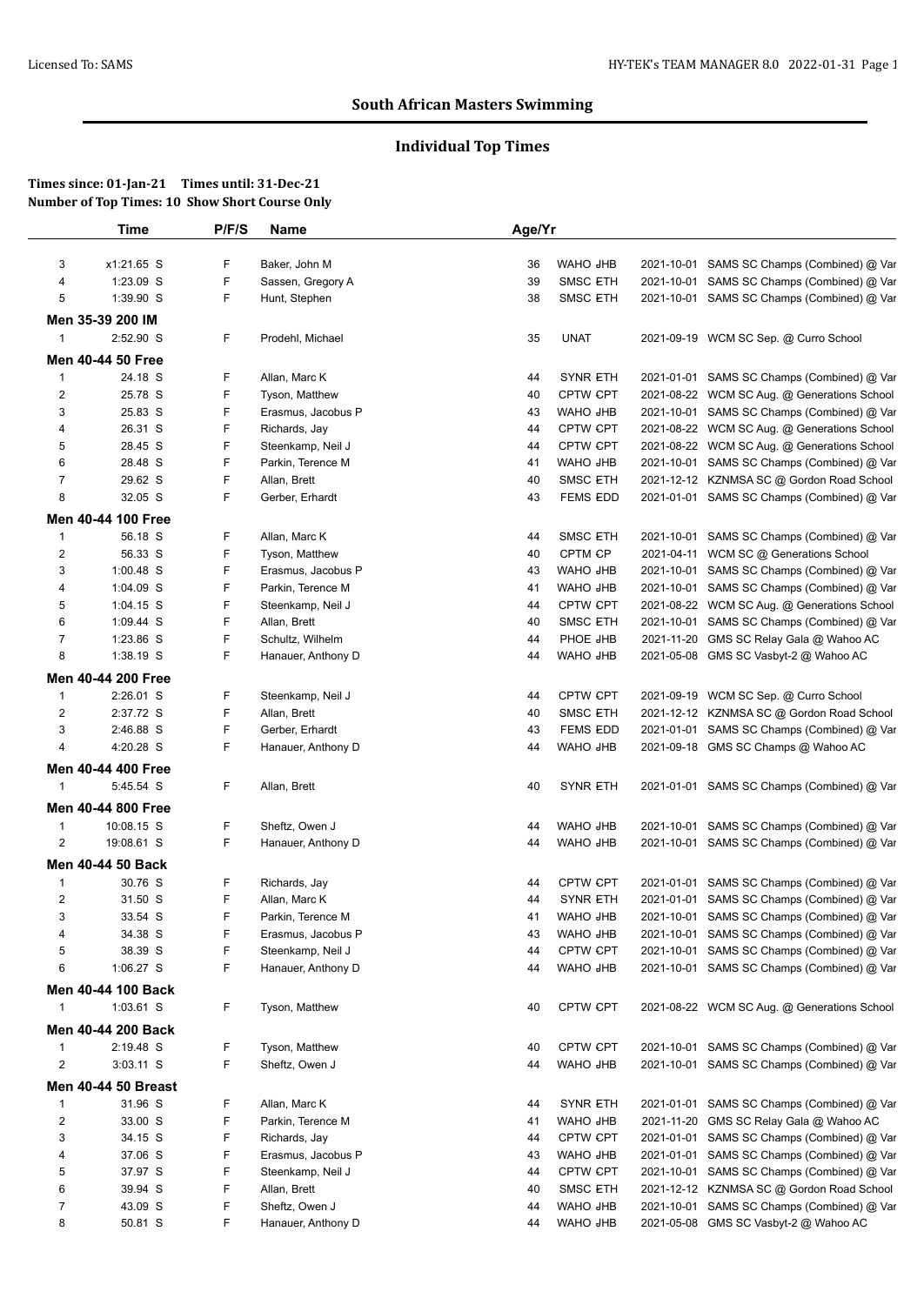# **Individual Top Times**

|                         | <b>Time</b>                      | P/F/S | Name                 | Age/Yr |                 |            |                                             |
|-------------------------|----------------------------------|-------|----------------------|--------|-----------------|------------|---------------------------------------------|
|                         |                                  |       |                      |        |                 |            |                                             |
|                         | <b>Men 40-44 100 Breast</b>      |       |                      |        |                 |            |                                             |
| $\overline{1}$          | $1:13.41$ S                      | F     | Parkin, Terence M    | 41     | WAHO JHB        | 2021-10-01 | SAMS SC Champs (Combined) @ Var             |
| $\overline{2}$          | 1:33.91 S                        | F     | Allan, Brett         | 40     | <b>SMSC ETH</b> |            | 2021-10-01 SAMS SC Champs (Combined) @ Var  |
| 3                       | 2:08.35 S                        | F     | Hanauer, Anthony D   | 44     | WAHO JHB        |            | 2021-09-18 GMS SC Champs @ Wahoo AC         |
|                         | <b>Men 40-44 200 Breast</b>      |       |                      |        |                 |            |                                             |
| $\mathbf{1}$            | 2:57.36 S                        | F     | Richards, Jay        | 44     | CPTW CPT        |            | 2021-08-22 WCM SC Aug. @ Generations School |
|                         | Men 40-44 50 Fly                 |       |                      |        |                 |            |                                             |
| $\mathbf 1$             | 27.08 S                          | F     | Allan, Marc K        | 44     | <b>SYNR ETH</b> |            | 2021-01-01 SAMS SC Champs (Combined) @ Var  |
| $\overline{c}$          | 28.74 S                          | F     | Richards, Jay        | 44     | <b>CPTW CPT</b> |            | 2021-08-22 WCM SC Aug. @ Generations School |
| 3                       | 32.37 S                          | F     | Erasmus, Jacobus P   | 43     | WAHO JHB        | 2021-09-18 | GMS SC Champs @ Wahoo AC                    |
| 4                       | 32.51 S                          | F     | Steenkamp, Neil J    | 44     | CPTW CPT        |            | 2021-08-22 WCM SC Aug. @ Generations School |
| 5                       | 32.60 S                          | F     | Allan, Brett         | 40     | <b>SMSC ETH</b> |            | 2021-12-12 KZNMSA SC @ Gordon Road School   |
| 6                       | 33.20 S                          | F     | Sheftz, Owen J       | 44     | WAHO JHB        |            | 2021-10-01 SAMS SC Champs (Combined) @ Var  |
|                         | Men 40-44 100 Fly                |       |                      |        |                 |            |                                             |
| $\mathbf{1}$            | 1:19.73 S                        | F     | Sheftz, Owen J       | 44     | WAHO JHB        |            | 2021-10-01 SAMS SC Champs (Combined) @ Var  |
|                         |                                  |       |                      |        |                 |            |                                             |
| $\mathbf{1}$            | Men 40-44 200 Fly<br>$3:10.50$ S | F     | van Reenen, Tyrel L  | 40     | <b>SMSC ETH</b> |            | 2021-12-12 KZNMSA SC @ Gordon Road School   |
|                         |                                  |       |                      |        |                 |            |                                             |
|                         | Men 40-44 100 IM                 |       |                      |        |                 |            |                                             |
| $\mathbf{1}$            | 1:04.98 S                        | F     | Allan, Marc K        | 44     | <b>SYNR ETH</b> |            | 2021-01-01 SAMS SC Champs (Combined) @ Var  |
| $\overline{c}$          | 1:08.04 S                        | F     | Richards, Jay        | 44     | <b>CPTW CPT</b> |            | 2021-10-01 SAMS SC Champs (Combined) @ Var  |
| 3                       | $1:10.82$ S                      | F     | Parkin, Terence M    | 41     | WAHO JHB        | 2021-10-01 | SAMS SC Champs (Combined) @ Var             |
| 4                       | $1:16.81$ S                      | F     | Erasmus, Jacobus P   | 43     | WAHO JHB        | 2021-01-01 | SAMS SC Champs (Combined) @ Var             |
| 5                       | 1:19.51 S                        | F     | Allan, Brett         | 40     | <b>SMSC ETH</b> |            | 2021-10-01 SAMS SC Champs (Combined) @ Var  |
|                         | Men 40-44 200 IM                 |       |                      |        |                 |            |                                             |
| $\mathbf{1}$            | 5:01.33 S                        | F     | Hanauer, Anthony D   | 44     | WAHO JHB        |            | 2021-01-01 SAMS SC Champs (Combined) @ Var  |
|                         | Men 40-44 400 IM                 |       |                      |        |                 |            |                                             |
| $\mathbf{1}$            | 6:11.34 S                        | F     | Sheftz, Owen J       | 44     | WAHO JHB        |            | 2021-10-01 SAMS SC Champs (Combined) @ Var  |
| 2                       | 6:24.03 S                        | F     | van Reenen, Tyrel L  | 40     | <b>SMSC ETH</b> |            | 2021-12-12 KZNMSA SC @ Gordon Road School   |
|                         |                                  |       |                      |        |                 |            |                                             |
|                         | Men 45-49 50 Free                |       |                      |        |                 |            |                                             |
| $\mathbf{1}$            | 26.94 S                          | F     | Mastenbroek, Riaan   | 45     | <b>CPTW CPT</b> | 2021-10-01 | SAMS SC Champs (Combined) @ Var             |
| $\overline{2}$          | 27.34 S                          | F     | Gasson, Martin S     | 48     | WAHO JHB        | 2021-10-01 | SAMS SC Champs (Combined) @ Var             |
| 3                       | 28.21 S                          | F     | Ford, Andrew         | 46     | WAHO JHB        | 2021-04-17 | GMS SC Vasbyt-1 @ Wahoo AC                  |
| 4                       | 28.42 S                          | F     | Kreuger, Shamus      | 49     | WAHO JHB        | 2021-10-01 | SAMS SC Champs (Combined) @ Var             |
| 5                       | 28.57 S                          | F     | van Hille, Michael J | 45     | WAHO JHB        | 2021-05-08 | GMS SC Vasbyt-2 @ Wahoo AC                  |
| 6                       | 29.68 S                          | F     | Sponneck, Mark F     | 45     | <b>SMSC ETH</b> | 2021-10-01 | SAMS SC Champs (Combined) @ Var             |
| $\overline{7}$          | 29.81 S                          | F     | Pieters, Jacques L   | 48     | WAHO JHB        |            | 2021-10-01 SAMS SC Champs (Combined) @ Var  |
| 8                       | 30.15 S                          | F     | Riccardi, Roberto    | 49     | <b>MEGA EKU</b> |            | 2021-10-01 SAMS SC Champs (Combined) @ Var  |
| 9                       | 31.10 S                          | F     | van Olst, Marc       | 46     | <b>WATR JHB</b> | 2021-09-18 | GMS SC Champs @ Wahoo AC                    |
| 10                      | 33.94 S                          | F     | Moore, Johannes      | 45     | <b>UNAT</b>     |            | 2021-11-20 WCM SC Nov. @ Curro School       |
|                         | Men 45-49 100 Free               |       |                      |        |                 |            |                                             |
| $\mathbf{1}$            | 1:01.43 S                        | F     | Gasson, Martin S     | 48     | WAHO JHB        | 2021-08-14 | GMS SC Vasbyt Sprint @ Wahoo AC             |
| $\overline{c}$          | 1:02.86 S                        | F     | Kreuger, Shamus      | 49     | WAHO JHB        | 2021-11-20 | GMS SC Relay Gala @ Wahoo AC                |
| 3                       | $1:03.15$ S                      | F     | Sponneck, Mark F     | 45     | <b>SMSC ETH</b> |            | 2021-12-12 KZNMSA SC @ Gordon Road School   |
| 4                       | $1:05.10$ S                      | F     | Riccardi, Roberto    | 49     | <b>MEGA EKU</b> |            | 2021-10-01 SAMS SC Champs (Combined) @ Var  |
| 5                       | 1:05.69 S                        | F     | Pieters, Jacques L   | 48     | WAHO JHB        |            | 2021-10-01 SAMS SC Champs (Combined) @ Var  |
| 6                       | 1:07.13 S                        | F     | van Hille, Michael J | 45     | WAHO JHB        |            | 2021-10-01 SAMS SC Champs (Combined) @ Var  |
| 7                       | $1:10.18$ S                      | F     | Ford, Andrew         | 46     | WAHO JHB        |            | 2021-10-01 SAMS SC Champs (Combined) @ Var  |
| 8                       | 1:11.21 S                        | F     | Pillay, Chris A      | 48     | WAHO JHB        | 2021-09-18 | GMS SC Champs @ Wahoo AC                    |
| 9                       | $1:15.90$ S                      | F     | Burger, Jaco         | 48     | <b>UNAT</b>     |            | 2021-11-20 WCM SC Nov. @ Curro School       |
| 10                      | 1:18.88 S                        | F     | Moore, Johannes      | 45     | <b>UNAT</b>     |            | 2021-11-20 WCM SC Nov. @ Curro School       |
|                         | Men 45-49 200 Free               |       |                      |        |                 |            |                                             |
| $\mathbf{1}$            | 2:14.62 S                        | F     | Thiart, Andre        | 46     | CPTW CPT        |            | 2021-01-01 SAMS SC Champs (Combined) @ Var  |
|                         |                                  |       |                      |        |                 |            |                                             |
| $\overline{\mathbf{c}}$ | 2:18.47 S                        | F     | Sponneck, Mark F     | 45     | <b>SMSC ETH</b> |            | 2021-12-12 KZNMSA SC @ Gordon Road School   |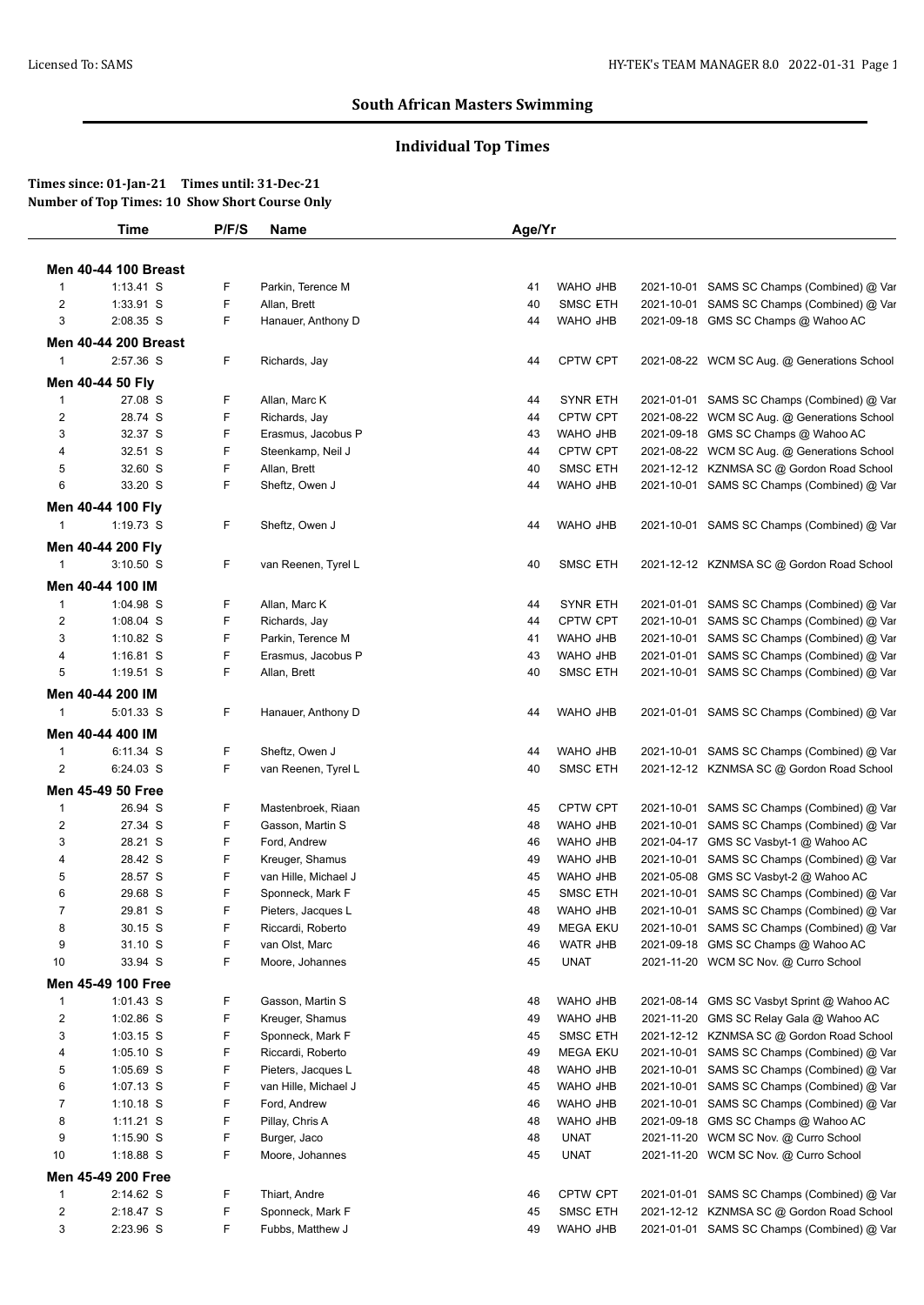# **Individual Top Times**

|                         | <b>Time</b>                 | P/F/S | Name                 | Age/Yr |                 |            |                                            |
|-------------------------|-----------------------------|-------|----------------------|--------|-----------------|------------|--------------------------------------------|
| 4                       | 2:38.20 S                   | F     | Osborn, Terence J    | 45     | WAHO JHB        |            | 2021-01-01 SAMS SC Champs (Combined) @ Var |
| 5                       | 4:11.69 S                   | F     | van Rensburg, Wade   | 46     | PEMA NMA        |            | 2021-01-01 SAMS SC Champs (Combined) @ Var |
|                         | Men 45-49 400 Free          |       |                      |        |                 |            |                                            |
| $\mathbf{1}$            | 4:54.21 S                   | F     | Thiart, Andre        | 46     | <b>CPTW CPT</b> | 2021-01-01 | SAMS SC Champs (Combined) @ Var            |
| 2                       | 5:03.91 S                   | F     | Fubbs, Matthew J     | 49     | WAHO JHB        | 2021-01-01 | SAMS SC Champs (Combined) @ Var            |
| 3                       | 5:42.10 S                   | F     | Osborn, Terence J    | 45     | WAHO JHB        |            | 2021-01-01 SAMS SC Champs (Combined) @ Var |
|                         | Men 45-49 800 Free          |       |                      |        |                 |            |                                            |
| $\mathbf{1}$            | 10:30.00 S                  | F     | Kreuger, Shamus      | 49     | WAHO JHB        | 2021-10-01 | SAMS SC Champs (Combined) @ Var            |
| $\overline{c}$          | 10:33.72 S                  | F     | Sponneck, Mark F     | 45     | SMSC ETH        | 2021-10-01 | SAMS SC Champs (Combined) @ Var            |
| 3                       | 10:48.26 S                  | F     | Riccardi, Roberto    | 49     | <b>MEGA EKU</b> | 2021-10-01 | SAMS SC Champs (Combined) @ Var            |
| 4                       | 11:12.12 S                  | F     | Fubbs, Matthew J     | 49     | WAHO JHB        | 2021-10-01 | SAMS SC Champs (Combined) @ Var            |
| 5                       | 13:25.39 S                  | F     | Abdo, David          | 49     | <b>COEL TSH</b> | 2021-10-01 | SAMS SC Champs (Combined) @ Var            |
| 6                       | 17:46.70 S                  | F     | Joubert, Charles E   | 48     | WAHO JHB        | 2021-10-01 | SAMS SC Champs (Combined) @ Var            |
|                         |                             |       |                      |        |                 |            |                                            |
|                         | Men 45-49 50 Back           |       |                      |        |                 |            |                                            |
| $\mathbf{1}$            | 34.39 S                     | F     | Mastenbroek, Riaan   | 45     | <b>CPTW CPT</b> | 2021-10-01 | SAMS SC Champs (Combined) @ Var            |
| $\overline{\mathbf{c}}$ | 37.24 S                     | F     | van Hille, Michael J | 45     | WAHO JHB        | 2021-10-01 | SAMS SC Champs (Combined) @ Var            |
| 3                       | 37.56 S                     | F     | van Olst, Marc       | 46     | <b>WATR JHB</b> | 2021-09-18 | GMS SC Champs @ Wahoo AC                   |
| 4                       | 37.74 S                     | F     | Pieters, Jacques L   | 48     | WAHO JHB        | 2021-10-01 | SAMS SC Champs (Combined) @ Var            |
| 5                       | 38.20 S                     | F     | Riccardi, Roberto    | 49     | <b>MEGA EKU</b> | 2021-10-01 | SAMS SC Champs (Combined) @ Var            |
| 6                       | 38.28 S                     | F     | Gasson, Martin S     | 48     | WAHO JHB        | 2021-10-01 | SAMS SC Champs (Combined) @ Var            |
| 7                       | 40.28 S                     | F     | Ford, Andrew         | 46     | WAHO JHB        | 2021-10-01 | SAMS SC Champs (Combined) @ Var            |
| 8                       | $1:11.52$ S                 | F     | Joubert, Charles E   | 48     | WAHO JHB        | 2021-10-01 | SAMS SC Champs (Combined) @ Var            |
|                         | Men 45-49 200 Back          |       |                      |        |                 |            |                                            |
| 1                       | 3:06.84 S                   | F     | Gasson, Martin S     | 48     | WAHO JHB        | 2021-10-01 | SAMS SC Champs (Combined) @ Var            |
| 2                       | $3:12.40$ S                 | F     | Fubbs, Matthew J     | 49     | WAHO JHB        |            | 2021-10-01 SAMS SC Champs (Combined) @ Var |
|                         | <b>Men 45-49 50 Breast</b>  |       |                      |        |                 |            |                                            |
| $\mathbf{1}$            | 35.13 S                     | F     | Gasson, Martin S     | 48     | WAHO JHB        | 2021-10-01 | SAMS SC Champs (Combined) @ Var            |
| 2                       | 37.78 S                     | F     | Ford, Andrew         | 46     | WAHO JHB        | 2021-10-01 | SAMS SC Champs (Combined) @ Var            |
| 3                       | 38.67 S                     | F     | Fubbs, Matthew J     | 49     | WAHO JHB        | 2021-08-14 | GMS SC Vasbyt Sprint @ Wahoo AC            |
| 4                       | 39.33 S                     | F     | van Hille, Michael J | 45     | WAHO JHB        | 2021-10-01 | SAMS SC Champs (Combined) @ Var            |
| 5                       | 39.47 S                     | F     | Sponneck, Mark F     | 45     | <b>SMSC ETH</b> |            | 2021-12-12 KZNMSA SC @ Gordon Road School  |
| 6                       | 41.14 S                     | F     | van Olst, Marc       | 46     | WATR JHB        | 2021-09-18 | GMS SC Champs @ Wahoo AC                   |
| $\overline{7}$          | 42.09 S                     | F     | Burger, Jaco         | 48     | <b>UNAT</b>     |            | 2021-11-20 WCM SC Nov. @ Curro School      |
| 8                       | 43.93 S                     | F     | Pieters, Jacques L   | 48     | WAHO JHB        |            | 2021-10-01 SAMS SC Champs (Combined) @ Var |
|                         | <b>Men 45-49 100 Breast</b> |       |                      |        |                 |            |                                            |
| $\mathbf 1$             | $1:17.41$ S                 | F     | Gasson, Martin S     | 48     | WAHO JHB        | 2021-10-01 | SAMS SC Champs (Combined) @ Var            |
| 2                       | 1:24.53 S                   | F     | Fubbs, Matthew J     | 49     | WAHO JHB        |            | 2021-08-14 GMS SC Vasbyt Sprint @ Wahoo AC |
| 3                       | 1:26.59 S                   | F     | Sponneck, Mark F     | 45     | <b>SMSC ETH</b> |            | 2021-10-01 SAMS SC Champs (Combined) @ Var |
| 4                       | 1:36.33 S                   | F     | Burger, Jaco         | 48     | <b>UNAT</b>     |            | 2021-11-20 WCM SC Nov. @ Curro School      |
|                         | <b>Men 45-49 200 Breast</b> |       |                      |        |                 |            |                                            |
| $\mathbf{1}$            | 2:54.74 S                   | F     | Gasson, Martin S     | 48     | WAHO JHB        |            | 2021-01-01 SAMS SC Champs (Combined) @ Var |
| $\overline{2}$          | 3:04.35 S                   | F     | Fubbs, Matthew J     | 49     | WAHO JHB        |            | 2021-01-01 SAMS SC Champs (Combined) @ Var |
|                         |                             |       |                      |        |                 |            |                                            |
|                         | Men 45-49 50 Fly            |       |                      |        |                 |            |                                            |
| 1                       | 31.07 S                     | F.    | Mastenbroek, Riaan   | 45     | <b>CPTW CPT</b> | 2021-10-01 | SAMS SC Champs (Combined) @ Var            |
| $\overline{2}$          | 31.90 S                     | F     | Ford, Andrew         | 46     | WAHO JHB        | 2021-10-01 | SAMS SC Champs (Combined) @ Var            |
| 3                       | 32.33 S                     | F     | Pillay, Chris A      | 48     | WAHO JHB        | 2021-11-20 | GMS SC Relay Gala @ Wahoo AC               |
| 4                       | 33.72 S                     | F     | Fubbs, Matthew J     | 49     | WAHO JHB        | 2021-10-01 | SAMS SC Champs (Combined) @ Var            |
| 5                       | 33.91 S                     | F     | Riccardi, Roberto    | 49     | <b>MEGA EKU</b> | 2021-10-01 | SAMS SC Champs (Combined) @ Var            |
| 6                       | 37.38 S                     | F     | Pieters, Jacques L   | 48     | WAHO JHB        | 2021-10-01 | SAMS SC Champs (Combined) @ Var            |
| $\overline{7}$          | 49.84 S                     | F     | Vd Schyf, Donovan    | 45     | <b>UNAT</b>     | 2021-10-01 | SAMS SC Champs (Combined) @ Var            |
|                         | Men 45-49 100 Fly           |       |                      |        |                 |            |                                            |
| $\mathbf{1}$            | $1:19.18$ S                 | F.    | Fubbs, Matthew J     | 49     | WAHO JHB        | 2021-10-01 | SAMS SC Champs (Combined) @ Var            |
| $\overline{\mathbf{c}}$ | 2:05.89 S                   | F.    | Vd Schyf, Donovan    | 45     | <b>UNAT</b>     |            | 2021-10-01 SAMS SC Champs (Combined) @ Var |
|                         |                             |       |                      |        |                 |            |                                            |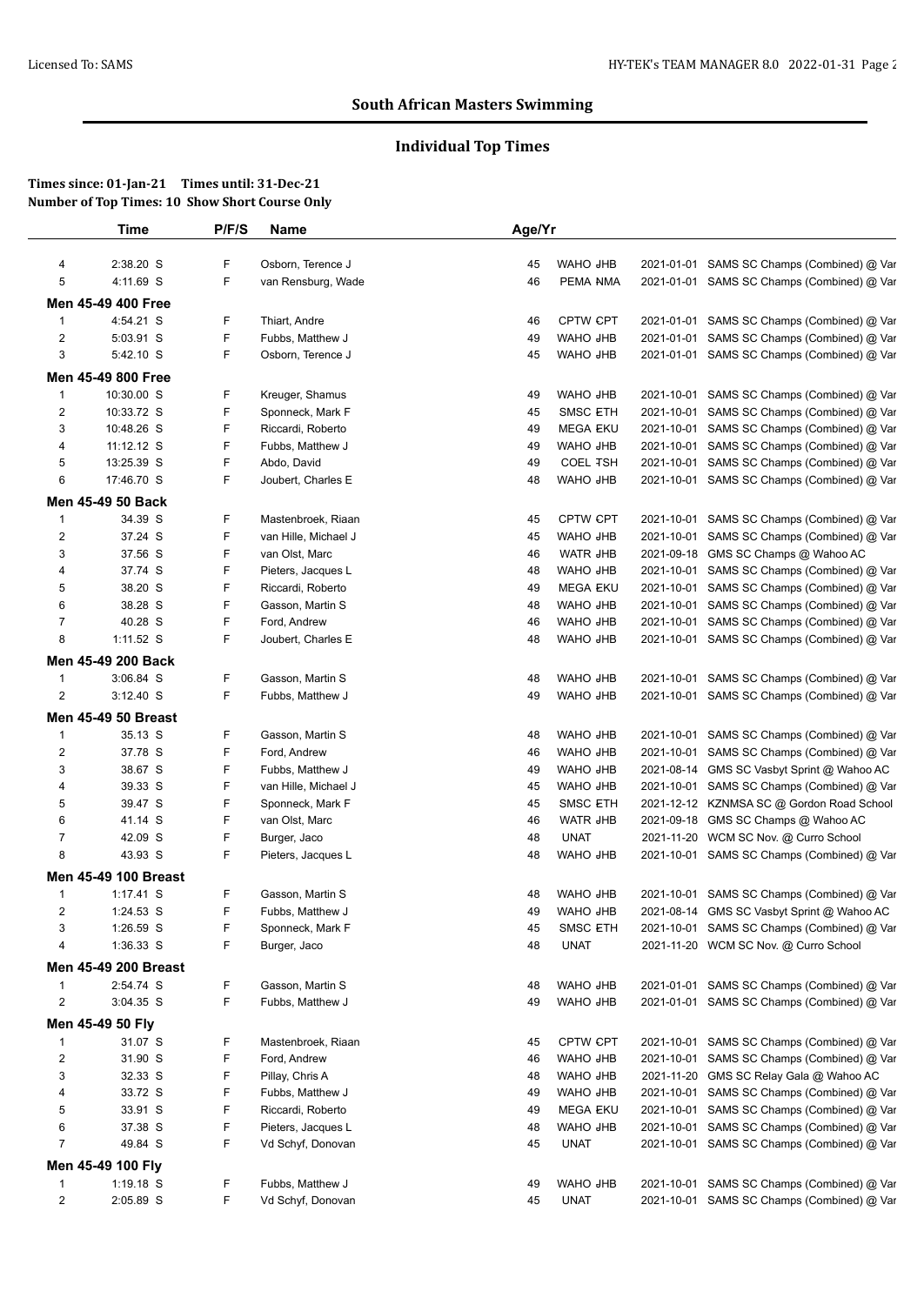# **Individual Top Times**

|                         | <b>Time</b>        | P/F/S | Name                       | Age/Yr |                 |            |                                             |
|-------------------------|--------------------|-------|----------------------------|--------|-----------------|------------|---------------------------------------------|
|                         |                    |       |                            |        |                 |            |                                             |
|                         | Men 45-49 200 Fly  |       |                            |        |                 |            |                                             |
| $\mathbf{1}$            | 2:58.33 S          | F     | Fubbs, Matthew J           | 49     | WAHO JHB        |            | 2021-01-01 SAMS SC Champs (Combined) @ Var  |
|                         | Men 45-49 100 IM   |       |                            |        |                 |            |                                             |
| $\mathbf{1}$            | $1:12.30$ S        | F     | Mastenbroek, Riaan         | 45     | <b>CPTW CPT</b> | 2021-10-01 | SAMS SC Champs (Combined) @ Var             |
| $\overline{2}$          | 1:17.32 S          | F     | van Hille, Michael J       | 45     | WAHO JHB        | 2021-10-01 | SAMS SC Champs (Combined) @ Var             |
| 3                       | 1:18.22 S          | F     | Fubbs, Matthew J           | 49     | WAHO JHB        | 2021-01-01 | SAMS SC Champs (Combined) @ Var             |
| 4                       | 1:18.34 S          | F     | Pieters, Jacques L         | 48     | WAHO JHB        | 2021-10-01 | SAMS SC Champs (Combined) @ Var             |
| 5                       | 1:19.22 S          | F     | Gasson, Martin S           | 48     | WAHO JHB        | 2021-10-01 | SAMS SC Champs (Combined) @ Var             |
| 6                       | 1:20.28 S          | F     | Sponneck, Mark F           | 45     | <b>SMSC ETH</b> | 2021-10-01 | SAMS SC Champs (Combined) @ Var             |
| $\overline{7}$          | 1:24.07 S          | F     | Ford, Andrew               | 46     | WAHO JHB        | 2021-10-01 | SAMS SC Champs (Combined) @ Var             |
|                         | Men 45-49 200 IM   |       |                            |        |                 |            |                                             |
| 1                       | 3:30.98 S          | F     | Moore, Johannes            | 45     | <b>UNAT</b>     |            | 2021-11-20 WCM SC Nov. @ Curro School       |
|                         | Men 45-49 400 IM   |       |                            |        |                 |            |                                             |
| $\mathbf{1}$            | 6:19.09 S          | F     | Fubbs, Matthew J           | 49     | WAHO JHB        |            | 2021-10-01 SAMS SC Champs (Combined) @ Var  |
|                         |                    |       |                            |        |                 |            |                                             |
|                         | Men 50-54 50 Free  |       |                            |        |                 |            |                                             |
| $\mathbf 1$             | 26.60 S            | F     | McLeroth, Greg M           | 54     | <b>CPTW CPT</b> | 2021-10-01 | SAMS SC Champs (Combined) @ Var             |
| $\overline{2}$          | 28.58 S            | F     | Mayne, Duncan A            | 51     | CPTW CPT        | 2021-01-01 | SAMS SC Champs (Combined) @ Var             |
| 3                       | 28.60 S            | F     | du Plessis, Trevor J       | 51     | <b>SMSC ETH</b> | 2021-10-01 | SAMS SC Champs (Combined) @ Var             |
| 4                       | 28.62 S            | F     | Raccanello, Giorgio        | 51     | <b>MEGA EKU</b> | 2021-10-01 | SAMS SC Champs (Combined) @ Var             |
| 5                       | 28.73 S            | F     | Thompson, Glen             | 50     | SWIM1 JHB       | 2021-10-01 | SAMS SC Champs (Combined) @ Var             |
| 6                       | 29.18 S            | F     | Bradshaw, Gary J           | 52     | WATR JHB        |            | 2021-01-01 SAMS SC Champs (Combined) @ Var  |
| $\overline{7}$          | 29.28 S            | F     | vd Westhuizen, Johannes S  | 52     | SMSC ETH        |            | 2021-12-12 KZNMSA SC @ Gordon Road School   |
| 8                       | 29.41 S            | F     | Neumann, Andrew J          | 51     | <b>COEL TSH</b> | 2021-08-14 | GMS SC Vasbyt Sprint @ Wahoo AC             |
| 9                       | 29.43 S            | F     | vd Merwe, Andre            | 50     | <b>MEGA EKU</b> | 2021-10-01 | SAMS SC Champs (Combined) @ Var             |
| 10                      | 29.61 S            | F     | Collier, Philip T          | 50     | CPTM CP         |            | 2021-04-11 WCM SC @ Generations School      |
|                         | Men 50-54 100 Free |       |                            |        |                 |            |                                             |
| $\mathbf{1}$            | 1:00.27 S          | F     | Taylor, Robert J           | 52     | <b>CPTW CPT</b> |            | 2021-08-22 WCM SC Aug. @ Generations School |
| $\overline{2}$          | 1:01.04 S          | F     | Heller, Terrance D         | 50     | WAHO JHB        | 2021-10-01 | SAMS SC Champs (Combined) @ Var             |
| 3                       | 1:02.61 S          | F     | Mayne, Duncan A            | 51     | CPTW CPT        | 2021-10-01 | SAMS SC Champs (Combined) @ Var             |
| 4                       | 1:02.71 S          | F     | Raccanello, Giorgio        | 51     | <b>MEGA EKU</b> | 2021-10-01 | SAMS SC Champs (Combined) @ Var             |
| 5                       | 1:06.66 S          | F     | vd Merwe, Andre            | 50     | <b>MEGA EKU</b> | 2021-10-01 | SAMS SC Champs (Combined) @ Var             |
| 6                       | 1:06.83 S          | F     | vd Westhuizen, Johannes S  | 52     | <b>SMSC ETH</b> |            | 2021-12-12 KZNMSA SC @ Gordon Road School   |
| $\overline{7}$          | 1:08.80 S          | F     | Neumann, Andrew J          | 51     | <b>COEL TSH</b> | 2021-05-08 | GMS SC Vasbyt-2 @ Wahoo AC                  |
| 8                       | 1:09.29 S          | F     | Collins, Thomas P          | 54     | <b>WATR JHB</b> | 2021-08-14 | GMS SC Vasbyt Sprint @ Wahoo AC             |
| 9                       | 1:11.57 S          | F     | Thompson, Glen             | 50     | SW1M JH         | 2021-09-18 | GMS SC Champs @ Wahoo AC                    |
| 10                      | 1:14.75 S          | F     | Carstens, Frederik C       | 51     | <b>COEL TSH</b> |            | 2021-10-01 SAMS SC Champs (Combined) @ Var  |
|                         | Men 50-54 200 Free |       |                            |        |                 |            |                                             |
| $\mathbf 1$             | 2:19.34 S          | F     | Mayne, Duncan A            | 51     | CPTW CPT        |            | 2021-01-01 SAMS SC Champs (Combined) @ Var  |
| $\overline{2}$          | 2:28.09 S          | F     | Lilford, Frank A           | 52     | <b>SYNR ETH</b> |            | 2021-01-01 SAMS SC Champs (Combined) @ Var  |
| 3                       | 2:33.48 S          | F     | Collins, Thomas P          | 54     | <b>WATR JHB</b> | 2021-05-08 | GMS SC Vasbyt-2 @ Wahoo AC                  |
| 4                       | 2:40.85 S          | F     | Parsons, Graeme W          | 52     | WAHO JHB        | 2021-11-20 | GMS SC Relay Gala @ Wahoo AC                |
| 5                       | 3:00.31 S          | F     | van Huyssteen, Gerhardus B | 51     | <b>COEL TSH</b> |            | 2021-01-01 SAMS SC Champs (Combined) @ Var  |
|                         |                    |       |                            |        |                 |            |                                             |
|                         | Men 50-54 400 Free |       |                            |        |                 |            |                                             |
| $\mathbf{1}$            | 4:41.52 S          | F     | Heller, Terrance D         | 50     | WAHO JHB        |            | 2021-01-01 SAMS SC Champs (Combined) @ Var  |
| $\overline{\mathbf{c}}$ | 5:06.37 S          | F     | Lilford, Frank A           | 52     | <b>SYNR ETH</b> |            | 2021-01-01 SAMS SC Champs (Combined) @ Var  |
| 3                       | 5:11.76 S          | F     | Collins, Thomas P          | 54     | WATR JHB        |            | 2021-09-18 GMS SC Champs @ Wahoo AC         |
|                         | Men 50-54 800 Free |       |                            |        |                 |            |                                             |
| $\mathbf{1}$            | 9:30.30 S          | F     | Heller, Terrance D         | 50     | WAHO JHB        |            | 2021-10-01 SAMS SC Champs (Combined) @ Var  |
| $\overline{2}$          | 10:53.29 S         | F     | Collins, Thomas P          | 54     | WATR JHB        |            | 2021-10-01 SAMS SC Champs (Combined) @ Var  |
|                         | Men 50-54 50 Back  |       |                            |        |                 |            |                                             |
| $\mathbf{1}$            | 28.97 S            | F     | Kahn, Gregory D            | 51     | CPTW CPT        |            | 2021-10-01 SAMS SC Champs (Combined) @ Var  |
| $\overline{\mathbf{c}}$ | 31.09 S            | F     | McLeroth, Greg M           | 54     | CPTW CPT        |            | 2021-11-20 WCM SC Nov. @ Curro School       |
|                         |                    |       |                            |        |                 |            |                                             |
| 3                       | 33.92 S            | F     | Gilbert, Oliver R          | 51     | CPTW CPT        |            | 2021-01-01 SAMS SC Champs (Combined) @ Var  |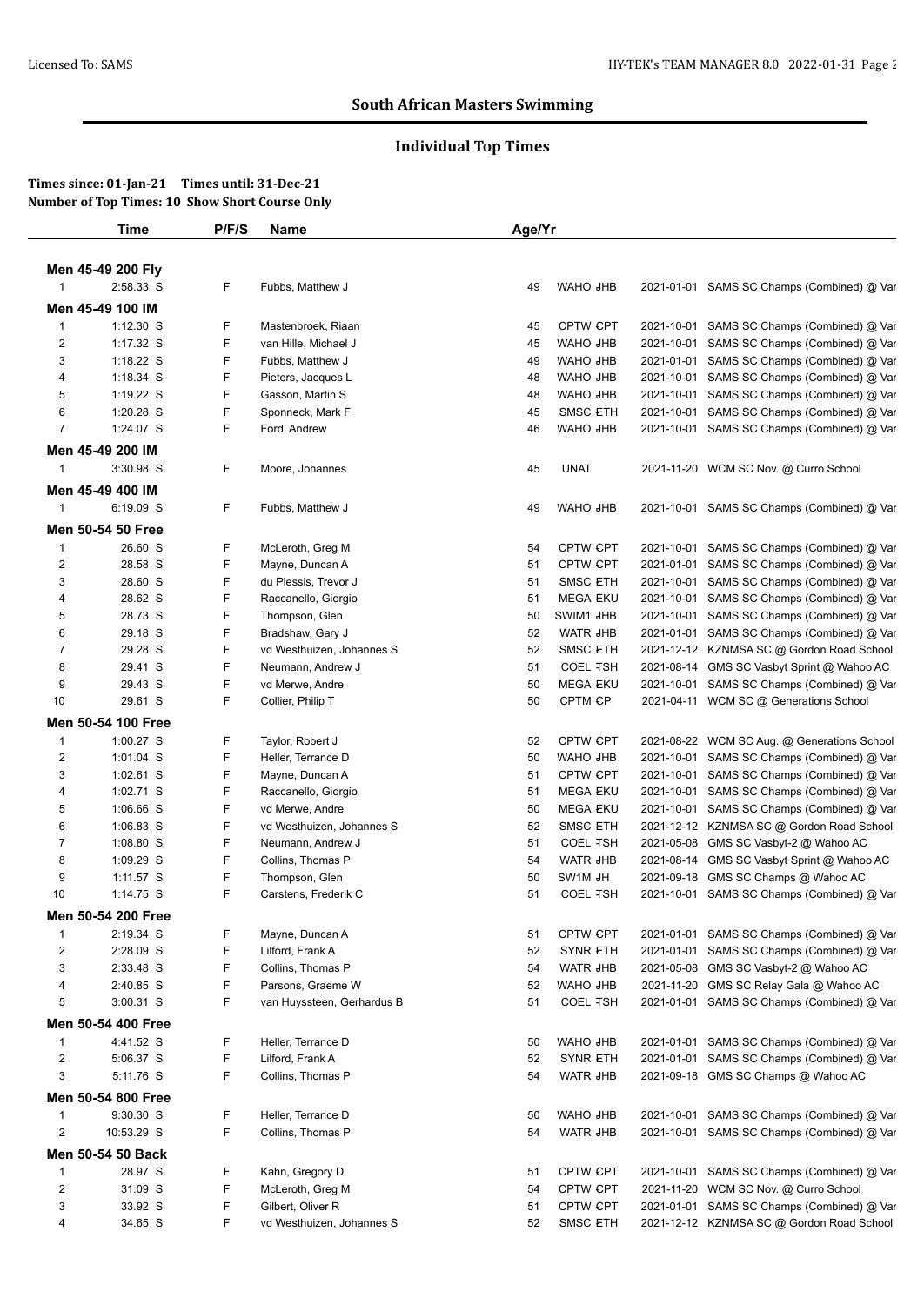# **Individual Top Times**

|                         | Time                        | P/F/S | <b>Name</b>                    | Age/Yr |                 |            |                                            |
|-------------------------|-----------------------------|-------|--------------------------------|--------|-----------------|------------|--------------------------------------------|
| 5                       | 35.64 S                     | F     | Thompson, Glen                 | 50     | SWIM1 JHB       | 2021-10-01 | SAMS SC Champs (Combined) @ Var            |
| 6                       | 35.69 S                     | F     | du Plessis, Trevor J           | 51     | <b>SMSC ETH</b> | 2021-10-01 | SAMS SC Champs (Combined) @ Var            |
| $\overline{7}$          | 36.34 S                     | F     | Van der Westhuizen, Johannes S | 52     | <b>SMSC ETH</b> | 2021-10-01 | SAMS SC Champs (Combined) @ Var            |
| 8                       | 36.47 S                     | F     | Heller, Terrance D             | 50     | WAHO JHB        | 2021-10-01 | SAMS SC Champs (Combined) @ Var            |
| 9                       | 39.40 S                     | F     | Carstens, Frederik C           | 51     | <b>COEL TSH</b> | 2021-10-01 | SAMS SC Champs (Combined) @ Var            |
| 10                      | 54.62 S                     | F     | Kupfer, Konrad R               | 54     | WAHO JHB        | 2021-10-01 | SAMS SC Champs (Combined) @ Var            |
|                         | Men 50-54 100 Back          |       |                                |        |                 |            |                                            |
| $\mathbf{1}$            | 1:02.96 S                   | F     | Kahn, Gregory D                | 51     | CPTM CP         |            | 2021-11-20 WCM SC Nov. @ Curro School      |
| $\overline{2}$          | $1:12.34$ S                 | F     | Gilbert, Oliver R              | 51     | <b>CPTW CPT</b> |            | 2021-01-01 SAMS SC Champs (Combined) @ Var |
|                         | Men 50-54 200 Back          |       |                                |        |                 |            |                                            |
| 1                       | 2:33.41 S                   | F     | Gilbert, Oliver R              | 51     | <b>CPTW CPT</b> |            | 2021-04-11 WCM SC @ Generations School     |
| $\overline{2}$          | 2:34.22 S                   | F     | McLeroth, Greg M               | 54     | <b>CPTW CPT</b> |            | 2021-04-11 WCM SC @ Generations School     |
| 3                       | 3:33.86 S                   | F     | Carstens, Frederik C           | 51     | <b>COEL TSH</b> | 2021-10-01 | SAMS SC Champs (Combined) @ Var            |
| 4                       | 4:24.97 S                   | F     | Crowther, Robert F             | 52     | WAHO JHB        |            | 2021-10-01 SAMS SC Champs (Combined) @ Var |
|                         | Men 50-54 50 Breast         |       |                                |        |                 |            |                                            |
| $\mathbf{1}$            | 34.69 S                     | F     | Gilbert, Oliver R              | 51     | CPTW CPT        |            | 2021-01-01 SAMS SC Champs (Combined) @ Var |
| $\overline{c}$          | 36.59 S                     | F     | Bradshaw, Gary J               | 52     | WATR JHB        | 2021-01-01 | SAMS SC Champs (Combined) @ Var            |
| 3                       | 38.03 S                     | F     | vd Westhuizen, Johannes S      | 52     | <b>SMSC ETH</b> |            | 2021-12-12 KZNMSA SC @ Gordon Road School  |
| 4                       | 39.19 S                     | F     | Van der Westhuizen, Johannes S | 52     | <b>SMSC ETH</b> | 2021-10-01 | SAMS SC Champs (Combined) @ Var            |
| 5                       | 40.33 S                     | F     | vd Merwe, Andre                | 50     | <b>MEGA EKU</b> | 2021-10-01 | SAMS SC Champs (Combined) @ Var            |
| 6                       | 41.22 S                     | F     | Smith, Damian S                | 54     | WATR JHB        | 2021-05-08 | GMS SC Vasbyt-2 @ Wahoo AC                 |
| $\overline{7}$          | 45.34 S                     | F     | van Huyssteen, Gerhardus B     | 51     | <b>COEL TSH</b> | 2021-01-01 | SAMS SC Champs (Combined) @ Var            |
| 8                       | 50.07 S                     | F     | Naude, Frederick P             | 53     | <b>WATR JHB</b> | 2021-05-08 | GMS SC Vasbyt-2 @ Wahoo AC                 |
| 9                       | 54.03 S                     | F     | Crowther, Robert F             | 52     | WAHO JHB        |            | 2021-10-01 SAMS SC Champs (Combined) @ Var |
|                         | Men 50-54 100 Breast        |       |                                |        |                 |            |                                            |
| $\mathbf{1}$            | 1:24.50 S                   | F     | Gilbert, Oliver R              | 51     | <b>CPTW CPT</b> | 2021-10-01 | SAMS SC Champs (Combined) @ Var            |
| $\overline{c}$          | 1:33.06 S                   | F     | vd Merwe, Andre                | 50     | <b>MEGA EKU</b> | 2021-10-01 | SAMS SC Champs (Combined) @ Var            |
| 3                       | $1:35.29$ S                 | F     | Smith, Damian S                | 54     | WATR JHB        |            | 2021-09-18 GMS SC Champs @ Wahoo AC        |
|                         | <b>Men 50-54 200 Breast</b> |       |                                |        |                 |            |                                            |
| $\mathbf{1}$            | 3:04.39 S                   | F.    | Lilford, Frank A               | 52     | <b>SYNR ETH</b> |            | 2021-01-01 SAMS SC Champs (Combined) @ Var |
|                         | Men 50-54 50 Fly            |       |                                |        |                 |            |                                            |
| $\mathbf{1}$            | 27.72 S                     | F     | Kahn, Gregory D                | 51     | CPTM CP         |            | 2021-04-11 WCM SC @ Generations School     |
| 2                       | 28.01 S                     | F     | Taylor, Robert J               | 52     | <b>CPTW CPT</b> |            | 2021-04-11 WCM SC @ Generations School     |
| 3                       | 30.99 S                     | F     | Bradshaw, Gary J               | 52     | <b>WATR JHB</b> |            | 2021-08-14 GMS SC Vasbyt Sprint @ Wahoo AC |
| 4                       | 31.51 S                     | F     | Mayne, Duncan A                | 51     | <b>CPTW CPT</b> |            | 2021-01-01 SAMS SC Champs (Combined) @ Var |
| 5                       | 32.04 S                     | F     | Neumann, Andrew J              | 51     | <b>COEL TSH</b> |            | 2021-04-17 GMS SC Vasbyt-1 @ Wahoo AC      |
| 6                       | 32.50 S                     | F     | du Plessis, Trevor J           | 51     | <b>SMSC ETH</b> |            | 2021-10-01 SAMS SC Champs (Combined) @ Var |
| 7                       | 33.09 S                     | F     | Raccanello, Giorgio            | 51     | <b>MEGA EKU</b> |            | 2021-10-01 SAMS SC Champs (Combined) @ Var |
| 8                       | 34.32 S                     | F     | Lilford, Frank A               | 52     | <b>SYNR ETH</b> |            | 2021-01-01 SAMS SC Champs (Combined) @ Var |
| 9                       | 35.60 S                     | F     | Collier, Philip T              | 50     | CPTW CPT        |            | 2021-10-01 SAMS SC Champs (Combined) @ Var |
| 10                      | 35.72 S                     | F     | Clark, David A                 | 54     | <b>SMSC ETH</b> |            | 2021-04-18 KZNMSA SC @ Gordon Road School  |
|                         | Men 50-54 100 Fly           |       |                                |        |                 |            |                                            |
| $\mathbf{1}$            | $1:02.32$ S                 | F     | Taylor, Robert J               | 52     | CPTW CPT        |            | 2021-04-11 WCM SC @ Generations School     |
| 2                       | $1:09.11$ S                 | F     | Mayne, Duncan A                | 51     | CPTW CPT        |            | 2021-10-01 SAMS SC Champs (Combined) @ Var |
| 3                       | 1:28.15 S                   | F     | Neumann, Andrew J              | 51     | <b>COEL TSH</b> |            | 2021-04-17 GMS SC Vasbyt-1 @ Wahoo AC      |
| 4                       | 1:36.79 S                   | F     | Smith, Damian S                | 54     | WATR JHB        |            | 2021-04-17 GMS SC Vasbyt-1 @ Wahoo AC      |
|                         | Men 50-54 200 Fly           |       |                                |        |                 |            |                                            |
| $\mathbf{1}$            | 2:49.20 S                   | F     | Lilford, Frank A               | 52     | <b>SYNR ETH</b> |            | 2021-01-01 SAMS SC Champs (Combined) @ Var |
| $\overline{\mathbf{c}}$ | 3:03.87 S                   | F     | Mayne, Duncan A                | 51     | CPTM CP         |            | 2021-09-19 WCM SC Sep. @ Curro School      |
|                         | Men 50-54 100 IM            |       |                                |        |                 |            |                                            |
| 1                       | $1:11.50$ S                 | F     | McLeroth, Greg M               | 54     | CPTW CPT        | 2021-10-01 | SAMS SC Champs (Combined) @ Var            |
| $\overline{c}$          | $1:12.19$ S                 | F     | Heller, Terrance D             | 50     | WAHO JHB        | 2021-01-01 | SAMS SC Champs (Combined) @ Var            |
| 3                       | 1:13.48 S                   | F     | Gilbert, Oliver R              | 51     | <b>CPTW CPT</b> | 2021-01-01 | SAMS SC Champs (Combined) @ Var            |
| 4                       | $1:16.11$ S                 | F     | Bradshaw, Gary J               | 52     | WATR JHB        | 2021-01-01 | SAMS SC Champs (Combined) @ Var            |
| 5                       | 1:17.47 S                   | F.    | Raccanello, Giorgio            | 51     | <b>MEGA EKU</b> |            | 2021-10-01 SAMS SC Champs (Combined) @ Var |
|                         |                             |       |                                |        |                 |            |                                            |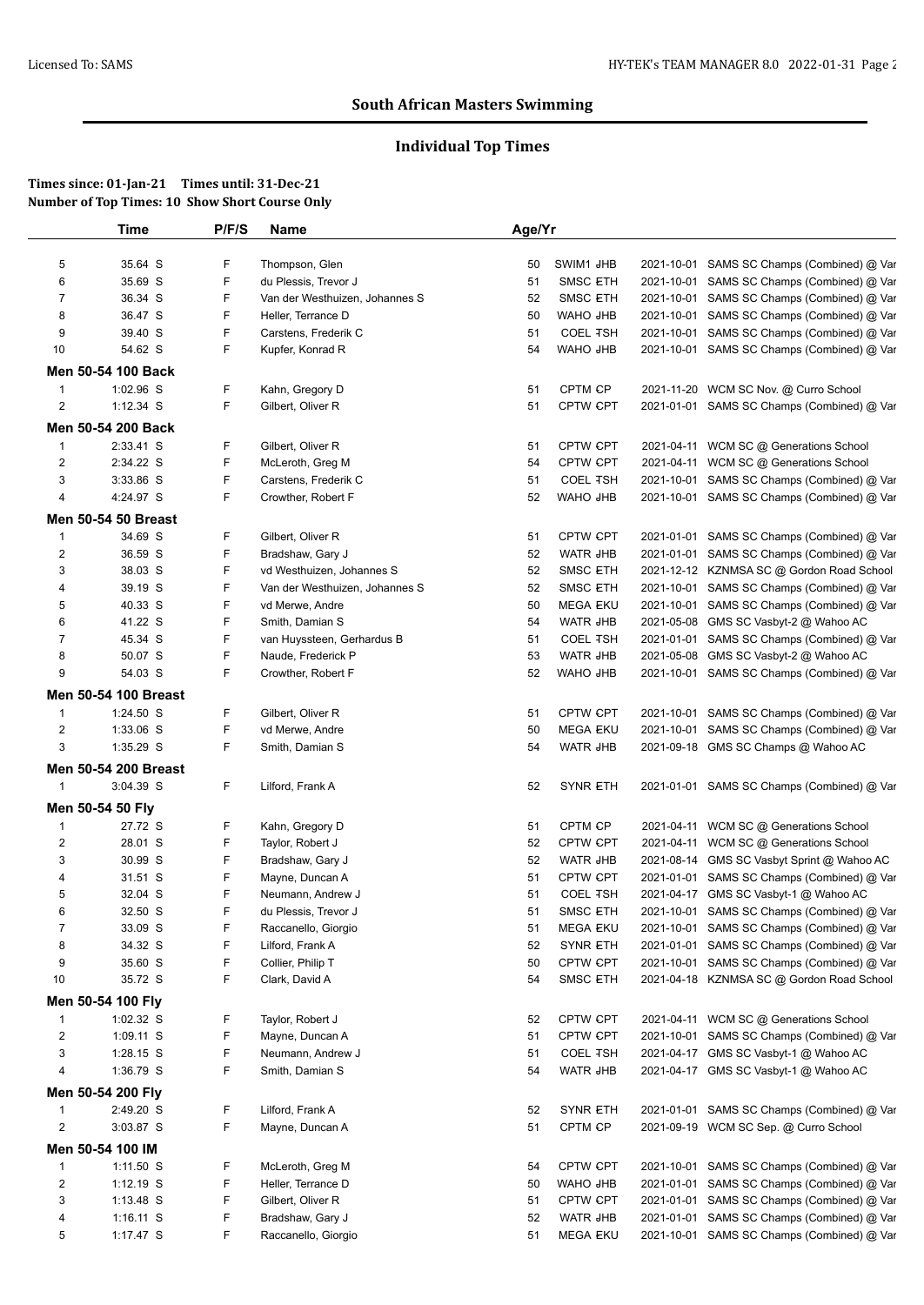# **Individual Top Times**

|              | Time                | P/F/S | <b>Name</b>             | Age/Yr   |                      |            |                                                                                 |
|--------------|---------------------|-------|-------------------------|----------|----------------------|------------|---------------------------------------------------------------------------------|
| 6            | 1:17.59 S           | F     | Neumann, Andrew J       | 51       | <b>COEL TSH</b>      |            | 2021-05-08 GMS SC Vasbyt-2 @ Wahoo AC                                           |
| 7            | 1:23.35 S           | F     | Thompson, Glen          | 50       | SWIM1 JHB            | 2021-10-01 | SAMS SC Champs (Combined) @ Var                                                 |
| 8            | 1:23.90 S           | F     | vd Merwe, Andre         | 50       | <b>MEGA EKU</b>      |            | 2021-10-01 SAMS SC Champs (Combined) @ Var                                      |
| 9            | 1:24.19 S           | F     | Clark, David A          | 54       | <b>SMSC ETH</b>      |            | 2021-04-18 KZNMSA SC @ Gordon Road School                                       |
| 10           | 1:32.58 S           | F     | Smith, Damian S         | 54       | WATR JHB             |            | 2021-05-08 GMS SC Vasbyt-2 @ Wahoo AC                                           |
|              | Men 50-54 200 IM    |       |                         |          |                      |            |                                                                                 |
| $\mathbf{1}$ | 2:37.59 S           | F     | Gilbert, Oliver R       | 51       | <b>CPTW CPT</b>      |            | 2021-04-11 WCM SC @ Generations School                                          |
| 2            | 2:45.30 S           | F     | Lilford, Frank A        | 52       | <b>SYNR ETH</b>      |            | 2021-01-01 SAMS SC Champs (Combined) @ Var                                      |
| 3            | 2:48.46 S           | F.    | Bradshaw, Gary J        | 52       | WATR JHB             |            | 2021-01-01 SAMS SC Champs (Combined) @ Var                                      |
|              | Men 55-59 50 Free   |       |                         |          |                      |            |                                                                                 |
| 1            | 25.92 S             | F     | Maughan, Calvin L       | 57       | CPTW CPT             |            | 2021-10-01 SAMS SC Champs (Combined) @ Var                                      |
| 2            | 25.96 S             | F     | Ruck, Harald W          | 56       | <b>COEL TSH</b>      |            | 2021-01-01 SAMS SC Champs (Combined) @ Var                                      |
|              |                     | F     |                         |          |                      |            |                                                                                 |
| 3<br>4       | 26.29 S<br>26.56 S  | F     | Taylor, Gary S          | 58<br>58 | WATR JHB<br>CPTW CPT |            | 2021-04-17 GMS SC Vasbyt-1 @ Wahoo AC<br>2021-04-11 WCM SC @ Generations School |
|              |                     | F     | Taylor, Gary            |          |                      |            |                                                                                 |
| 5            | 29.85 S             | F     | Lombard, Thys           | 56       | CPTM CP<br>WAHO JHB  |            | 2021-08-22 WCM SC Aug. @ Generations School                                     |
| 6            | 30.44 S             |       | Duncan, Ross            | 59       | <b>COEL TSH</b>      |            | 2021-10-01 SAMS SC Champs (Combined) @ Var                                      |
| 7            | 30.95 S             | F     | Rankin, Bruce C         | 57       |                      |            | 2021-11-20 GMS SC Relay Gala @ Wahoo AC                                         |
| 8            | 33.02 S             | F     | Eddy, Luke              | 56       | CPTW CPT             | 2021-09-19 | WCM SC Sep. @ Curro School                                                      |
| 9            | 33.13 S             | F     | Davy, Kevin J           | 58       | WAHO JHB             |            | 2021-01-01 SAMS SC Champs (Combined) @ Var                                      |
| 10           | 33.54 S             | F     | Morgan, Colin N         | 55       | <b>COEL TSH</b>      |            | 2021-01-01 SAMS SC Champs (Combined) @ Var                                      |
|              | Men 55-59 100 Free  |       |                         |          |                      |            |                                                                                 |
| $\mathbf{1}$ | 57.70 S             | F     | Ruck, Harald W          | 56       | <b>COEL TSH</b>      |            | 2021-10-01 SAMS SC Champs (Combined) @ Var                                      |
| 2            | 58.94 S             | F     | Maughan, Calvin L       | 57       | <b>CPTW CPT</b>      | 2021-10-01 | SAMS SC Champs (Combined) @ Var                                                 |
| 3            | 59.94 S             | F     | Taylor, Gary            | 58       | CPTW CPT             | 2021-04-11 | WCM SC @ Generations School                                                     |
| 4            | 1:06.97 S           | F     | Duncan, Ross            | 59       | WAHO JHB             |            | 2021-10-01 SAMS SC Champs (Combined) @ Var                                      |
| 5            | 1:07.15 S           | F     | Lombard, Thys           | 56       | CPTM CP              |            | 2021-08-22 WCM SC Aug. @ Generations School                                     |
| 6            | $1:10.25$ S         | F     | Taylor, Julian K        | 57       | <b>SMSC ETH</b>      |            | 2021-09-18 KZNMSA SC @ Werda School                                             |
| 7            | $1:10.54$ S         | F     | Young, Roger M          | 57       | CPTM CP              |            | 2021-08-22 WCM SC Aug. @ Generations School                                     |
| 8            | $1:11.40$ S         | F     | Rankin, Bruce C         | 57       | <b>COEL TSH</b>      |            | 2021-11-20 GMS SC Relay Gala @ Wahoo AC                                         |
| 9            | 1:11.66 S           | F     | Luke, Edward J          | 56       | CPTW CPT             | 2021-10-01 | SAMS SC Champs (Combined) @ Var                                                 |
| 10           | $1:14.04$ S         | F.    | Morgan, Colin N         | 55       | <b>COEL TSH</b>      |            | 2021-10-01 SAMS SC Champs (Combined) @ Var                                      |
|              | Men 55-59 200 Free  |       |                         |          |                      |            |                                                                                 |
| 1            | $2:15.68$ S         | F     | Taylor, Gary            | 58       | CPTW CPT             |            | 2021-04-11 WCM SC @ Generations School                                          |
| 2            | 2:16.47 S           | F     | Taylor, Julian K        | 57       | <b>SMSC ETH</b>      |            | 2021-09-18 KZNMSA SC @ Werda School                                             |
| 3            | 2:32.46 S           | F     | Lombard, Thys           | 56       | <b>UNAT</b>          |            | 2021-04-11 WCM SC @ Generations School                                          |
| 4            | 2:44.00 S           | F     | Morgan, Colin N         | 55       | <b>COEL TSH</b>      |            | 2021-01-01 SAMS SC Champs (Combined) @ Var                                      |
| 5            | $3:18.70$ S         | F     | Behrmann, Jay           | 55       | <b>MEGA EKU</b>      |            | 2021-11-20 GMS SC Relay Gala @ Wahoo AC                                         |
|              | Men 55-59 400 Free  |       |                         |          |                      |            |                                                                                 |
| 1            | 5:30.21 S           | F     | Young, Roger M          | 57       | CPTM CP              |            | 2021-08-22 WCM SC Aug. @ Generations School                                     |
| 2            | 5:36.33 S           | F     | Morgan, Colin N         | 55       | <b>COEL TSH</b>      |            | 2021-01-01 SAMS SC Champs (Combined) @ Var                                      |
| 3            | 5:42.05 S           | F     | Glover, John A          | 55       | WAHO JHB             |            | 2021-04-17 GMS SC Vasbyt-1 @ Wahoo AC                                           |
| 4            | 6:36.32 S           | F     | Uitenweerde, Cornelis L | 57       | <b>COEL TSH</b>      |            | 2021-04-17 GMS SC Vasbyt-1 @ Wahoo AC                                           |
|              | Men 55-59 800 Free  |       |                         |          |                      |            |                                                                                 |
| 1            | 10:13.75 S          | F     | Taylor, Julian K        | 57       | <b>SMSC ETH</b>      |            | 2021-10-01 SAMS SC Champs (Combined) @ Var                                      |
| 2            | 12:04.41 S          | F     | Duncan, Ross            | 59       | WAHO JHB             |            | 2021-10-01 SAMS SC Champs (Combined) @ Var                                      |
| 3            | 12:07.48 S          | F     | Glover, John A          | 55       | WAHO JHB             |            | 2021-10-01 SAMS SC Champs (Combined) @ Var                                      |
|              | Men 55-59 50 Back   |       |                         |          |                      |            |                                                                                 |
| 1            | 29.74 S             | F     | Ruck, Harald W          | 56       | <b>COEL TSH</b>      |            | 2021-10-01 SAMS SC Champs (Combined) @ Var                                      |
| 2            | 38.55 S             | F     | Duncan, Ross            | 59       | WAHO JHB             |            | 2021-10-01 SAMS SC Champs (Combined) @ Var                                      |
| 3            | 38.74 S             | F     | Rankin, Bruce C         | 57       | <b>COEL TSH</b>      |            | 2021-11-20 GMS SC Relay Gala @ Wahoo AC                                         |
| 4            | 40.37 S             | F     | Luke, Edward J          | 56       | CPTM CP              |            | 2021-11-20 WCM SC Nov. @ Curro School                                           |
|              |                     |       |                         |          |                      |            |                                                                                 |
|              | Men 55-59 200 Back  |       |                         |          |                      |            |                                                                                 |
| 1            | $3:12.28$ S         | F     | Duncan, Ross            | 59       | WAHO JHB             |            | 2021-10-01 SAMS SC Champs (Combined) @ Var                                      |
|              | Men 55-59 50 Breast |       |                         |          |                      |            |                                                                                 |
| $\mathbf{1}$ | 41.62 S             | F.    | Morgan, Colin N         | 55       | <b>COEL TSH</b>      |            | 2021-10-01 SAMS SC Champs (Combined) @ Var                                      |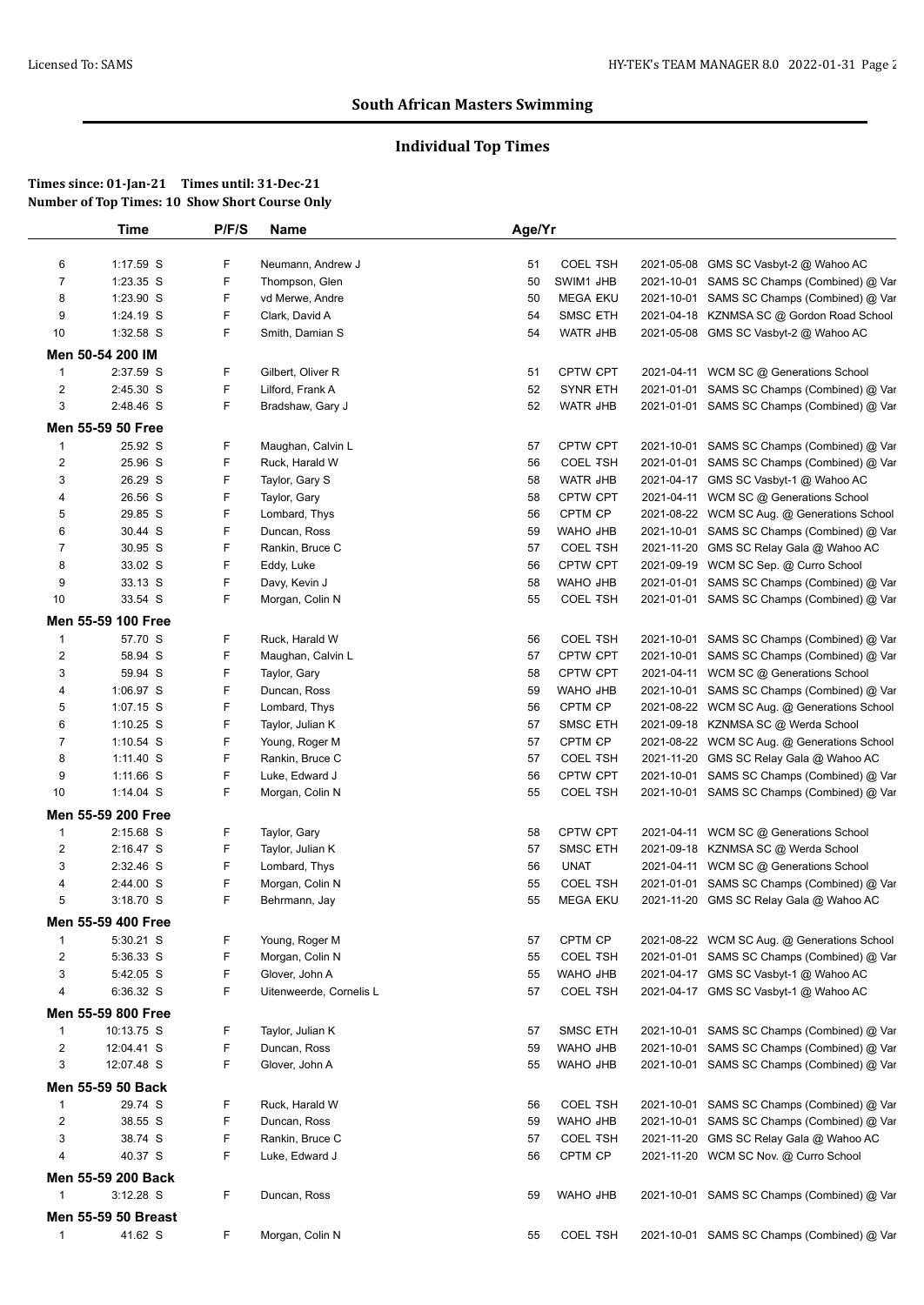# **Individual Top Times**

|                         | Time                 | P/F/S | Name                    | Age/Yr |                     |            |                                             |
|-------------------------|----------------------|-------|-------------------------|--------|---------------------|------------|---------------------------------------------|
| $\overline{c}$          | 42.51 S              | F     | Uitenweerde, Cornelis L | 57     | <b>COEL TSH</b>     |            | 2021-04-17 GMS SC Vasbyt-1 @ Wahoo AC       |
| 3                       | 42.61 S              | F     | Young, Roger M          | 57     | CPTM CP             |            | 2021-08-22 WCM SC Aug. @ Generations School |
| $\overline{\mathbf{4}}$ | 42.79 S              | F     | Davy, Kevin J           | 58     | WAHO JHB            |            | 2021-01-01 SAMS SC Champs (Combined) @ Var  |
| 5                       | 45.18 S              | F     | Olivier, Willem M       | 58     | <b>CPTW CPT</b>     |            | 2021-10-01 SAMS SC Champs (Combined) @ Var  |
| 6                       | 45.58 S              | F     | Glover, John A          | 55     | WAHO JHB            |            | 2021-10-01 SAMS SC Champs (Combined) @ Var  |
|                         |                      |       |                         |        |                     |            |                                             |
|                         | Men 55-59 100 Breast |       |                         |        |                     |            |                                             |
| $\mathbf{1}$            | $1:31.14$ S          | F     | Uitenweerde, Cornelis L | 57     | <b>COEL TSH</b>     |            | 2021-04-17 GMS SC Vasbyt-1 @ Wahoo AC       |
| $\overline{2}$          | 1:35.35 S            | F     | Morgan, Colin N         | 55     | <b>COEL TSH</b>     | 2021-10-01 | SAMS SC Champs (Combined) @ Var             |
| 3                       | 1:37.77 S            | F     | Glover, John A          | 55     | WAHO JHB            |            | 2021-10-01 SAMS SC Champs (Combined) @ Var  |
| 4                       | 1:40.38 S            | F     | Olivier, Willem M       | 58     | CPTW CPT            |            | 2021-10-01 SAMS SC Champs (Combined) @ Var  |
|                         | Men 55-59 200 Breast |       |                         |        |                     |            |                                             |
| $\mathbf{1}$            | 3:48.63 S            | F     | Morgan, Colin N         | 55     | <b>COEL TSH</b>     |            | 2021-01-01 SAMS SC Champs (Combined) @ Var  |
|                         | Men 55-59 50 Fly     |       |                         |        |                     |            |                                             |
|                         |                      | F     |                         |        |                     |            |                                             |
| $\mathbf{1}$            | 29.40 S              |       | Ruck, Harald W          | 56     | <b>COEL TSH</b>     |            | 2021-11-20 GMS SC Relay Gala @ Wahoo AC     |
| $\overline{2}$          | 29.86 S              | F     | Taylor, Gary S          | 58     | WATR JHB<br>CPTM CP |            | 2021-04-17 GMS SC Vasbyt-1 @ Wahoo AC       |
| 3                       | 34.47 S              | F     | Lombard, Thys           | 56     |                     |            | 2021-08-22 WCM SC Aug. @ Generations School |
| 4                       | 34.90 S              | F     | Young, Roger M          | 57     | CPTM CP             |            | 2021-08-22 WCM SC Aug. @ Generations School |
| 5                       | 38.11 S              | F     | Eddy, Luke              | 56     | CPTW CPT            |            | 2021-09-19 WCM SC Sep. @ Curro School       |
| 6                       | 39.23 S              | F     | Rankin, Bruce C         | 57     | <b>COEL TSH</b>     | 2021-11-20 | GMS SC Relay Gala @ Wahoo AC                |
| $\overline{7}$          | 43.37 S              | F     | Olivier, Willem M       | 58     | CPTW CPT            |            | 2021-10-01 SAMS SC Champs (Combined) @ Var  |
|                         | Men 55-59 100 Fly    |       |                         |        |                     |            |                                             |
| $\mathbf{1}$            | 1:20.64 S            | F     | Luke, Edward J          | 56     | CPTW CPT            |            | 2021-10-01 SAMS SC Champs (Combined) @ Var  |
| 2                       | 1:38.19 S            | F     | Olivier, Willem M       | 58     | CPTW CPT            |            | 2021-11-20 WCM SC Nov. @ Curro School       |
|                         | Men 55-59 100 IM     |       |                         |        |                     |            |                                             |
| $\mathbf{1}$            | 1:20.28 S            | F     | Young, Roger M          | 57     | CPTM CP             |            | 2021-08-22 WCM SC Aug. @ Generations School |
| $\overline{c}$          | 1:30.90 S            | F     | Henry, Paul M           | 57     | PEMA NMA            |            | 2021-01-01 SAMS SC Champs (Combined) @ Var  |
| 3                       | 1:35.71 S            | F     | Olivier, Willem M       | 58     | CPTW CPT            |            | 2021-10-01 SAMS SC Champs (Combined) @ Var  |
| 4                       | 1:43.95 S            | F     | Duncan, Ross            | 59     | WAHO JHB            |            | 2021-10-01 SAMS SC Champs (Combined) @ Var  |
|                         |                      |       |                         |        |                     |            |                                             |
|                         | Men 55-59 200 IM     |       |                         |        |                     |            |                                             |
| $\mathbf{1}$            | 3:30.26 S            | F     | Olivier, Willem M       | 58     | CPTW CPT            |            | 2021-04-11 WCM SC @ Generations School      |
|                         | Men 60-64 50 Free    |       |                         |        |                     |            |                                             |
| $\mathbf{1}$            | 29.28 S              | F     | Kohler, Quirin W        | 62     | PHOE JHB            |            | 2021-10-01 SAMS SC Champs (Combined) @ Var  |
| $\overline{c}$          | 30.44 S              | F     | Hendricks, Nigel C      | 63     | CPTW CPT            |            | 2021-10-01 SAMS SC Champs (Combined) @ Var  |
| 3                       | 31.90 S              | F     | Schoombie, Eugene E     | 63     | <b>FEMS EDD</b>     |            | 2021-01-01 SAMS SC Champs (Combined) @ Var  |
| 4                       | 32.24 S              | F     | Fourie, Gideon S        | 63     | <b>FEMS EDD</b>     |            | 2021-01-01 SAMS SC Champs (Combined) @ Var  |
| 5                       | 32.64 S              | F     | Hitge, Daniel J         | 63     | PHOE JHB            |            | 2021-01-01 SAMS SC Champs (Combined) @ Var  |
| 6                       | 34.23 S              | F     | Frost, David V          | 63     | WINE CPT            |            | 2021-08-22 WCM SC Aug. @ Generations School |
| $\overline{7}$          | 35.37 S              | F     | Holshausen, Roderick    | 63     | <b>CPTW CPT</b>     |            | 2021-10-01 SAMS SC Champs (Combined) @ Var  |
| 8                       | 35.49 S              | F     | Summers, Michael G      | 61     | MEGA EKU            |            | 2021-11-20 GMS SC Relay Gala @ Wahoo AC     |
| 9                       | 35.57 S              | F     | Wallace, Clifford P     | 62     | FEMS EDD            |            | 2021-01-01 SAMS SC Champs (Combined) @ Var  |
| 10                      | 36.03 S              | F     | Foster, James E         | 61     | SYNR ETH            |            | 2021-01-01 SAMS SC Champs (Combined) @ Var  |
|                         | Men 60-64 100 Free   |       |                         |        |                     |            |                                             |
| $\mathbf{1}$            | 1:08.78 S            | F     | du Toit, Graham A       | 61     | CTM CP              |            | 2021-12-12 KZNMSA SC @ Gordon Road School   |
| $\overline{c}$          | 1:20.97 S            | F     | Summers, Michael G      | 61     | MEGA EKU            |            | 2021-11-20 GMS SC Relay Gala @ Wahoo AC     |
| 3                       | 1:31.29 S            | F     | Foster, James E         | 61     | <b>SMSC ETH</b>     |            | 2021-12-12 KZNMSA SC @ Gordon Road School   |
|                         |                      |       |                         |        |                     |            |                                             |
|                         | Men 60-64 200 Free   |       |                         |        |                     |            |                                             |
| $\mathbf{1}$            | 2:26.43 S            | F     | du Toit, Graham A       | 61     | CPTW CPT            |            | 2021-04-11 WCM SC @ Generations School      |
| $\overline{c}$          | 2:29.52 S            | F     | Kohler, Quirin W        | 62     | PHOE JHB            |            | 2021-01-01 SAMS SC Champs (Combined) @ Var  |
| 3                       | 2:49.01 S            | F     | Holshausen, Roderick    | 63     | CPTW CPT            |            | 2021-09-19 WCM SC Sep. @ Curro School       |
| 4                       | 2:52.27 S            | F     | Frost, David V          | 63     | WINE CPT            |            | 2021-01-01 SAMS SC Champs (Combined) @ Var  |
| 5                       | 2:54.86 S            | F     | Wallace, Clifford P     | 62     | FEMS EDD            |            | 2021-01-01 SAMS SC Champs (Combined) @ Var  |
| 6                       | $3:00.51$ S          | F     | Fechter, Wolfgang L     | 60     | <b>SYNR ETH</b>     |            | 2021-01-01 SAMS SC Champs (Combined) @ Var  |
| 7                       | 3:32.28 S            | F     | Foster, James E         | 61     | SYNR ETH            |            | 2021-01-01 SAMS SC Champs (Combined) @ Var  |
|                         |                      |       |                         |        |                     |            |                                             |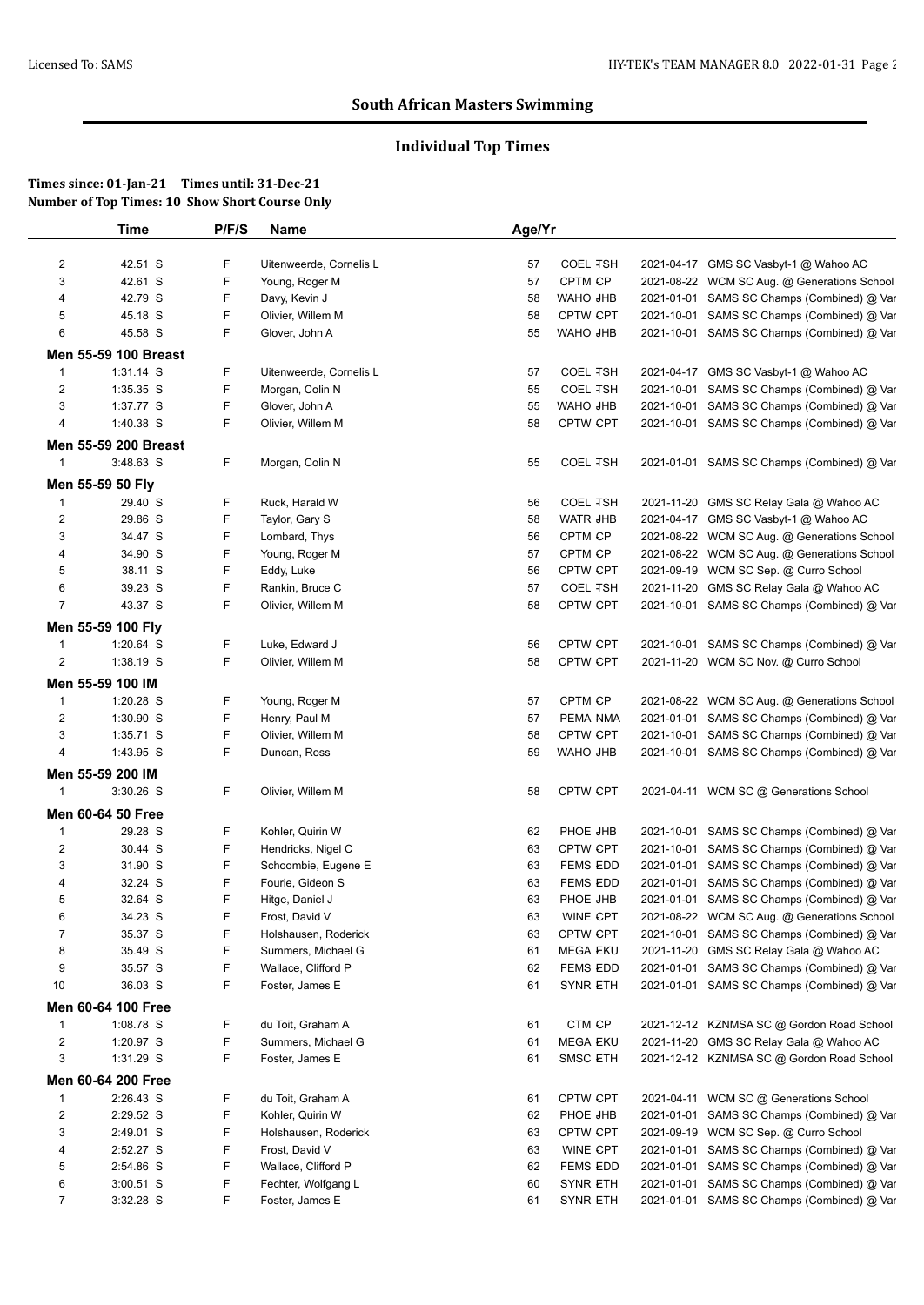# **Individual Top Times**

|                         | <b>Time</b>                 | P/F/S | Name                 | Age/Yr |                 |            |                                             |
|-------------------------|-----------------------------|-------|----------------------|--------|-----------------|------------|---------------------------------------------|
|                         |                             |       |                      |        |                 |            |                                             |
|                         | Men 60-64 400 Free          |       |                      |        |                 |            |                                             |
| $\mathbf{1}$            | 5:44.38 S                   | F     | Frost, David V       | 63     | WINE CPT        |            | 2021-08-22 WCM SC Aug. @ Generations School |
| $\overline{2}$          | 5:52.11 S                   | F     | Holshausen, Roderick | 63     | CPTW CPT        |            | 2021-01-01 SAMS SC Champs (Combined) @ Var  |
| 3                       | 6:30.31 S                   | F     | Wallace, Clifford P  | 62     | <b>FEMS EDD</b> |            | 2021-01-01 SAMS SC Champs (Combined) @ Var  |
|                         | Men 60-64 800 Free          |       |                      |        |                 |            |                                             |
| $\mathbf{1}$            | 10:33.31 S                  | F     | Finn, Joel           | 60     | WAHO JHB        |            | 2021-10-01 SAMS SC Champs (Combined) @ Var  |
| 2                       | 11:59.51 S                  | F     | Holshausen, Roderick | 63     | CPTW CPT        |            | 2021-10-01 SAMS SC Champs (Combined) @ Var  |
|                         | Men 60-64 1500 Free         |       |                      |        |                 |            |                                             |
| $\mathbf{1}$            | 23:09.23 S                  | F.    | Holshausen, Roderick | 63     | CPTW CPT        |            | 2021-11-20 WCM SC Nov. @ Curro School       |
|                         | Men 60-64 50 Back           |       |                      |        |                 |            |                                             |
| 1                       | 41.24 S                     | F     | Holshausen, Roderick | 63     | <b>CPTW CPT</b> |            | 2021-10-01 SAMS SC Champs (Combined) @ Var  |
| 2                       | 41.66 S                     | F     | Hitge, Daniel J      | 63     | PHOE JHB        | 2021-01-01 | SAMS SC Champs (Combined) @ Var             |
| 3                       | 48.28 S                     | F     | Schoombie, Eugene E  | 63     | <b>FEMS EDD</b> |            | 2021-01-01 SAMS SC Champs (Combined) @ Var  |
| 4                       | 49.73 S                     | F     | Fechter, Wolfgang L  | 60     | <b>SYNR ETH</b> | 2021-01-01 | SAMS SC Champs (Combined) @ Var             |
| 5                       | 53.94 S                     | F     | Wallace, Clifford P  | 62     | <b>FEMS EDD</b> |            | 2021-01-01 SAMS SC Champs (Combined) @ Var  |
|                         |                             |       |                      |        |                 |            |                                             |
|                         | Men 60-64 100 Back          |       |                      |        |                 |            |                                             |
| $\mathbf{1}$            | 1:34.04 S                   | F     | Schoombie, Eugene E  | 63     | <b>FEMS EDD</b> |            | 2021-01-01 SAMS SC Champs (Combined) @ Var  |
|                         | Men 60-64 200 Back          |       |                      |        |                 |            |                                             |
| 1                       | 2:59.93 S                   | F     | du Toit, Graham A    | 61     | <b>CPTW CPT</b> |            | 2021-10-01 SAMS SC Champs (Combined) @ Var  |
|                         | <b>Men 60-64 50 Breast</b>  |       |                      |        |                 |            |                                             |
| $\mathbf{1}$            | 39.87 S                     | F     | du Toit, Graham A    | 61     | CPTW CPT        |            | 2021-10-01 SAMS SC Champs (Combined) @ Var  |
| $\overline{c}$          | 40.39 S                     | F     | Finn, Joel           | 60     | WAHO JHB        | 2021-11-20 | GMS SC Relay Gala @ Wahoo AC                |
| 3                       | 41.35 S                     | F     | Hendricks, Nigel C   | 63     | <b>CPTW CPT</b> | 2021-10-01 | SAMS SC Champs (Combined) @ Var             |
| 4                       | 43.16 S                     | F     | Hitge, Daniel J      | 63     | PHOE JHB        | 2021-01-01 | SAMS SC Champs (Combined) @ Var             |
| 5                       | 43.17 S                     | F     | Schoombie, Eugene E  | 63     | <b>FEMS EDD</b> | 2021-01-01 | SAMS SC Champs (Combined) @ Var             |
| 6                       | 43.18 S                     | F     | Frost, David V       | 63     | WINE CPT        | 2021-01-01 | SAMS SC Champs (Combined) @ Var             |
| 7                       | 43.64 S                     | F     | Foster, James E      | 61     | <b>SYNR ETH</b> | 2021-01-01 | SAMS SC Champs (Combined) @ Var             |
| 8                       | 43.79 S                     | F     | Fechter, Wolfgang L  | 60     | <b>SYNR ETH</b> | 2021-01-01 | SAMS SC Champs (Combined) @ Var             |
| 9                       | 47.95 S                     | F     | Fourie, Gideon S     | 63     | FEMS EDD        |            | 2021-01-01 SAMS SC Champs (Combined) @ Var  |
|                         | <b>Men 60-64 100 Breast</b> |       |                      |        |                 |            |                                             |
| $\mathbf{1}$            | 1:23.54 S                   | F     | du Toit, Graham A    | 61     | <b>CPTW CPT</b> |            | 2021-04-11 WCM SC @ Generations School      |
| $\overline{\mathbf{c}}$ | 1:41.12 S                   | F     | Fechter, Wolfgang L  | 60     | <b>SMSC ETH</b> |            | 2021-04-18 KZNMSA SC @ Gordon Road School   |
| 3                       | $1:43.10$ S                 | F     | Foster, James E      | 61     | <b>SMSC ETH</b> |            | 2021-04-18 KZNMSA SC @ Gordon Road School   |
|                         |                             |       |                      |        |                 |            |                                             |
|                         | Men 60-64 200 Breast        |       |                      |        |                 |            |                                             |
| 1                       | 3:01.68 S                   | F     | du Toit, Graham A    | 61     | <b>CPTW CPT</b> |            | 2021-01-01 SAMS SC Champs (Combined) @ Var  |
| 2                       | 3:18.78 S                   | F     | Frost, David V       | 63     | WINE CPT        |            | 2021-08-22 WCM SC Aug. @ Generations School |
| 3                       | 3:49.58 S                   | F     | Fechter, Wolfgang L  | 60     | <b>SYNR ETH</b> |            | 2021-01-01 SAMS SC Champs (Combined) @ Var  |
| 4                       | 3:52.78 S                   | F     | Foster, James E      | 61     | <b>SYNR ETH</b> |            | 2021-01-01 SAMS SC Champs (Combined) @ Var  |
|                         | Men 60-64 50 Fly            |       |                      |        |                 |            |                                             |
| $\mathbf{1}$            | 32.27 S                     | F.    | Kohler, Quirin W     | 62     | PHOE JHB        | 2021-10-01 | SAMS SC Champs (Combined) @ Var             |
| $\overline{2}$          | 34.92 S                     | F     | Hendricks, Nigel C   | 63     | <b>CPTW CPT</b> | 2021-10-01 | SAMS SC Champs (Combined) @ Var             |
| 3                       | 37.90 S                     | F     | Holshausen, Roderick | 63     | CPTW CPT        | 2021-10-01 | SAMS SC Champs (Combined) @ Var             |
| 4                       | 40.74 S                     | F     | Summers, Michael G   | 61     | <b>MEGA EKU</b> | 2021-11-20 | GMS SC Relay Gala @ Wahoo AC                |
| $5*$                    | 43.81 S                     | F     | Frost, David V       | 63     | WINE CPT        | 2021-01-01 | SAMS SC Champs (Combined) @ Var             |
| $5^*$                   | 43.81 S                     | F     | Fechter, Wolfgang L  | 60     | <b>SMSC ETH</b> |            | 2021-04-18 KZNMSA SC @ Gordon Road School   |
|                         | Men 60-64 100 IM            |       |                      |        |                 |            |                                             |
| $\mathbf{1}$            | $1:18.57$ S                 | F     | Kohler, Quirin W     | 62     | PHOE JHB        | 2021-10-01 | SAMS SC Champs (Combined) @ Var             |
| $\overline{\mathbf{c}}$ | 1:19.19 S                   | F     | du Toit, Graham A    | 61     | CPTW CPT        | 2021-10-01 | SAMS SC Champs (Combined) @ Var             |
| 3                       | 1:20.01 S                   | F     | Hendricks, Nigel C   | 63     | <b>CPTW CPT</b> | 2021-10-01 | SAMS SC Champs (Combined) @ Var             |
| 4                       | $1:21.10$ S                 | F     | Finn, Joel           | 60     | WAHO JHB        | 2021-10-01 | SAMS SC Champs (Combined) @ Var             |
| 5                       | 1:26.26 S                   | F     | Hitge, Daniel J      | 63     | PHOE JHB        | 2021-01-01 | SAMS SC Champs (Combined) @ Var             |
| 6                       | 1:29.75 S                   | F     | Holshausen, Roderick | 63     | CPTW CPT        | 2021-10-01 | SAMS SC Champs (Combined) @ Var             |
| 7                       | 1:35.00 S                   | F     | Fechter, Wolfgang L  | 60     | SMSC ETH        | 2021-04-18 | KZNMSA SC @ Gordon Road School              |
| 8                       | 1:49.59 S                   | F     | Schoombie, Eugene E  | 63     | <b>FEMS EDD</b> |            | 2021-01-01 SAMS SC Champs (Combined) @ Var  |
|                         |                             |       |                      |        |                 |            |                                             |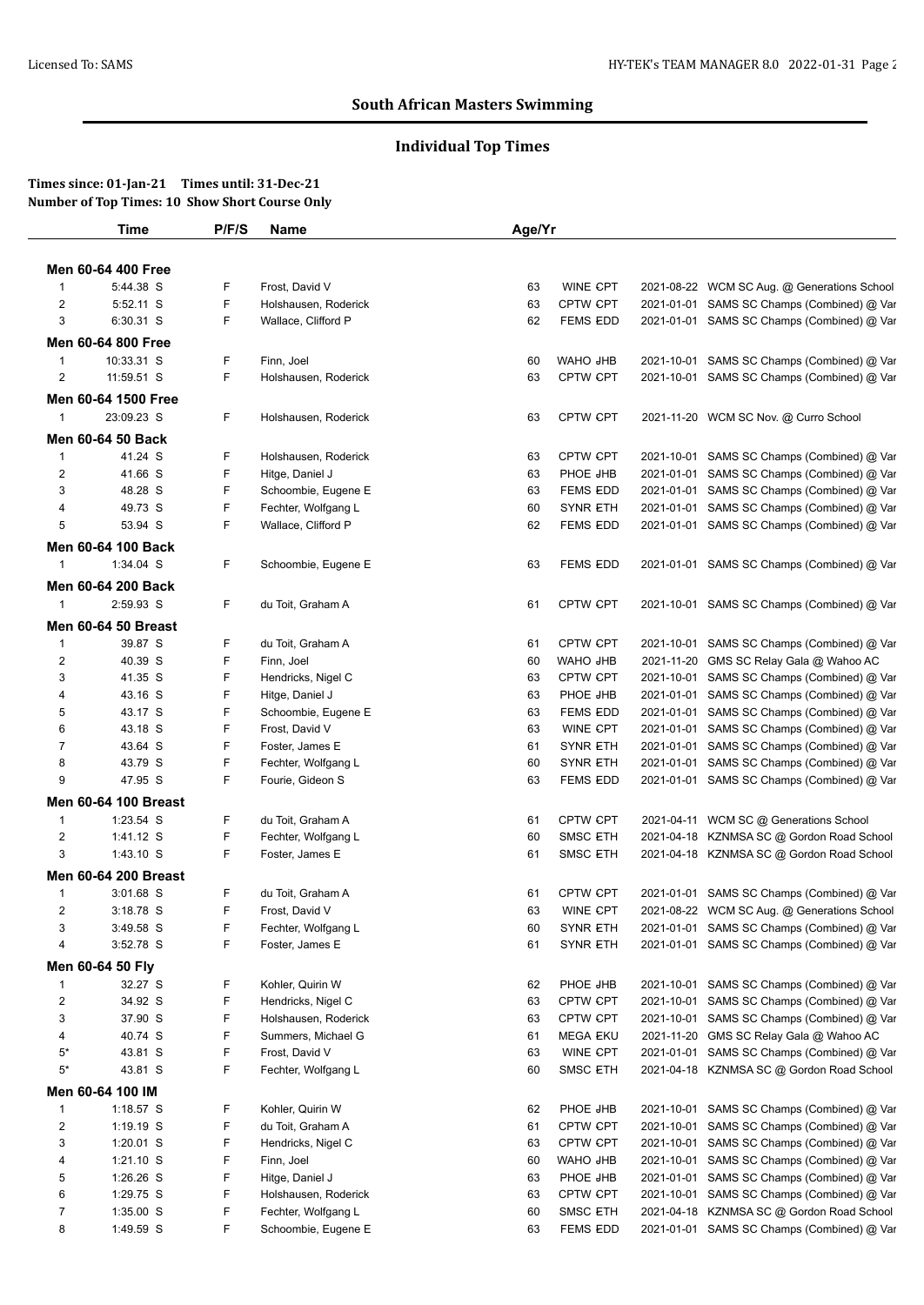# **Individual Top Times**

|                         | Time                | P/F/S  | <b>Name</b>           | Age/Yr |                      |            |                                             |
|-------------------------|---------------------|--------|-----------------------|--------|----------------------|------------|---------------------------------------------|
| 9                       | 1:55.68 S           | F      | Fourie, Gideon S      | 63     | <b>FEMS EDD</b>      |            | 2021-01-01 SAMS SC Champs (Combined) @ Var  |
|                         | Men 60-64 200 IM    |        |                       |        |                      |            |                                             |
| $\mathbf{1}$            | 2:47.62 S           | F      | du Toit, Graham A     | 61     | <b>CPTW CPT</b>      | 2021-01-01 | SAMS SC Champs (Combined) @ Var             |
| 2                       | 2:52.73 S           | F      | Finn, Joel            | 60     | WAHO JHB             | 2021-11-20 | GMS SC Relay Gala @ Wahoo AC                |
| 3                       | 2:52.99 S           | F      | Kohler, Quirin W      | 62     | PHOE JHB             |            | 2021-01-01 SAMS SC Champs (Combined) @ Var  |
| 4                       | $3:18.32$ S         | F      | Holshausen, Roderick  | 63     | <b>CPTW CPT</b>      |            | 2021-11-20 WCM SC Nov. @ Curro School       |
|                         | Men 65-69 50 Free   |        |                       |        |                      |            |                                             |
| 1                       | 29.46 S             | F      | Roothman, Andre J     | 67     | <b>CPTW CPT</b>      | 2021-10-01 | SAMS SC Champs (Combined) @ Var             |
| 2                       | 30.66 S             | F      | Spies, Izak J         | 67     | DOLP CPT             | 2021-10-01 | SAMS SC Champs (Combined) @ Var             |
| 3                       | 30.82 S             | F      | Cones, Nigel C        | 66     | <b>CPTW CPT</b>      | 2021-10-01 | SAMS SC Champs (Combined) @ Var             |
| 4                       | 31.57 S             | F      | Upneck, Russell G     | 65     | <b>SYNR ETH</b>      | 2021-01-01 | SAMS SC Champs (Combined) @ Var             |
| 5                       | 31.78 S             | F      | Winfield, Michael D   | 66     | <b>CPTW CPT</b>      |            | 2021-08-22 WCM SC Aug. @ Generations School |
| 6                       | 32.39 S             | F      | Benade, Paul J        | 65     | CPTW CPT             | 2021-01-01 | SAMS SC Champs (Combined) @ Var             |
| 7                       | 33.15 S             | F      | Arbuthnot, David E    | 68     | <b>COEL TSH</b>      | 2021-05-08 | GMS SC Vasbyt-2 @ Wahoo AC                  |
| 8                       | 33.58 S             | F      | Kloos, Wilhelm R      | 66     | <b>CPTW CPT</b>      |            | 2021-10-01 SAMS SC Champs (Combined) @ Var  |
| 9                       | 34.56 S             | F      | Howieson, Douglas J   | 69     | <b>CPTW CPT</b>      |            | 2021-08-22 WCM SC Aug. @ Generations School |
| 10                      | 38.65 S             | F      | Blanckenberg, Peter J | 68     | <b>UNAT</b>          |            | 2021-04-17 GMS SC Vasbyt-1 @ Wahoo AC       |
|                         |                     |        |                       |        |                      |            |                                             |
|                         | Men 65-69 100 Free  |        |                       |        |                      |            |                                             |
| $\mathbf{1}$            | $1:06.25$ S         | F      | Roothman, Andre J     | 67     | CPTW CPT             |            | 2021-11-20 WCM SC Nov. @ Curro School       |
| $\overline{\mathbf{c}}$ | 1:08.46 S           | F      | Spies, Izak J         | 67     | DOLP CPT             |            | 2021-10-01 SAMS SC Champs (Combined) @ Var  |
| 3                       | 1:10.22 S           | F      | Upneck, Russell G     | 65     | <b>SMSC ETH</b>      | 2021-04-18 | KZNMSA SC @ Gordon Road School              |
| 4                       | $1:10.25$ S         | F      | Cones, Nigel C        | 66     | <b>CPTW CPT</b>      | 2021-10-01 | SAMS SC Champs (Combined) @ Var             |
| 5                       | 1:15.88 S           | F.     | Howieson, Douglas J   | 69     | <b>CPTW CPT</b>      |            | 2021-08-22 WCM SC Aug. @ Generations School |
| 6                       | $1:19.71$ S         | F      | Kloos, Wilhelm R      | 66     | <b>CPTW CPT</b>      | 2021-10-01 | SAMS SC Champs (Combined) @ Var             |
| 7                       | 1:20.41 S           | F      | Webber, Gregory       | 66     | <b>UNAT</b>          | 2021-05-08 | GMS SC Vasbyt-2 @ Wahoo AC                  |
| 8                       | 1:35.41 S           | F      | Platte, Arthur G      | 65     | WINE CPT             |            | 2021-10-01 SAMS SC Champs (Combined) @ Var  |
|                         | Men 65-69 200 Free  |        |                       |        |                      |            |                                             |
| 1                       | 2:29.54 S           | F      | Upneck, Russell G     | 65     | <b>SYNR ETH</b>      | 2021-01-01 | SAMS SC Champs (Combined) @ Var             |
| $\overline{c}$          | 2:37.28 S           | F      | Spies, Izak J         | 67     | <b>CPTW CPT</b>      |            | 2021-04-11 WCM SC @ Generations School      |
| 3                       | 2:44.47 S           | F      | Howieson, Douglas J   | 69     | <b>CPTW CPT</b>      |            | 2021-04-11 WCM SC @ Generations School      |
| 4                       | 2:54.12 S           | F      | Winfield, Michael D   | 66     | <b>CPTW CPT</b>      |            | 2021-01-01 SAMS SC Champs (Combined) @ Var  |
|                         | Men 65-69 400 Free  |        |                       |        |                      |            |                                             |
| $\mathbf{1}$            | 5:13.82 S           | F      | Upneck, Russell G     | 65     | <b>SYNR ETH</b>      | 2021-01-01 | SAMS SC Champs (Combined) @ Var             |
| 2                       | 5:31.55 S           | F      | Spies, Izak J         | 67     | <b>CPTW CPT</b>      |            | 2021-08-22 WCM SC Aug. @ Generations School |
| 3                       | 5:50.39 S           | F      | Howieson, Douglas J   | 69     | CPTW CPT             |            | 2021-08-22 WCM SC Aug. @ Generations School |
| 4                       | 6:21.42 S           | F      | Tepper, Manfred       | 67     | <b>MEGA EKU</b>      | 2021-09-18 | GMS SC Champs @ Wahoo AC                    |
| 5                       | 6:41.19 S           | F      | Harker, Guy J         | 66     | WAHO JHB             |            | 2021-05-08 GMS SC Vasbyt-2 @ Wahoo AC       |
|                         | Men 65-69 800 Free  |        |                       |        |                      |            |                                             |
|                         |                     |        |                       |        |                      |            |                                             |
| $\mathbf{1}$            | 11:04.34 S          | F<br>F | Upneck, Russell G     | 65     | <b>SMSC ETH</b>      |            | 2021-04-18 KZNMSA SC @ Gordon Road School   |
| $\overline{c}$          | 11:53.79 S          |        | Spies, Izak J         | 67     | DOLP CPT<br>CPTW CPT |            | 2021-10-01 SAMS SC Champs (Combined) @ Var  |
| 3                       | 12:11.54 S          | F      | Howieson, Douglas J   | 69     |                      |            | 2021-10-01 SAMS SC Champs (Combined) @ Var  |
|                         | Men 65-69 1500 Free |        |                       |        |                      |            |                                             |
| $\mathbf{1}$            | 22:58.37 S          | F.     | Spies, Izak J         | 67     | DOLP CPT             |            | 2021-11-20 WCM SC Nov. @ Curro School       |
|                         | Men 65-69 50 Back   |        |                       |        |                      |            |                                             |
| $\mathbf{1}$            | 34.52 S             | F      | Winfield, Michael D   | 66     | <b>CPTW CPT</b>      |            | 2021-04-11 WCM SC @ Generations School      |
| $\overline{\mathbf{c}}$ | 41.25 S             | F      | Howieson, Douglas J   | 69     | CPTW CPT             | 2021-10-01 | SAMS SC Champs (Combined) @ Var             |
| 3                       | 41.40 S             | F      | Tepper, Manfred       | 67     | <b>MEGA EKU</b>      |            | 2021-11-20 GMS SC Relay Gala @ Wahoo AC     |
| 4                       | 44.84 S             | F      | Upneck, Russell G     | 65     | <b>SMSC ETH</b>      |            | 2021-10-01 SAMS SC Champs (Combined) @ Var  |
| 5                       | 46.33 S             | F      | Kloos, Wilhelm R      | 66     | CPTW CPT             |            | 2021-10-01 SAMS SC Champs (Combined) @ Var  |
| 6                       | 47.71 S             | F      | Jv Vuuren, Christo    | 66     | <b>COEL TSH</b>      |            | 2021-01-01 SAMS SC Champs (Combined) @ Var  |
| $\overline{7}$          | 55.94 S             | F      | Platte, Arthur G      | 65     | WINE CPT             |            | 2021-04-11 WCM SC @ Generations School      |
|                         | Men 65-69 100 Back  |        |                       |        |                      |            |                                             |
| $\mathbf{1}$            | $1:16.96$ S         | F.     | Winfield, Michael D   | 66     | <b>CPTW CPT</b>      |            | 2021-11-20 WCM SC Nov. @ Curro School       |
| 2                       | 1:31.59 S           | F      | Tepper, Manfred       | 67     | MEGA EKU             |            | 2021-11-20 GMS SC Relay Gala @ Wahoo AC     |
| 3                       | 1:31.69 S           | F      | Howieson, Douglas J   | 69     | <b>CPTW CPT</b>      |            | 2021-08-22 WCM SC Aug. @ Generations School |
|                         |                     |        |                       |        |                      |            |                                             |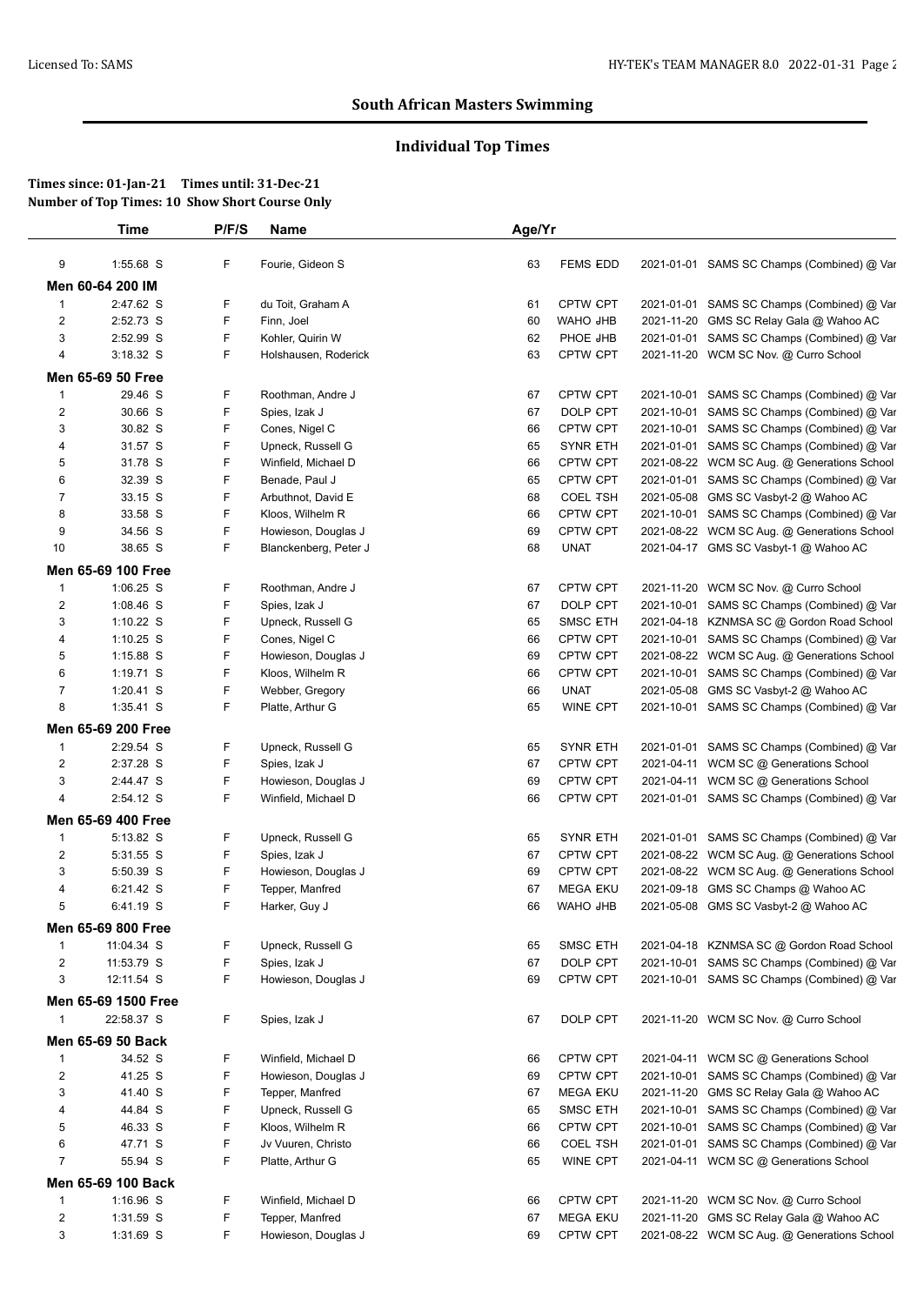# **Individual Top Times**

|                | Time                           | P/F/S | Name                     | Age/Yr |                 |            |                                             |
|----------------|--------------------------------|-------|--------------------------|--------|-----------------|------------|---------------------------------------------|
| 4              | 2:02.12 S                      | F     | Platte, Arthur G         | 65     | <b>WINE CPT</b> |            | 2021-11-20 WCM SC Nov. @ Curro School       |
|                | Men 65-69 200 Back             |       |                          |        |                 |            |                                             |
| $\mathbf{1}$   | 2:52.44 S                      | F     | Winfield, Michael D      | 66     | <b>CPTW CPT</b> |            | 2021-10-01 SAMS SC Champs (Combined) @ Var  |
| 2              | $3:10.82$ S                    | F     | Howieson, Douglas J      | 69     | <b>CPTW CPT</b> |            | 2021-04-11 WCM SC @ Generations School      |
| 3              | 3:26.32 S                      | F     | Tepper, Manfred          | 67     | <b>MEGA EKU</b> |            | 2021-10-01 SAMS SC Champs (Combined) @ Var  |
|                | <b>Men 65-69 50 Breast</b>     |       |                          |        |                 |            |                                             |
| $\mathbf{1}$   | 42.88 S                        | F     | Upneck, Russell G        | 65     | <b>SYNR ETH</b> |            | 2021-01-01 SAMS SC Champs (Combined) @ Var  |
| $\overline{c}$ | 51.82 S                        | F     | Miller, Mervyn P         | 69     | WAHO JHB        | 2021-10-01 | SAMS SC Champs (Combined) @ Var             |
| 3              | 53.21 S                        | F     | Kloos, Wilhelm R         | 66     | <b>CPTW CPT</b> |            | 2021-10-01 SAMS SC Champs (Combined) @ Var  |
| 4              | 55.92 S                        | F     | Platte, Arthur G         | 65     | WINE CPT        |            | 2021-01-01 SAMS SC Champs (Combined) @ Var  |
| 5              | 56.13 S                        | F     | Jv Vuuren, Christo       | 66     | <b>COEL TSH</b> |            | 2021-01-01 SAMS SC Champs (Combined) @ Var  |
|                | Men 65-69 100 Breast           |       |                          |        |                 |            |                                             |
| $\mathbf{1}$   | 1:38.53 S                      | F     | Upneck, Russell G        | 65     | <b>SMSC ETH</b> |            | 2021-10-01 SAMS SC Champs (Combined) @ Var  |
| $\overline{2}$ | 2:22.40 S                      | F     | Platte, Arthur G         | 65     | <b>WINE CPT</b> |            | 2021-04-11 WCM SC @ Generations School      |
|                | Men 65-69 200 Breast           |       |                          |        |                 |            |                                             |
| $\mathbf{1}$   | 3:22.22 S                      | F     | Upneck, Russell G        | 65     | <b>SYNR ETH</b> |            | 2021-01-01 SAMS SC Champs (Combined) @ Var  |
| $\overline{2}$ | 5:16.03 S                      | F     | Platte, Arthur G         | 65     | <b>WINE CPT</b> |            | 2021-08-22 WCM SC Aug. @ Generations School |
|                | Men 65-69 50 Fly               |       |                          |        |                 |            |                                             |
| $\mathbf 1$    | 33.07 S                        | F     | Roothman, Andre J        | 67     | CPTW CPT        |            | 2021-04-11 WCM SC @ Generations School      |
| $\overline{c}$ | 34.52 S                        | F     | Cones, Nigel C           | 66     | <b>CPTW CPT</b> |            | 2021-10-01 SAMS SC Champs (Combined) @ Var  |
| 3              | 36.90 S                        | F     | Webber, Gregory          | 66     | <b>UNAT</b>     |            | 2021-05-08 GMS SC Vasbyt-2 @ Wahoo AC       |
| 4              | 38.09 S                        | F     | Arbuthnot, David E       | 68     | <b>COEL TSH</b> |            | 2021-05-08 GMS SC Vasbyt-2 @ Wahoo AC       |
| 5              | 57.87 S                        | F     | Platte, Arthur G         | 65     | WINE CPT        |            | 2021-09-19 WCM SC Sep. @ Curro School       |
|                |                                |       |                          |        |                 |            |                                             |
| 1              | Men 65-69 100 Fly<br>1:17.62 S | F.    | Roothman, Andre J        | 67     | <b>CPTW CPT</b> |            | 2021-11-20 WCM SC Nov. @ Curro School       |
|                |                                |       |                          |        |                 |            |                                             |
|                | Men 65-69 200 Fly              |       |                          |        |                 |            |                                             |
| $\mathbf{1}$   | $3:31.41$ S                    | F.    | Arbuthnot, David E       | 68     | <b>COEL TSH</b> |            | 2021-01-01 SAMS SC Champs (Combined) @ Var  |
|                | Men 65-69 100 IM               |       |                          |        |                 |            |                                             |
| 1              | 1:25.12 S                      | F     | Roothman, Andre J        | 67     | <b>CPTW CPT</b> |            | 2021-01-01 SAMS SC Champs (Combined) @ Var  |
| 2              | 1:26.32 S                      | F     | Cones, Nigel C           | 66     | <b>CPTW CPT</b> |            | 2021-10-01 SAMS SC Champs (Combined) @ Var  |
| 3              | $1:29.10$ S                    | F     | Upneck, Russell G        | 65     | <b>SYNR ETH</b> |            | 2021-01-01 SAMS SC Champs (Combined) @ Var  |
| 4              | 1:32.73 S                      | F     | Arbuthnot, David E       | 68     | <b>COEL TSH</b> |            | 2021-05-08 GMS SC Vasbyt-2 @ Wahoo AC       |
| 5              | 1:36.31 S                      | F     | Webber, Gregory          | 66     | <b>UNAT</b>     | 2021-05-08 | GMS SC Vasbyt-2 @ Wahoo AC                  |
| 6              | 1:36.73 S                      | F     | Tepper, Manfred          | 67     | <b>MEGA EKU</b> |            | 2021-10-01 SAMS SC Champs (Combined) @ Var  |
| $\overline{7}$ | 1:54.28 S                      | F     | Blanckenberg, Peter J    | 68     | <b>UNAT</b>     |            | 2021-04-17 GMS SC Vasbyt-1 @ Wahoo AC       |
| 8              | 1:56.33 S                      | F     | Platte, Arthur G         | 65     | WINE CPT        |            | 2021-01-01 SAMS SC Champs (Combined) @ Var  |
|                | Men 65-69 200 IM               |       |                          |        |                 |            |                                             |
| $\mathbf{1}$   | $3:16.34$ S                    | F     | Tepper, Manfred          | 67     | <b>MEGA EKU</b> |            | 2021-11-20 GMS SC Relay Gala @ Wahoo AC     |
| 2              | 3:29.35 S                      | F     | Arbuthnot, David E       | 68     | <b>COEL TSH</b> |            | 2021-01-01 SAMS SC Champs (Combined) @ Var  |
|                | <b>Men 70-74 50 Free</b>       |       |                          |        |                 |            |                                             |
| $\mathbf{1}$   | 34.97 S                        | F     | Bolstridge, Michael C    | 72     | <b>SYNR ETH</b> |            | 2021-01-01 SAMS SC Champs (Combined) @ Var  |
| $\overline{c}$ | 35.72 S                        | F     | van Rooijen, Gerhardus J | 71     | <b>SMSC ETH</b> |            | 2021-04-18 KZNMSA SC @ Gordon Road School   |
| 3              | 35.85 S                        | F     | du Toit, Jean P          | 74     | CPTW CPT        |            | 2021-10-01 SAMS SC Champs (Combined) @ Var  |
| 4              | 37.84 S                        | F     | Larcombe, Peter J        | 74     | SMSC ETH        |            | 2021-04-18 KZNMSA SC @ Gordon Road School   |
| 5              | 41.12 S                        | F     | Robinson, Graham B       | 72     | <b>SYNR ETH</b> | 2021-01-01 | SAMS SC Champs (Combined) @ Var             |
| 6              | 42.00 S                        | F     | Crutchley, Anthony C     | 71     | SMSC ETH        | 2021-04-18 | KZNMSA SC @ Gordon Road School              |
| $\overline{7}$ | 1:05.46 S                      | F     | Hanauer, Francis D       | 74     | WAHO JHB        |            | 2021-10-01 SAMS SC Champs (Combined) @ Var  |
|                | Men 70-74 100 Free             |       |                          |        |                 |            |                                             |
| $\mathbf{1}$   | 1:19.72 S                      | F     | Bolstridge, Michael C    | 72     | SMSC ETH        |            | 2021-10-01 SAMS SC Champs (Combined) @ Var  |
| $\overline{2}$ | 1:24.68 S                      | F     | van Rooijen, Gerhardus J | 71     | SMSC ETH        |            | 2021-09-18 KZNMSA SC @ Werda School         |
| 3              | 1:27.42 S                      | F     | du Toit, Jean P          | 74     | <b>CPTW CPT</b> |            | 2021-11-20 WCM SC Nov. @ Curro School       |
| 4              | 1:27.65 S                      | F     | Larcombe, Peter J        | 74     | SMSC ETH        |            | 2021-04-18 KZNMSA SC @ Gordon Road School   |
| 5              | 1:37.02 S                      | F     | Crutchley, Anthony C     | 71     | <b>SMSC ETH</b> |            | 2021-04-18 KZNMSA SC @ Gordon Road School   |
| 6              | 1:44.40 S                      | F     | Robinson, Graham B       | 72     | <b>SMSC ETH</b> |            | 2021-04-18 KZNMSA SC @ Gordon Road School   |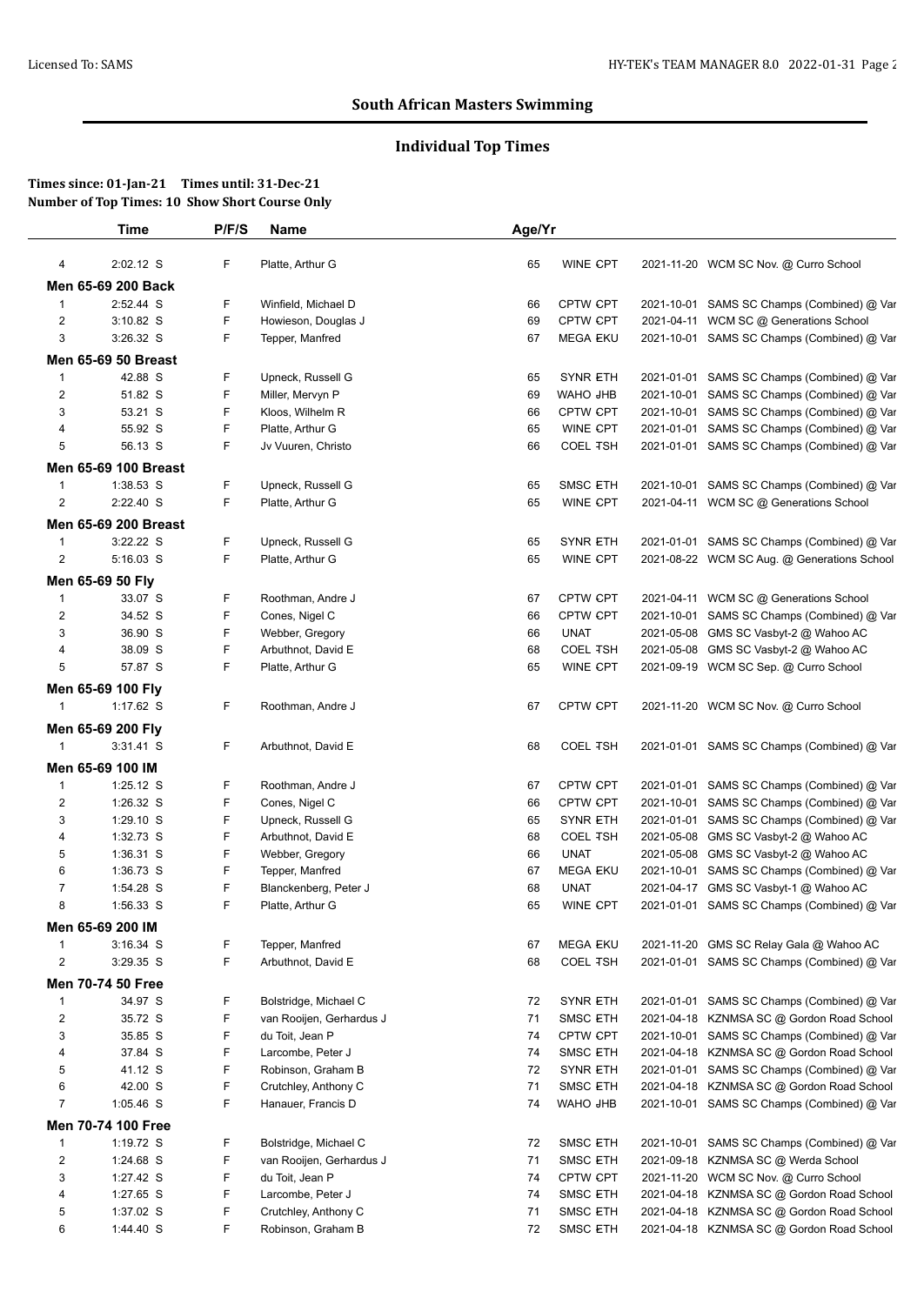# **Individual Top Times**

| 2021-10-01 SAMS SC Champs (Combined) @ Var<br>2021-10-01 SAMS SC Champs (Combined) @ Var<br>2021-01-01 SAMS SC Champs (Combined) @ Var<br>SAMS SC Champs (Combined) @ Var |
|---------------------------------------------------------------------------------------------------------------------------------------------------------------------------|
|                                                                                                                                                                           |
|                                                                                                                                                                           |
|                                                                                                                                                                           |
|                                                                                                                                                                           |
|                                                                                                                                                                           |
| 2021-01-01 SAMS SC Champs (Combined) @ Var                                                                                                                                |
| 2021-01-01 SAMS SC Champs (Combined) @ Var                                                                                                                                |
| 2021-12-12 KZNMSA SC @ Gordon Road School                                                                                                                                 |
| 2021-01-01 SAMS SC Champs (Combined) @ Var                                                                                                                                |
|                                                                                                                                                                           |
| 2021-01-01 SAMS SC Champs (Combined) @ Var                                                                                                                                |
| SAMS SC Champs (Combined) @ Var                                                                                                                                           |
| 2021-04-18 KZNMSA SC @ Gordon Road School                                                                                                                                 |
|                                                                                                                                                                           |
|                                                                                                                                                                           |
| SAMS SC Champs (Combined) @ Var<br>SAMS SC Champs (Combined) @ Var                                                                                                        |
| SAMS SC Champs (Combined) @ Var                                                                                                                                           |
| 2021-10-01 SAMS SC Champs (Combined) @ Var                                                                                                                                |
|                                                                                                                                                                           |
|                                                                                                                                                                           |
| 2021-10-01 SAMS SC Champs (Combined) @ Var                                                                                                                                |
| 2021-04-18 KZNMSA SC @ Gordon Road School                                                                                                                                 |
|                                                                                                                                                                           |
| SAMS SC Champs (Combined) @ Var                                                                                                                                           |
| 2021-10-01 SAMS SC Champs (Combined) @ Var                                                                                                                                |
|                                                                                                                                                                           |
| SAMS SC Champs (Combined) @ Var                                                                                                                                           |
| SAMS SC Champs (Combined) @ Var                                                                                                                                           |
| SAMS SC Champs (Combined) @ Var                                                                                                                                           |
| 2021-01-01 SAMS SC Champs (Combined) @ Var                                                                                                                                |
|                                                                                                                                                                           |
| 2021-10-01 SAMS SC Champs (Combined) @ Var                                                                                                                                |
| 2021-09-19 WCM SC Sep. @ Curro School                                                                                                                                     |
| 2021-04-18 KZNMSA SC @ Gordon Road School                                                                                                                                 |
|                                                                                                                                                                           |
| 2021-01-01 SAMS SC Champs (Combined) @ Var                                                                                                                                |
|                                                                                                                                                                           |
|                                                                                                                                                                           |
| 2021-10-01 SAMS SC Champs (Combined) @ Var<br>2021-11-20 WCM SC Nov. @ Curro School                                                                                       |
|                                                                                                                                                                           |
|                                                                                                                                                                           |
| 2021-10-01 SAMS SC Champs (Combined) @ Var                                                                                                                                |
|                                                                                                                                                                           |
| 2021-01-01 SAMS SC Champs (Combined) @ Var                                                                                                                                |
| SAMS SC Champs (Combined) @ Var                                                                                                                                           |
| 2021-01-01 SAMS SC Champs (Combined) @ Var                                                                                                                                |
|                                                                                                                                                                           |
| 2021-01-01 SAMS SC Champs (Combined) @ Var                                                                                                                                |
|                                                                                                                                                                           |
| 2021-10-01 SAMS SC Champs (Combined) @ Var                                                                                                                                |
|                                                                                                                                                                           |
|                                                                                                                                                                           |
|                                                                                                                                                                           |
| 2021-10-01 SAMS SC Champs (Combined) @ Var                                                                                                                                |
| 2021-12-12 KZNMSA SC @ Gordon Road School                                                                                                                                 |
| SAMS SC Champs (Combined) @ Var<br>2021-01-01 SAMS SC Champs (Combined) @ Var                                                                                             |
|                                                                                                                                                                           |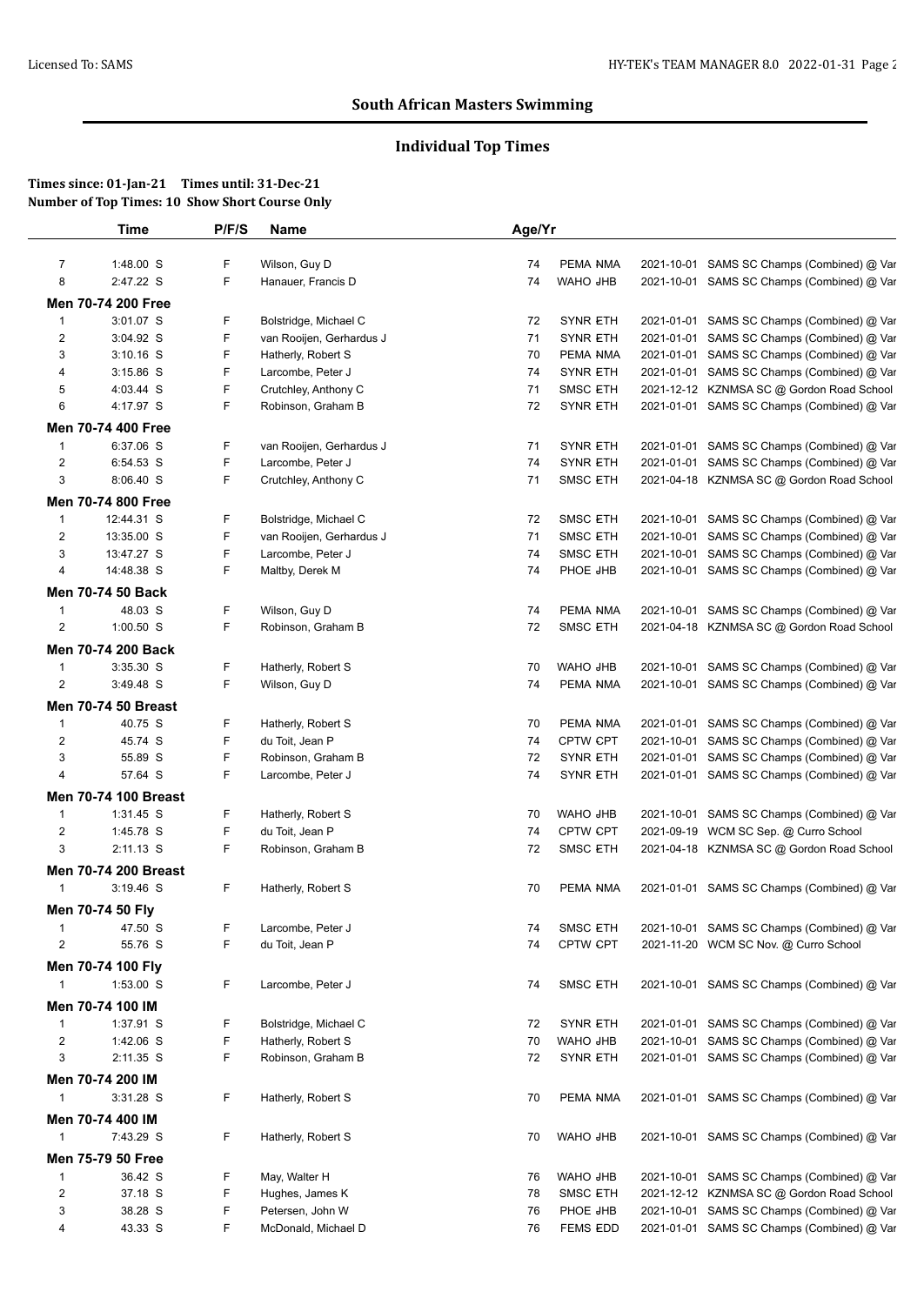# **Individual Top Times**

|                                  | <b>Time</b>                         | P/F/S  | Name                                   | Age/Yr   |                                    |            |                                                                                   |
|----------------------------------|-------------------------------------|--------|----------------------------------------|----------|------------------------------------|------------|-----------------------------------------------------------------------------------|
| 5                                | 44.95 S                             | F      | Myers, Winton N                        | 77       | WAHO JHB                           |            | 2021-01-01 SAMS SC Champs (Combined) @ Var                                        |
| 6                                | 53.87 S                             | F      | Jennings, Bryan R                      | 76       | <b>COEL TSH</b>                    |            | 2021-09-18 GMS SC Champs @ Wahoo AC                                               |
|                                  | Men 75-79 100 Free                  |        |                                        |          |                                    |            |                                                                                   |
| $\mathbf{1}$                     | 1:24.83 S                           | F      | May, Walter H                          | 76       | WAHO JHB                           |            | 2021-10-01 SAMS SC Champs (Combined) @ Var                                        |
| $\overline{2}$                   | 1:29.63 S                           | F      | Hughes, James K                        | 78       | <b>SMSC ETH</b>                    |            | 2021-12-12 KZNMSA SC @ Gordon Road School                                         |
| 3                                | 1:37.83 S                           | F      | Myers, Winton N                        | 77       | WAHO JHB                           | 2021-05-08 | GMS SC Vasbyt-2 @ Wahoo AC                                                        |
| 4                                | 2:08.95 S                           | F      | Jennings, Bryan R                      | 76       | <b>COEL TSH</b>                    |            | 2021-10-01 SAMS SC Champs (Combined) @ Var                                        |
|                                  | Men 75-79 200 Free                  |        |                                        |          |                                    |            |                                                                                   |
| $\mathbf{1}$                     | 3:21.47 S                           | F      | Hughes, James K                        | 78       | <b>SMSC ETH</b>                    |            | 2021-09-18 KZNMSA SC @ Werda School                                               |
| $\overline{2}$                   | 3:45.71 S                           | F      | Myers, Winton N                        | 77       | WAHO JHB                           |            | 2021-09-18 GMS SC Champs @ Wahoo AC                                               |
| 3                                | 4:46.69 S                           | F      | Jennings, Bryan R                      | 76       | <b>COEL TSH</b>                    |            | 2021-09-18 GMS SC Champs @ Wahoo AC                                               |
|                                  | <b>Men 75-79 400 Free</b>           |        |                                        |          |                                    |            |                                                                                   |
| $\overline{1}$                   | 6:51.06 S                           | F      | Myers, Winton N                        | 77       | WAHO JHB                           |            | 2021-05-08 GMS SC Vasbyt-2 @ Wahoo AC                                             |
| $\overline{2}$                   | 6:59.28 S                           | F      | Hughes, James K                        | 78       | SMSC ETH                           |            | 2021-04-18 KZNMSA SC @ Gordon Road School                                         |
|                                  | <b>Men 75-79 800 Free</b>           |        |                                        |          |                                    |            |                                                                                   |
| $\overline{1}$                   | 16:28.69 S                          | F      | May, Walter H                          | 76       | WAHO JHB                           | 2021-10-01 | SAMS SC Champs (Combined) @ Var                                                   |
| $\boldsymbol{2}$                 | 20:18.67 S                          | F      | Jennings, Bryan R                      | 76       | <b>COEL TSH</b>                    |            | 2021-10-01 SAMS SC Champs (Combined) @ Var                                        |
|                                  |                                     |        |                                        |          |                                    |            |                                                                                   |
|                                  | <b>Men 75-79 50 Back</b><br>41.76 S |        |                                        |          |                                    |            |                                                                                   |
| $\mathbf{1}$<br>$\overline{2}$   | 49.33 S                             | F<br>F | Hughes, James K<br>May, Walter H       | 78<br>76 | <b>SMSC ETH</b><br>WAHO JHB        |            | 2021-04-18 KZNMSA SC @ Gordon Road School                                         |
| 3                                | 51.54 S                             | F      | McDonald, Michael D                    | 76       | <b>FEMS EDD</b>                    | 2021-01-01 | 2021-10-01 SAMS SC Champs (Combined) @ Var<br>SAMS SC Champs (Combined) @ Var     |
| 4                                | 55.30 S                             | F      | Myers, Winton N                        | 77       | WAHO JHB                           |            | 2021-09-18 GMS SC Champs @ Wahoo AC                                               |
|                                  |                                     |        |                                        |          |                                    |            |                                                                                   |
|                                  | Men 75-79 100 Back                  |        |                                        |          |                                    |            |                                                                                   |
| $\overline{1}$<br>$\overline{2}$ | 1:34.10 S<br>1:57.65 S              | F<br>F | Hughes, James K<br>McDonald, Michael D | 78<br>76 | <b>SMSC ETH</b><br><b>FEMS EDD</b> |            | 2021-09-18 KZNMSA SC @ Werda School<br>2021-01-01 SAMS SC Champs (Combined) @ Var |
|                                  |                                     |        |                                        |          |                                    |            |                                                                                   |
|                                  | Men 75-79 200 Back                  |        |                                        |          |                                    |            |                                                                                   |
| $\mathbf{1}$                     | 3:29.34 S                           | F      | Hughes, James K                        | 78       | <b>SMSC ETH</b>                    |            | 2021-04-18 KZNMSA SC @ Gordon Road School                                         |
| $\overline{2}$<br>3              | 4:01.57 S                           | F<br>F | May, Walter H                          | 76<br>77 | WAHO JHB                           | 2021-10-01 | SAMS SC Champs (Combined) @ Var                                                   |
|                                  | 4:53.33 S                           |        | Myers, Winton N                        |          | WAHO JHB                           |            | 2021-10-01 SAMS SC Champs (Combined) @ Var                                        |
|                                  | <b>Men 75-79 50 Breast</b>          |        |                                        |          |                                    |            |                                                                                   |
| $\overline{1}$                   | 52.30 S                             | F      | Petersen, John W                       | 76       | PHOE JHB                           | 2021-10-01 | SAMS SC Champs (Combined) @ Var                                                   |
| $\overline{\mathbf{c}}$          | 53.55 S                             | F      | McDonald, Michael D                    | 76       | <b>FEMS EDD</b>                    | 2021-01-01 | SAMS SC Champs (Combined) @ Var                                                   |
| 3<br>4                           | 1:03.83 S<br>$1:13.49$ S            | F<br>F | Myers, Winton N                        | 77       | WAHO JHB<br><b>COEL TSH</b>        | 2021-09-18 | GMS SC Champs @ Wahoo AC                                                          |
|                                  |                                     |        | Jennings, Bryan R                      | 76       |                                    |            | 2021-10-01 SAMS SC Champs (Combined) @ Var                                        |
|                                  | Men 75-79 50 Fly                    |        |                                        |          |                                    |            |                                                                                   |
| $\mathbf{1}$                     | 50.03 S                             | F      | Hughes, James K                        | 78       | <b>SMSC ETH</b>                    |            | 2021-12-12 KZNMSA SC @ Gordon Road School                                         |
| $\overline{\mathbf{c}}$          | 50.48 S                             | F      | Petersen, John W                       | 76       | <b>PHOE JHB</b>                    |            | 2021-10-01 SAMS SC Champs (Combined) @ Var                                        |
| 3                                | 1:00.17 S                           | F      | Myers, Winton N                        | 77       | WAHO JHB                           |            | 2021-10-01 SAMS SC Champs (Combined) @ Var                                        |
|                                  | Men 75-79 100 IM                    |        |                                        |          |                                    |            |                                                                                   |
| $\mathbf{1}$                     | 1:41.57 S                           | F      | Hughes, James K                        | 78       | SMSC ETH                           |            | 2021-09-18 KZNMSA SC @ Werda School                                               |
| $\overline{2}$                   | 1:45.57 S                           | F      | Petersen, John W                       | 76       | PHOE JHB                           |            | 2021-10-01 SAMS SC Champs (Combined) @ Var                                        |
| 3                                | 2:00.52 S                           | F      | Myers, Winton N                        | 77       | WAHO JHB                           |            | 2021-05-08 GMS SC Vasbyt-2 @ Wahoo AC                                             |
|                                  | Men 75-79 200 IM                    |        |                                        |          |                                    |            |                                                                                   |
| $\mathbf{1}$                     | 3:55.05 S                           | F      | Hughes, James K                        | 78       | <b>SYNR ETH</b>                    |            | 2021-01-01 SAMS SC Champs (Combined) @ Var                                        |
| $\overline{c}$                   | 4:06.77 S                           | F      | Prior, Ronald K                        | 76       | WAHO JHB                           |            | 2021-01-01 SAMS SC Champs (Combined) @ Var                                        |
|                                  | Men 80-84 50 Free                   |        |                                        |          |                                    |            |                                                                                   |
| $\mathbf{1}$                     | 41.13 S                             | F      | Fyfe, Derek J                          | 81       | <b>COEL TSH</b>                    |            | 2021-01-01 SAMS SC Champs (Combined) @ Var                                        |
| $\overline{2}$                   | 46.36 S                             | F      | McLachlan, David S                     | 84       | <b>CPTW CPT</b>                    |            | 2021-08-22 WCM SC Aug. @ Generations School                                       |
| 3                                | 53.29 S                             | F      | Garson, John D                         | 83       | WAHO JHB                           |            | 2021-09-18 GMS SC Champs @ Wahoo AC                                               |
| 4                                | 1:11.81 S                           | F      | Saunders, James A                      | 84       | <b>SMSC ETH</b>                    |            | 2021-04-18 KZNMSA SC @ Gordon Road School                                         |
|                                  | Men 80-84 100 Free                  |        |                                        |          |                                    |            |                                                                                   |
| $\mathbf{1}$                     | 1:31.45 S                           | F      | Fyfe, Derek J                          | 81       | <b>COEL TSH</b>                    |            | 2021-10-01 SAMS SC Champs (Combined) @ Var                                        |
| $\overline{\mathbf{c}}$          | 1:43.72 S                           | F      | McLachlan, David S                     | 84       | <b>CPTW CPT</b>                    |            | 2021-08-22 WCM SC Aug. @ Generations School                                       |
|                                  |                                     |        |                                        |          |                                    |            |                                                                                   |